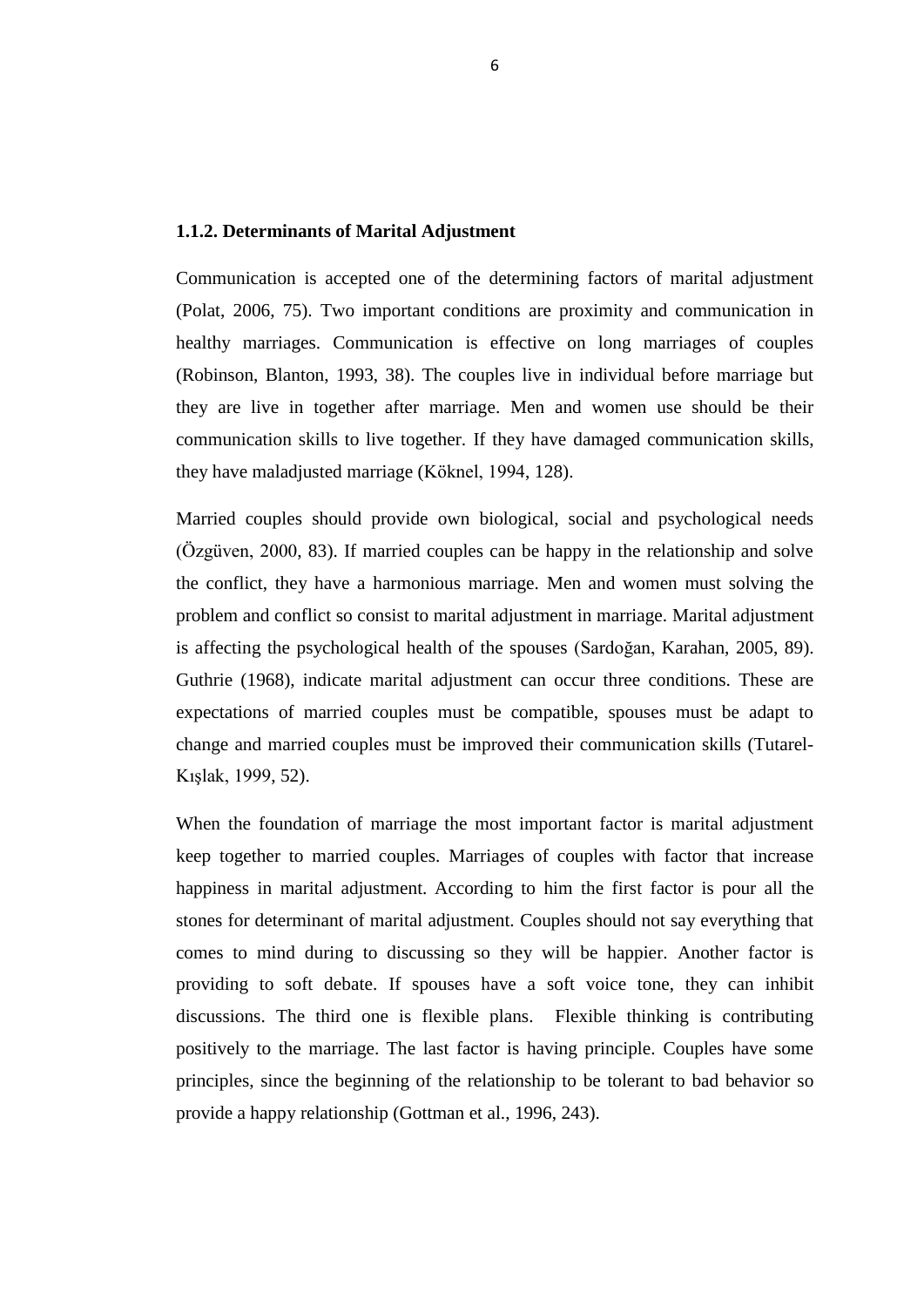Marriage is different structures that can show in society, family formation, allowing the continuation of the species, which come together to permanent cooperation, which is an institution fulfilling the responsibilities to members a global organization composed of interconnected systems (Saxton, 1982, 72).

Marriage is a contract for to be together and live, to share their experience, make child and give an education from two different people. Marriage is a man and a woman as husband and wife relationship that connects the system, the state has been control and authority on marriage. The purpose of marriage is providing to biological, social, psychological requirements from two different people. Marriage is a very complicated relationship. Marriage requires an act individually also feeling of togetherness with preserving their autonomy (Özgüven, 2000, 82).

There are some basic functions of marriage. These are, provide economic requirements, provide status, realize to leisure activities, protection of the family members of each other, creating a loving environment, provide sexual satisfaction, to reproduce, to plan for their children's education and provide religious education to children (Özgüven, 2001, 43).

The purpose of married people is providing to physiological, psychological and social aspects the needs of each other. Thus double psychological system is established with combination of these two people (Gülerce, 1996, 82). Marriage is shared with together to happiness and distress (Geçtan, 1984, 27).

Marriage is an institution which complies with the norms of society. Marriage is in accordance with society"s customs and traditions and society confirms this unity. At the same time marriage is a transition allowing birthing (Güvenç, 1984, 121). Marriage is a social institution ensures the continuity of the human race. This institution is providing to continuity of generation. Marriage is fertility according to societies. Have a child not always take to get marry. Also in the majority of the countries nearly every child has born in marital relationship (Canel, 2007, 334).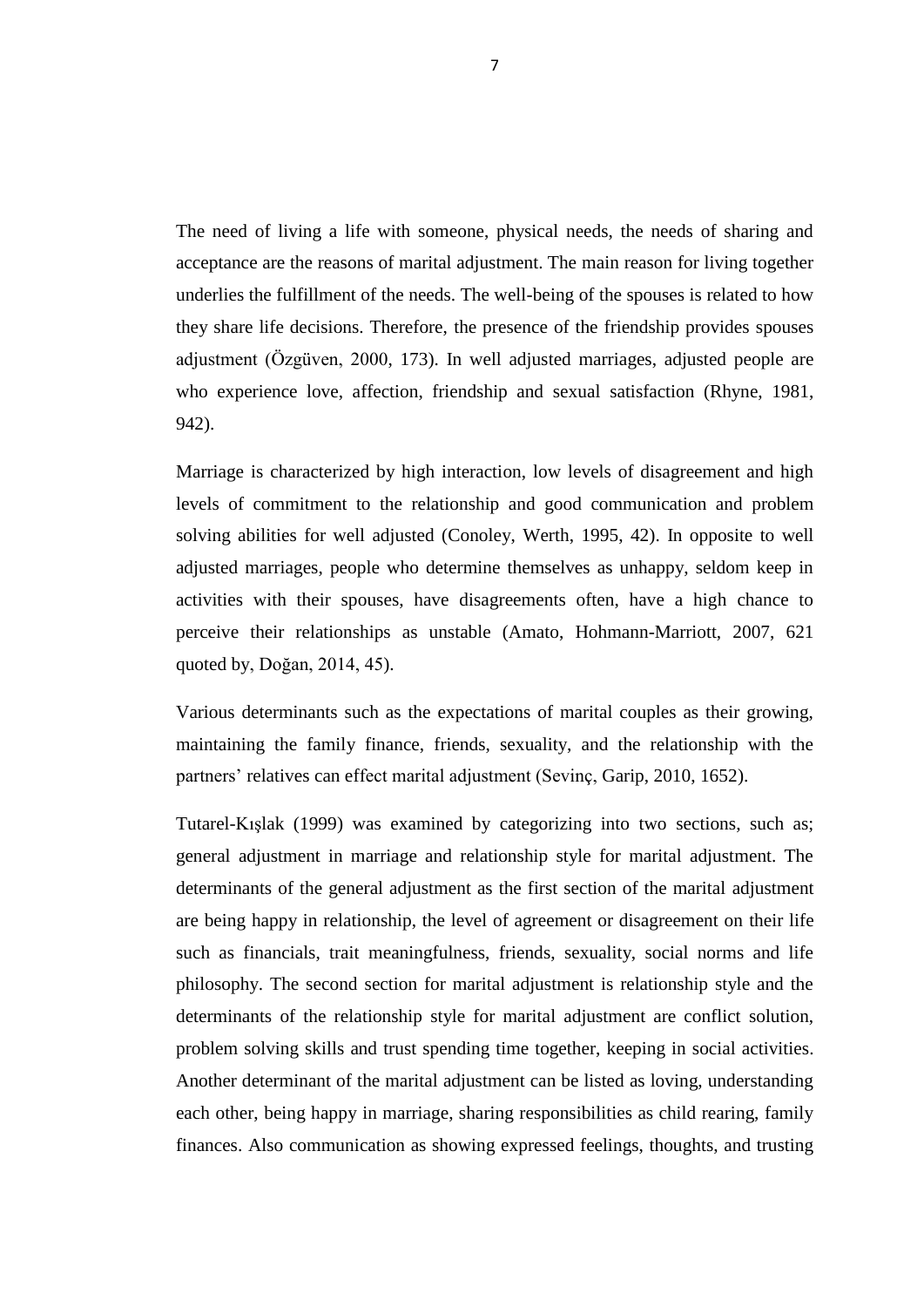The main mission of marriage is to create a happy family environment, and sexual satisfaction. Other important mission is decision-making, solving the conflict and sharing responsibility (Sevim, 1999, 19). Marriage is a contract made by two different people and marriage is a cultural institution founded by the people. It is the smaller unit of society and provide to combination of women and men (Yıldırım, 1993a, 249).

Marriage relationship is combination from two people of different sexes also marriage relationship is include merger of their thoughts, beliefs, cultural levels, the views of the intelligence and wisdom, opinions of life, expectations (Azizoğlu-Binici, 2000, 87).

Marriage is included to mental, emotional, social and sexual relationships. Marriage is a togetherness that requires individuals to adjustment. The providing to adjustment is an important factor for their physical and mental health (Kalkan, 2002, 63).

# **1.1.1. Marital Adjustment**

Marriage is defined each of which is open to the future effects of marriage and their families can make consensus on issues and problems that can be solved in a positive way the marriage of the couple. Happiness in marriage, the realization of satisfaction and expectations of marriage is possible with mutual adjustment. Therefore, clinicians investigate marital adjustment (Erbek et al., 2005, 40). When the foundation of marriage was marital adjustment of couples seems to be one of the most important factors that hold together (Gottman, 1996).

Marital Adjustment is the combination of the fulfillments of their needs and expectations (Amato, Hohmann-Marriot, 2007, 621 quoted by Doğan, 2014, 45). This combination provides the balance into their relationship (Tutarel-Kışlak, 1999, 50). The basic rule is given in marital adjustment for both men and women. Married people have developed an empathic understanding after getting married (Aktaş, 2009).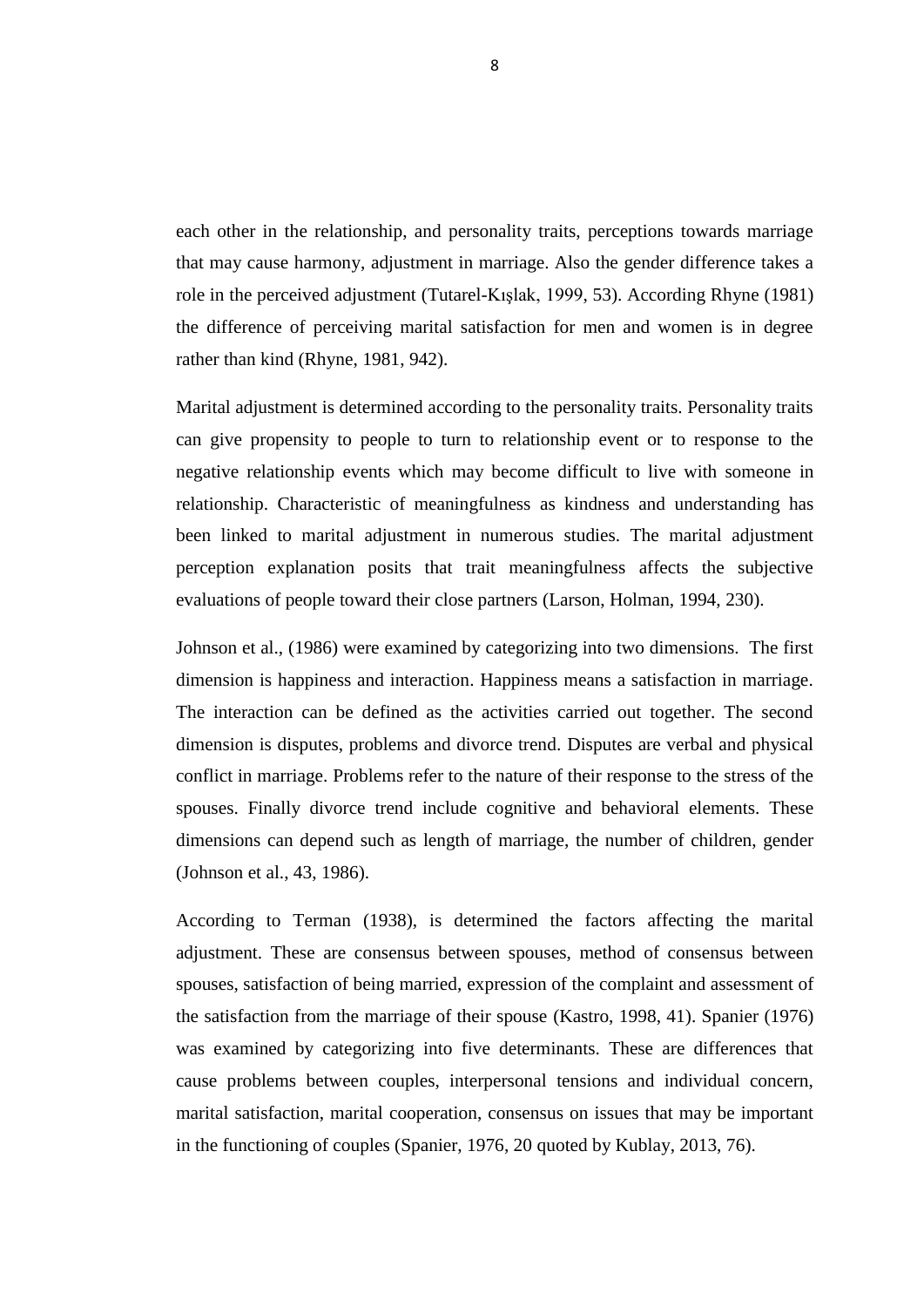Marital adjustment is one of the subjects on psychology in recent years both in terms of individual and social. Marital adjustment is determinative of both family and nonfamily relationships (Fışıloğlu, 1992, 16). Marital adjustment is a process of movement along a process in terms of proximity to good or poor adjustment (Spanier, 1976, 15 quoted by Kublay, 2013, 76). Marital adjustment is usually related to the individual"s adjustment to the close relationship and the personality of the individuals (Kansız, Arkar, 2011, 24).

Marital adjustment as to resolve, adapt and regulation to bring to a more satisfaction state and adjustment. Marital adjustment is more likely to advance to increase in marriage satisfaction, quality, stability and happiness in marriage. Also marital adjustment supports the psychological health of marriage towards the changes in socio-economic terms. Marital adjustment is symbol of the married individual's love and desire to get together. (Li, Fung, 2011, 246).

Marital adjustment is not clearly concept. This lack of clarification is examining in the literature because of marked confusion surround the label definitions (Fışıloğlu, Demir, 2000, 214). It can be differently labeled as marital satisfaction, as marital happiness as marital stability, or as marital quality (Bird, Melville, 1994, 175).

Marital development has been labeled as marital satisfaction, marital adjustment, marital quality and marital happiness researchers mostly have used these measures as measures of satisfaction in the belief that adjustment and satisfaction are similar meaning (Heyman et al., 1994, 436).

Marital adjustment can define high marital satisfaction and high marital happiness in married life of the couple (Tutarel-Kışlak, Çabukça, 2002, 44).

Marital adjustment is defined as a general term success in marriage and functionality of couples in marriage. Marital adjustment is a concept which includes the concept of marital happiness and marital satisfaction (Kalkan, 2002, 63). Marital adjustment is to ensure compliance with the integrity of each other and the marriage of the couple.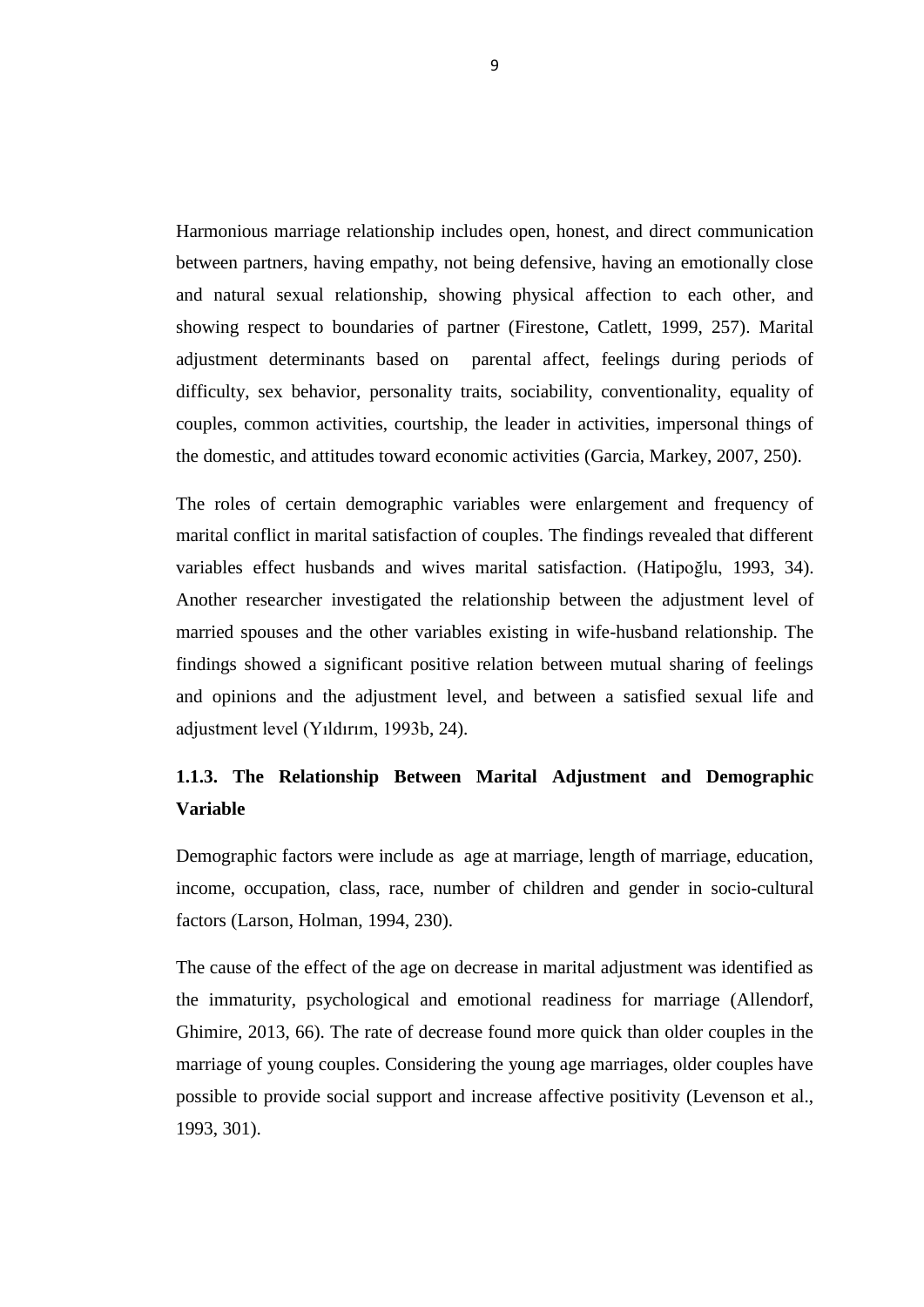Marital adjustment can defined as healthy communication, avoid to conflict and resolve to conflict, feeling to happiness from marriage (Locke, 1968, 157). If women and men share to their needs, their marriage would be adjustment (Özgüven, 2000, 82). Marital adjustments are life changes as marital quality (Fincham, 1998, 543 quoted by Doğan, 2014, 47).

Marital determinative have been variously labeled as marital quality, success, adjustment and happiness as satisfaction (Proulx et al., 2007, 576). Happy marriages make contributions to person"s life. Marital happiness is associated with physical and psychological health (Kiecolt-Glaser, Newton, 2001, 472). Marital happiness is based emotional and marital satisfaction is based more cognitive. Also marital adjustment and marital quality include happiness and satisfaction. Marital satisfaction is a key factor that strongly influences both quality and stability of marriages (Li, Fung, 2011, 246).

In marriage; have been used together such as concepts with satisfaction, adjustment, marital happiness but then it had clarified the differences between them and began to examine as separate variables of each one concept (Kasto, 1998, 41 quoted by Kublay, 2013, 86).

A feeling of satisfaction about the individual"s marriage is called adjustment in marriage (Yılmaz, 2000, 89). Marital satisfaction is the couples conflict and adaptation of the daily life changes (Sevinç, Garip, 2010, 1652).

Importance of marital adjustment is in both the social and psychological feeling. Social refers to the interactional role of relationships between individuals, and psychological refers to the relationship of take up seriously social roles and the personality desires processing for the individual (Bell, 1971). Social, psychological, personal, and demographic factors related to the marital adjustment of any married couple (Fışıloglu, Demir, 2000, 214).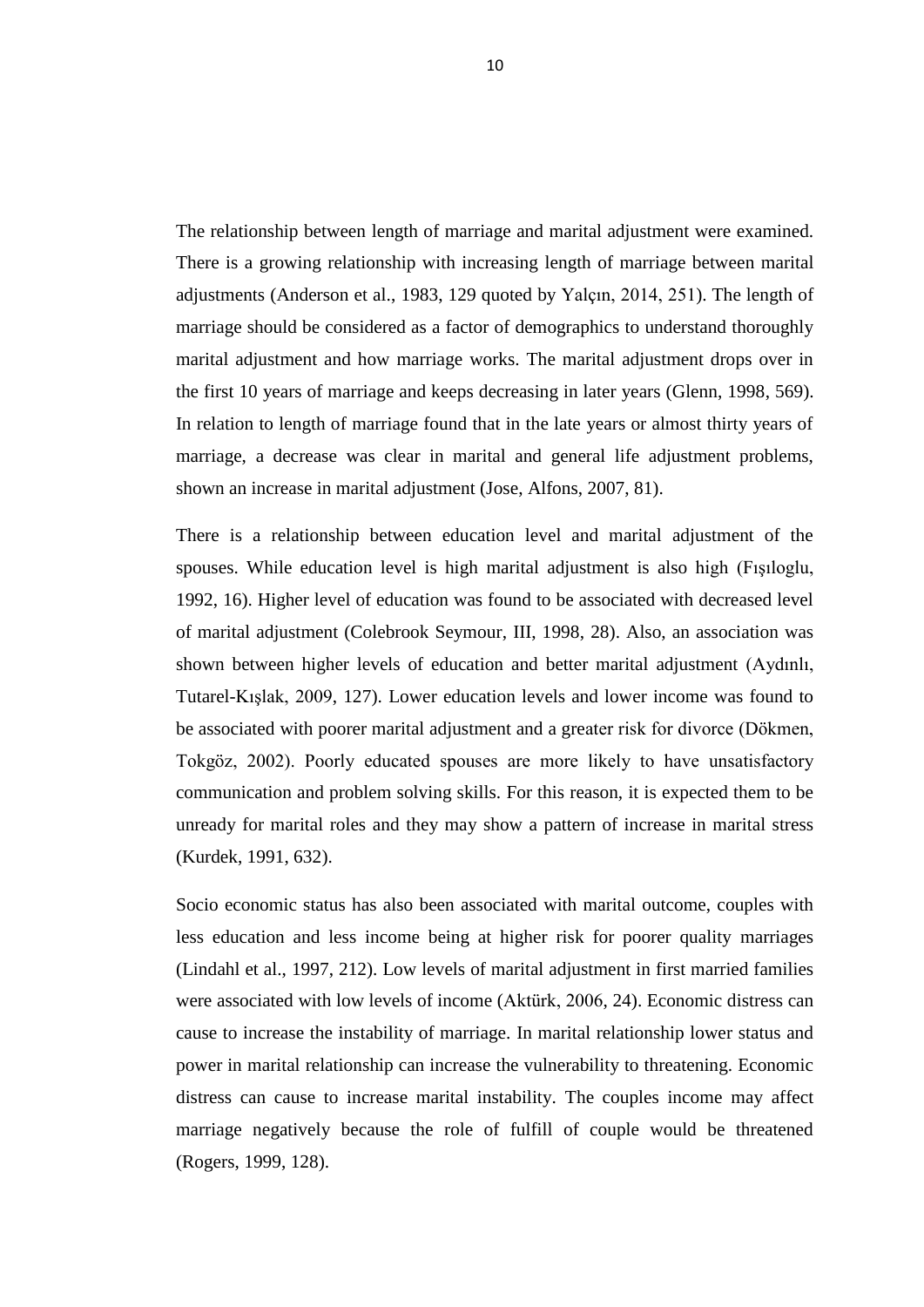### **1.1.2. Determinants of Marital Adjustment**

Communication is accepted one of the determining factors of marital adjustment (Polat, 2006, 75). Two important conditions are proximity and communication in healthy marriages. Communication is effective on long marriages of couples (Robinson, Blanton, 1993, 38). The couples live in individual before marriage but they are live in together after marriage. Men and women use should be their communication skills to live together. If they have damaged communication skills, they have maladjusted marriage (Köknel, 1994, 128).

Married couples should provide own biological, social and psychological needs (Özgüven, 2000, 83). If married couples can be happy in the relationship and solve the conflict, they have a harmonious marriage. Men and women must solving the problem and conflict so consist to marital adjustment in marriage. Marital adjustment is affecting the psychological health of the spouses (Sardoğan, Karahan, 2005, 89). Guthrie (1968), indicate marital adjustment can occur three conditions. These are expectations of married couples must be compatible, spouses must be adapt to change and married couples must be improved their communication skills (Tutarel-Kışlak, 1999, 52).

When the foundation of marriage the most important factor is marital adjustment keep together to married couples. Marriages of couples with factor that increase happiness in marital adjustment. According to him the first factor is pour all the stones for determinant of marital adjustment. Couples should not say everything that comes to mind during to discussing so they will be happier. Another factor is providing to soft debate. If spouses have a soft voice tone, they can inhibit discussions. The third one is flexible plans. Flexible thinking is contributing positively to the marriage. The last factor is having principle. Couples have some principles, since the beginning of the relationship to be tolerant to bad behavior so provide a happy relationship (Gottman et al., 1996, 243).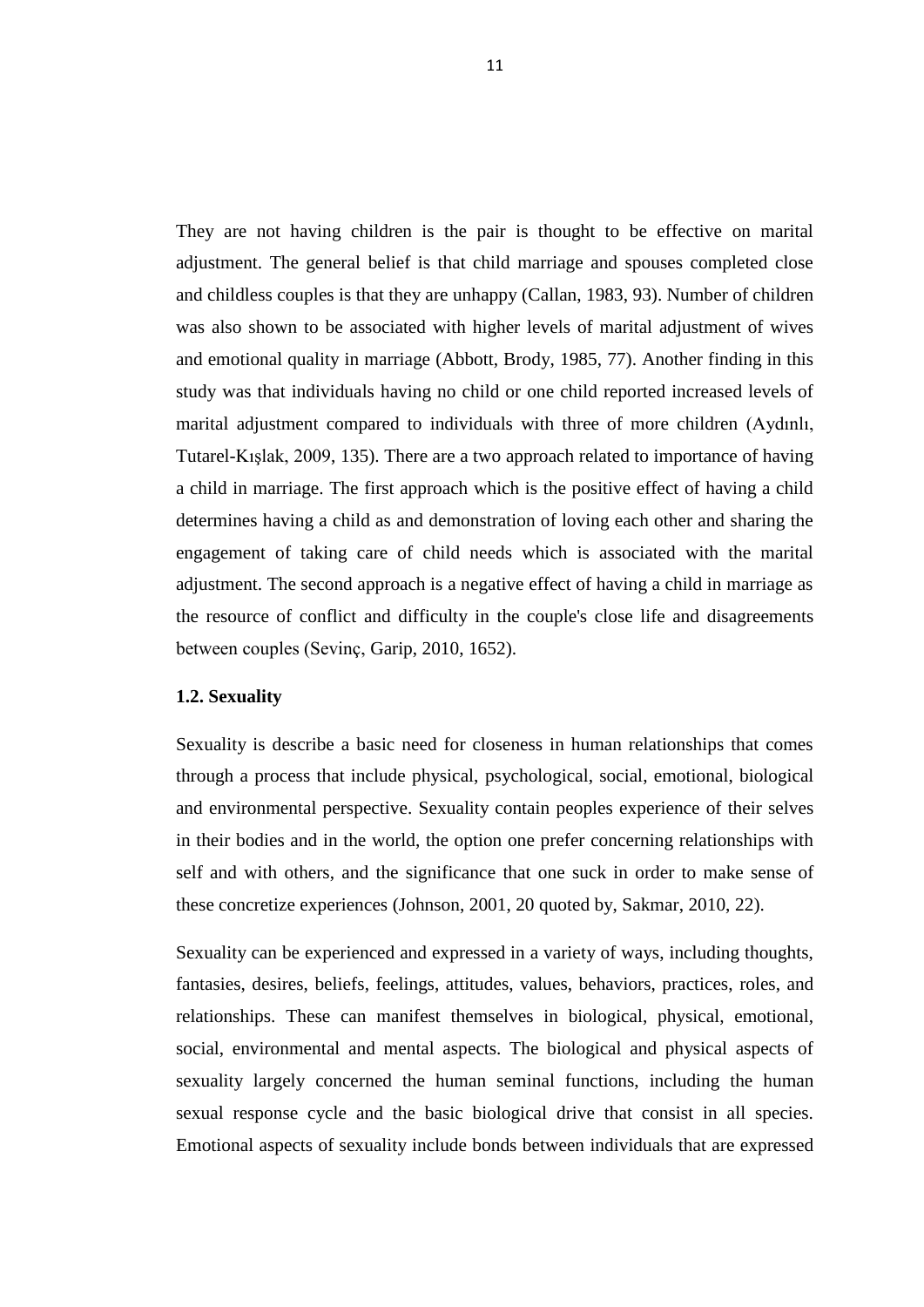The need of living a life with someone, physical needs, the needs of sharing and acceptance are the reasons of marital adjustment. The main reason for living together underlies the fulfillment of the needs. The well-being of the spouses is related to how they share life decisions. Therefore, the presence of the friendship provides spouses adjustment (Özgüven, 2000, 173). In well adjusted marriages, adjusted people are who experience love, affection, friendship and sexual satisfaction (Rhyne, 1981, 942).

Marriage is characterized by high interaction, low levels of disagreement and high levels of commitment to the relationship and good communication and problem solving abilities for well adjusted (Conoley, Werth, 1995, 42). In opposite to well adjusted marriages, people who determine themselves as unhappy, seldom keep in activities with their spouses, have disagreements often, have a high chance to perceive their relationships as unstable (Amato, Hohmann-Marriott, 2007, 621 quoted by, Doğan, 2014, 45).

Various determinants such as the expectations of marital couples as their growing, maintaining the family finance, friends, sexuality, and the relationship with the partners' relatives can effect marital adjustment (Sevinç, Garip, 2010, 1652).

Tutarel-Kışlak (1999) was examined by categorizing into two sections, such as; general adjustment in marriage and relationship style for marital adjustment. The determinants of the general adjustment as the first section of the marital adjustment are being happy in relationship, the level of agreement or disagreement on their life such as financials, trait meaningfulness, friends, sexuality, social norms and life philosophy. The second section for marital adjustment is relationship style and the determinants of the relationship style for marital adjustment are conflict solution, problem solving skills and trust spending time together, keeping in social activities. Another determinant of the marital adjustment can be listed as loving, understanding each other, being happy in marriage, sharing responsibilities as child rearing, family finances. Also communication as showing expressed feelings, thoughts, and trusting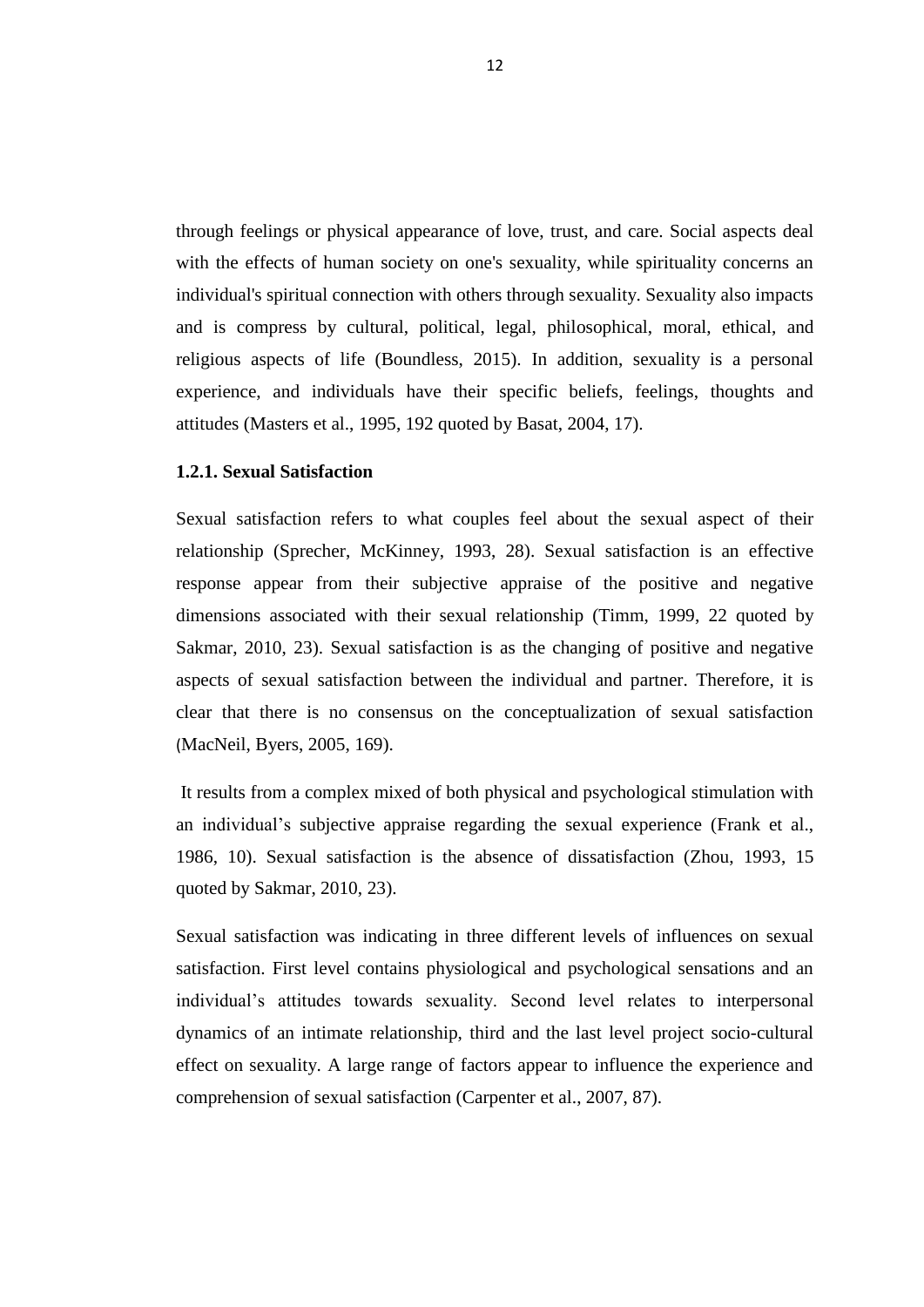each other in the relationship, and personality traits, perceptions towards marriage that may cause harmony, adjustment in marriage. Also the gender difference takes a role in the perceived adjustment (Tutarel-Kışlak, 1999, 53). According Rhyne (1981) the difference of perceiving marital satisfaction for men and women is in degree rather than kind (Rhyne, 1981, 942).

Marital adjustment is determined according to the personality traits. Personality traits can give propensity to people to turn to relationship event or to response to the negative relationship events which may become difficult to live with someone in relationship. Characteristic of meaningfulness as kindness and understanding has been linked to marital adjustment in numerous studies. The marital adjustment perception explanation posits that trait meaningfulness affects the subjective evaluations of people toward their close partners (Larson, Holman, 1994, 230).

Johnson et al., (1986) were examined by categorizing into two dimensions. The first dimension is happiness and interaction. Happiness means a satisfaction in marriage. The interaction can be defined as the activities carried out together. The second dimension is disputes, problems and divorce trend. Disputes are verbal and physical conflict in marriage. Problems refer to the nature of their response to the stress of the spouses. Finally divorce trend include cognitive and behavioral elements. These dimensions can depend such as length of marriage, the number of children, gender (Johnson et al., 43, 1986).

According to Terman (1938), is determined the factors affecting the marital adjustment. These are consensus between spouses, method of consensus between spouses, satisfaction of being married, expression of the complaint and assessment of the satisfaction from the marriage of their spouse (Kastro, 1998, 41). Spanier (1976) was examined by categorizing into five determinants. These are differences that cause problems between couples, interpersonal tensions and individual concern, marital satisfaction, marital cooperation, consensus on issues that may be important in the functioning of couples (Spanier, 1976, 20 quoted by Kublay, 2013, 76).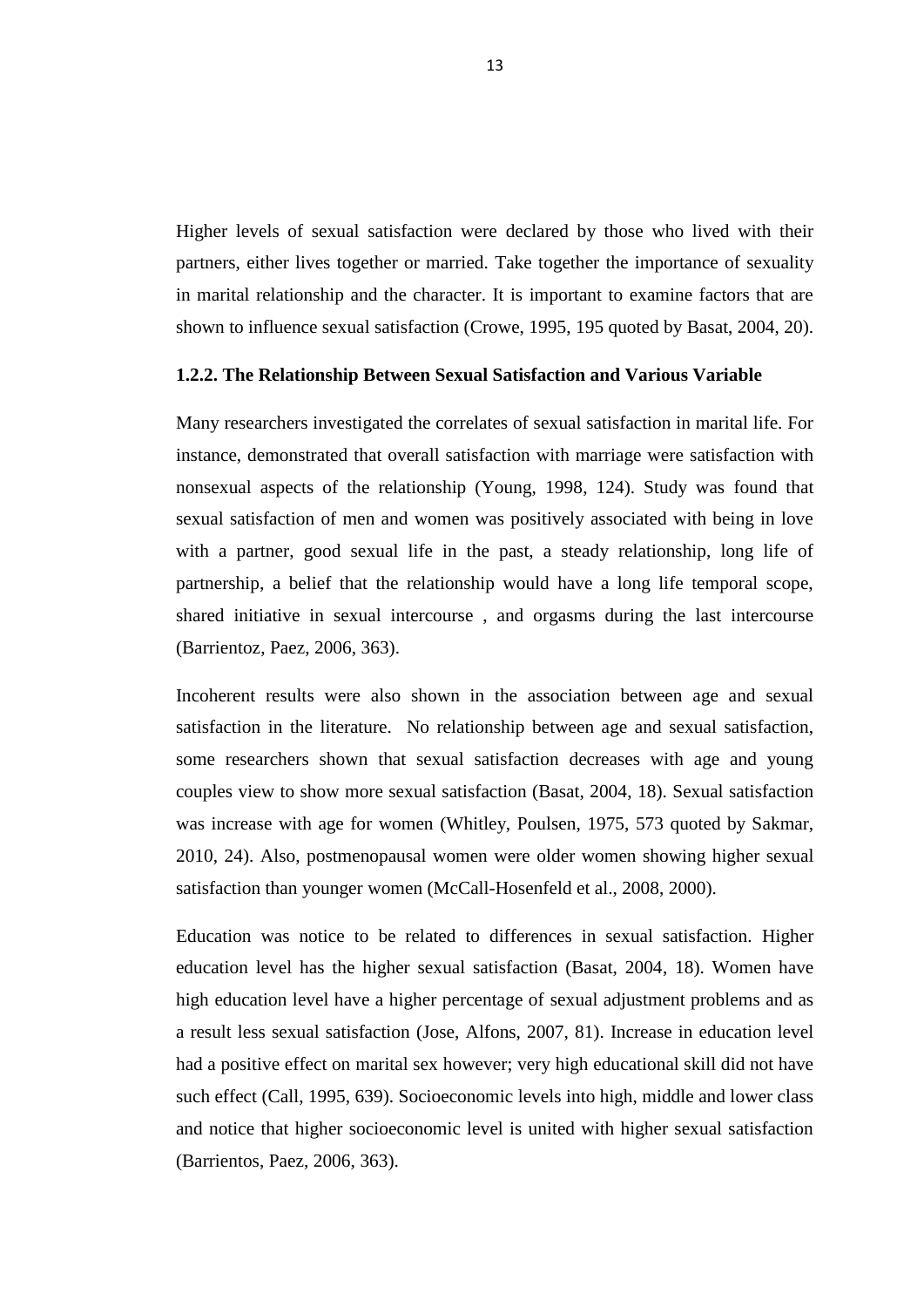Harmonious marriage relationship includes open, honest, and direct communication between partners, having empathy, not being defensive, having an emotionally close and natural sexual relationship, showing physical affection to each other, and showing respect to boundaries of partner (Firestone, Catlett, 1999, 257). Marital adjustment determinants based on parental affect, feelings during periods of difficulty, sex behavior, personality traits, sociability, conventionality, equality of couples, common activities, courtship, the leader in activities, impersonal things of the domestic, and attitudes toward economic activities (Garcia, Markey, 2007, 250).

The roles of certain demographic variables were enlargement and frequency of marital conflict in marital satisfaction of couples. The findings revealed that different variables effect husbands and wives marital satisfaction. (Hatipoğlu, 1993, 34). Another researcher investigated the relationship between the adjustment level of married spouses and the other variables existing in wife-husband relationship. The findings showed a significant positive relation between mutual sharing of feelings and opinions and the adjustment level, and between a satisfied sexual life and adjustment level (Yıldırım, 1993b, 24).

# **1.1.3. The Relationship Between Marital Adjustment and Demographic Variable**

Demographic factors were include as age at marriage, length of marriage, education, income, occupation, class, race, number of children and gender in socio-cultural factors (Larson, Holman, 1994, 230).

The cause of the effect of the age on decrease in marital adjustment was identified as the immaturity, psychological and emotional readiness for marriage (Allendorf, Ghimire, 2013, 66). The rate of decrease found more quick than older couples in the marriage of young couples. Considering the young age marriages, older couples have possible to provide social support and increase affective positivity (Levenson et al., 1993, 301).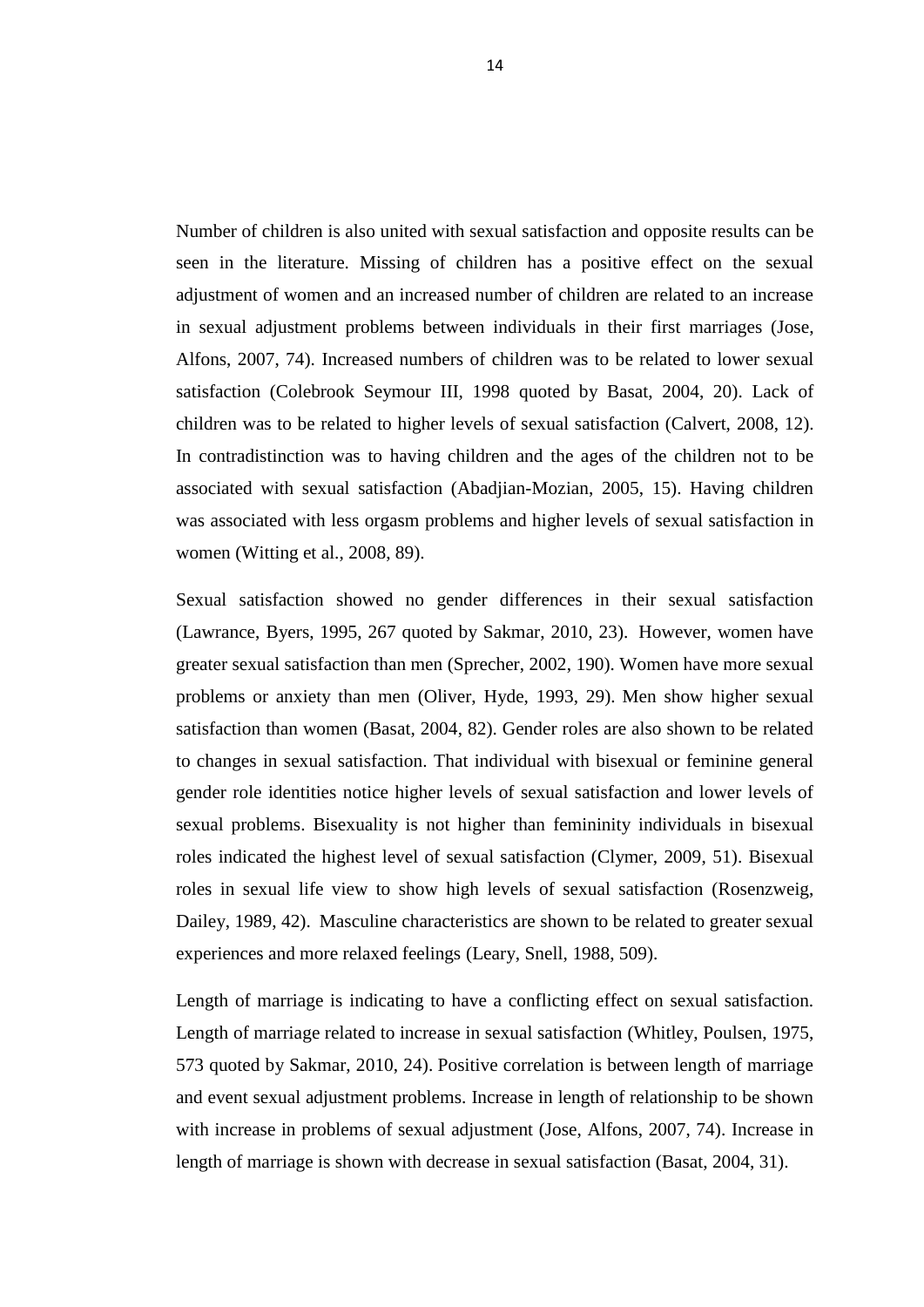The relationship between length of marriage and marital adjustment were examined. There is a growing relationship with increasing length of marriage between marital adjustments (Anderson et al., 1983, 129 quoted by Yalçın, 2014, 251). The length of marriage should be considered as a factor of demographics to understand thoroughly marital adjustment and how marriage works. The marital adjustment drops over in the first 10 years of marriage and keeps decreasing in later years (Glenn, 1998, 569). In relation to length of marriage found that in the late years or almost thirty years of marriage, a decrease was clear in marital and general life adjustment problems, shown an increase in marital adjustment (Jose, Alfons, 2007, 81).

There is a relationship between education level and marital adjustment of the spouses. While education level is high marital adjustment is also high (Fışıloglu, 1992, 16). Higher level of education was found to be associated with decreased level of marital adjustment (Colebrook Seymour, III, 1998, 28). Also, an association was shown between higher levels of education and better marital adjustment (Aydınlı, Tutarel-Kışlak, 2009, 127). Lower education levels and lower income was found to be associated with poorer marital adjustment and a greater risk for divorce (Dökmen, Tokgöz, 2002). Poorly educated spouses are more likely to have unsatisfactory communication and problem solving skills. For this reason, it is expected them to be unready for marital roles and they may show a pattern of increase in marital stress (Kurdek, 1991, 632).

Socio economic status has also been associated with marital outcome, couples with less education and less income being at higher risk for poorer quality marriages (Lindahl et al., 1997, 212). Low levels of marital adjustment in first married families were associated with low levels of income (Aktürk, 2006, 24). Economic distress can cause to increase the instability of marriage. In marital relationship lower status and power in marital relationship can increase the vulnerability to threatening. Economic distress can cause to increase marital instability. The couples income may affect marriage negatively because the role of fulfill of couple would be threatened (Rogers, 1999, 128).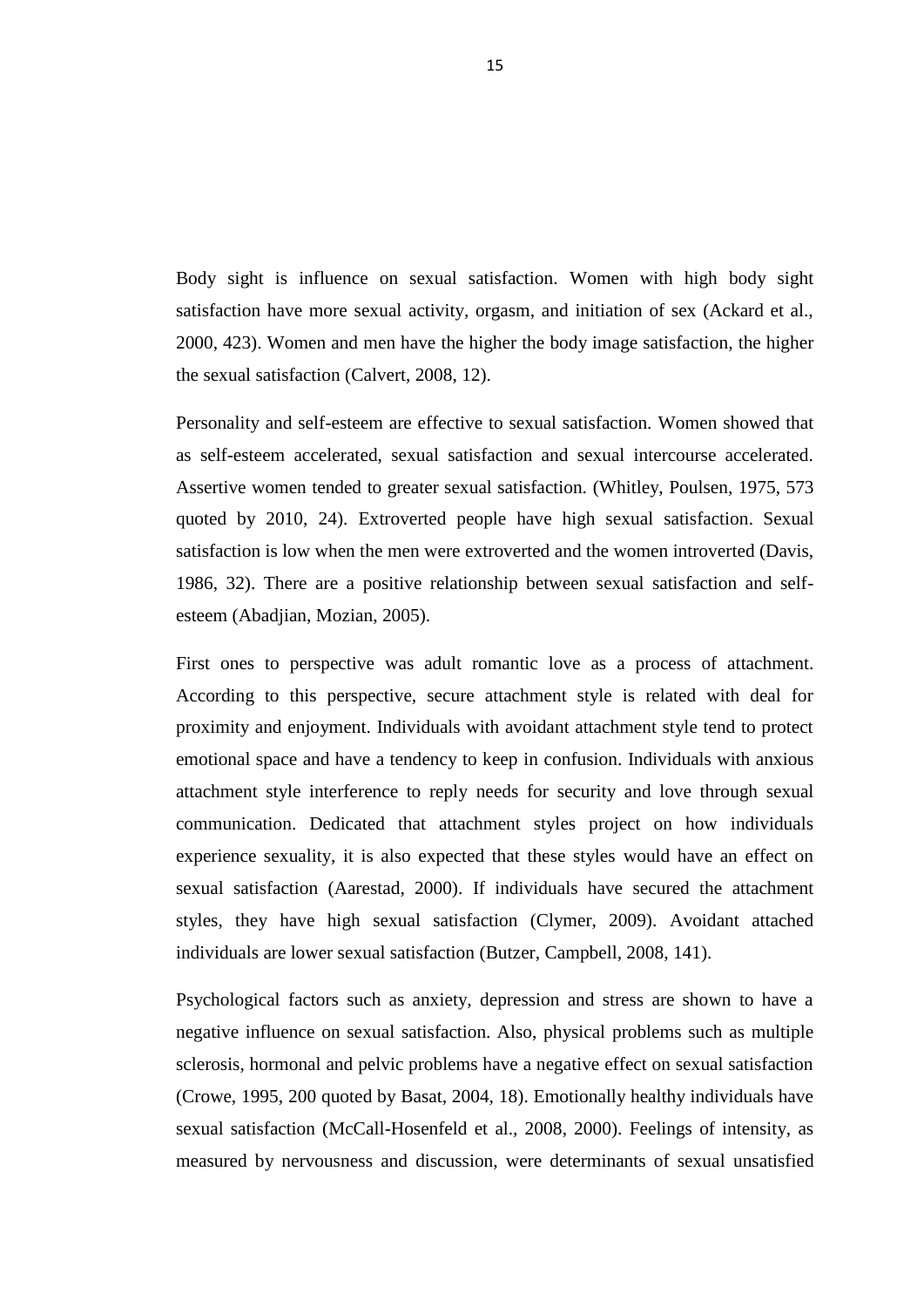They are not having children is the pair is thought to be effective on marital adjustment. The general belief is that child marriage and spouses completed close and childless couples is that they are unhappy (Callan, 1983, 93). Number of children was also shown to be associated with higher levels of marital adjustment of wives and emotional quality in marriage (Abbott, Brody, 1985, 77). Another finding in this study was that individuals having no child or one child reported increased levels of marital adjustment compared to individuals with three of more children (Aydınlı, Tutarel-Kışlak, 2009, 135). There are a two approach related to importance of having a child in marriage. The first approach which is the positive effect of having a child determines having a child as and demonstration of loving each other and sharing the engagement of taking care of child needs which is associated with the marital adjustment. The second approach is a negative effect of having a child in marriage as the resource of conflict and difficulty in the couple's close life and disagreements between couples (Sevinç, Garip, 2010, 1652).

#### **1.2. Sexuality**

Sexuality is describe a basic need for closeness in human relationships that comes through a process that include physical, psychological, social, emotional, biological and environmental perspective. Sexuality contain peoples experience of their selves in their bodies and in the world, the option one prefer concerning relationships with self and with others, and the significance that one suck in order to make sense of these concretize experiences (Johnson, 2001, 20 quoted by, Sakmar, 2010, 22).

Sexuality can be experienced and expressed in a variety of ways, including thoughts, fantasies, desires, beliefs, feelings, attitudes, values, behaviors, practices, roles, and relationships. These can manifest themselves in biological, physical, emotional, social, environmental and mental aspects. The biological and physical aspects of sexuality largely concerned the human seminal functions, including the human sexual response cycle and the basic biological drive that consist in all species. Emotional aspects of sexuality include bonds between individuals that are expressed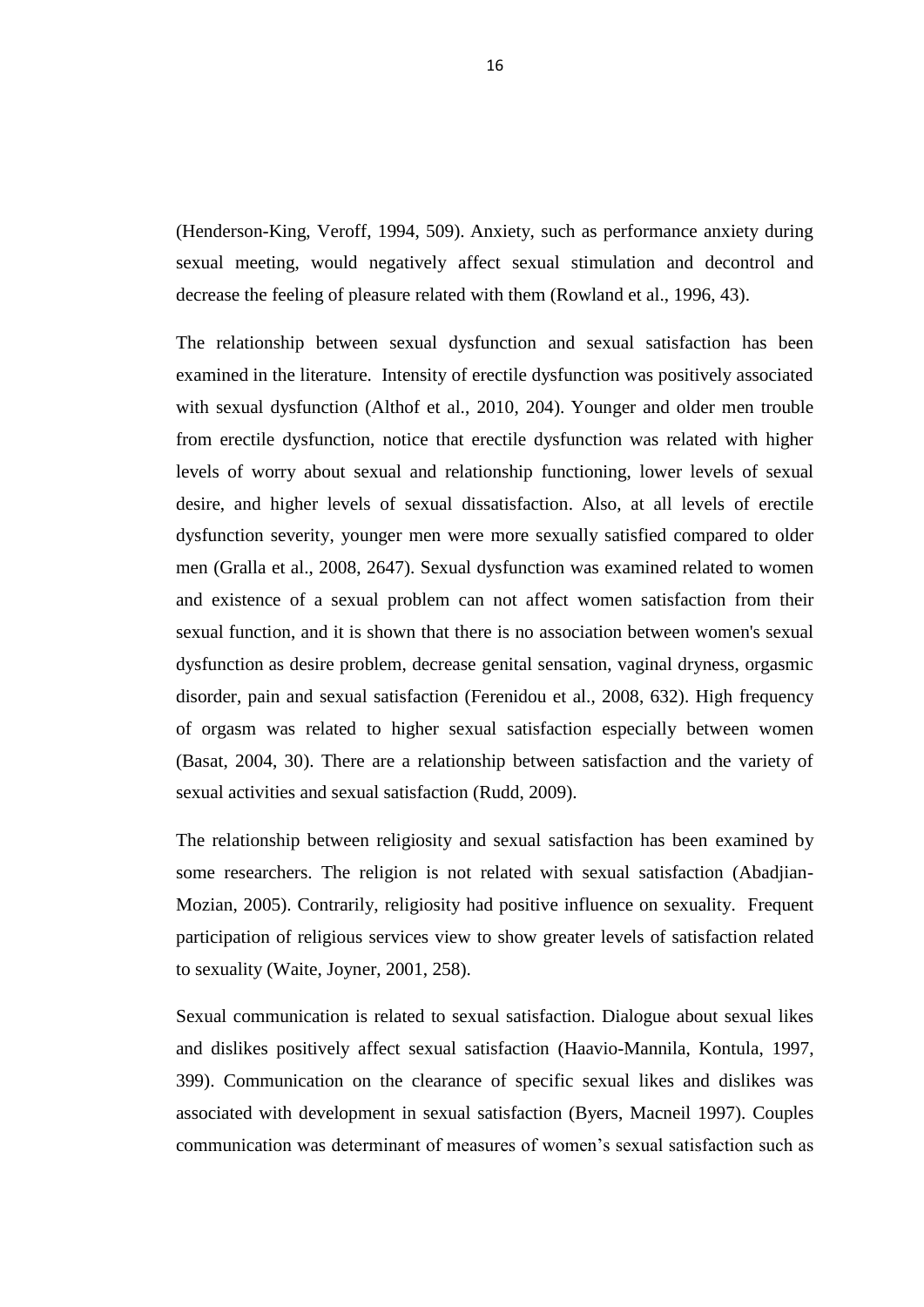through feelings or physical appearance of love, trust, and care. Social aspects deal with the effects of human society on one's sexuality, while spirituality concerns an individual's spiritual connection with others through sexuality. Sexuality also impacts and is compress by cultural, political, legal, philosophical, moral, ethical, and religious aspects of life (Boundless, 2015). In addition, sexuality is a personal experience, and individuals have their specific beliefs, feelings, thoughts and attitudes (Masters et al., 1995, 192 quoted by Basat, 2004, 17).

# **1.2.1. Sexual Satisfaction**

Sexual satisfaction refers to what couples feel about the sexual aspect of their relationship (Sprecher, McKinney, 1993, 28). Sexual satisfaction is an effective response appear from their subjective appraise of the positive and negative dimensions associated with their sexual relationship (Timm, 1999, 22 quoted by Sakmar, 2010, 23). Sexual satisfaction is as the changing of positive and negative aspects of sexual satisfaction between the individual and partner. Therefore, it is clear that there is no consensus on the conceptualization of sexual satisfaction (MacNeil, Byers, 2005, 169).

It results from a complex mixed of both physical and psychological stimulation with an individual"s subjective appraise regarding the sexual experience (Frank et al., 1986, 10). Sexual satisfaction is the absence of dissatisfaction (Zhou, 1993, 15 quoted by Sakmar, 2010, 23).

Sexual satisfaction was indicating in three different levels of influences on sexual satisfaction. First level contains physiological and psychological sensations and an individual"s attitudes towards sexuality. Second level relates to interpersonal dynamics of an intimate relationship, third and the last level project socio-cultural effect on sexuality. A large range of factors appear to influence the experience and comprehension of sexual satisfaction (Carpenter et al., 2007, 87).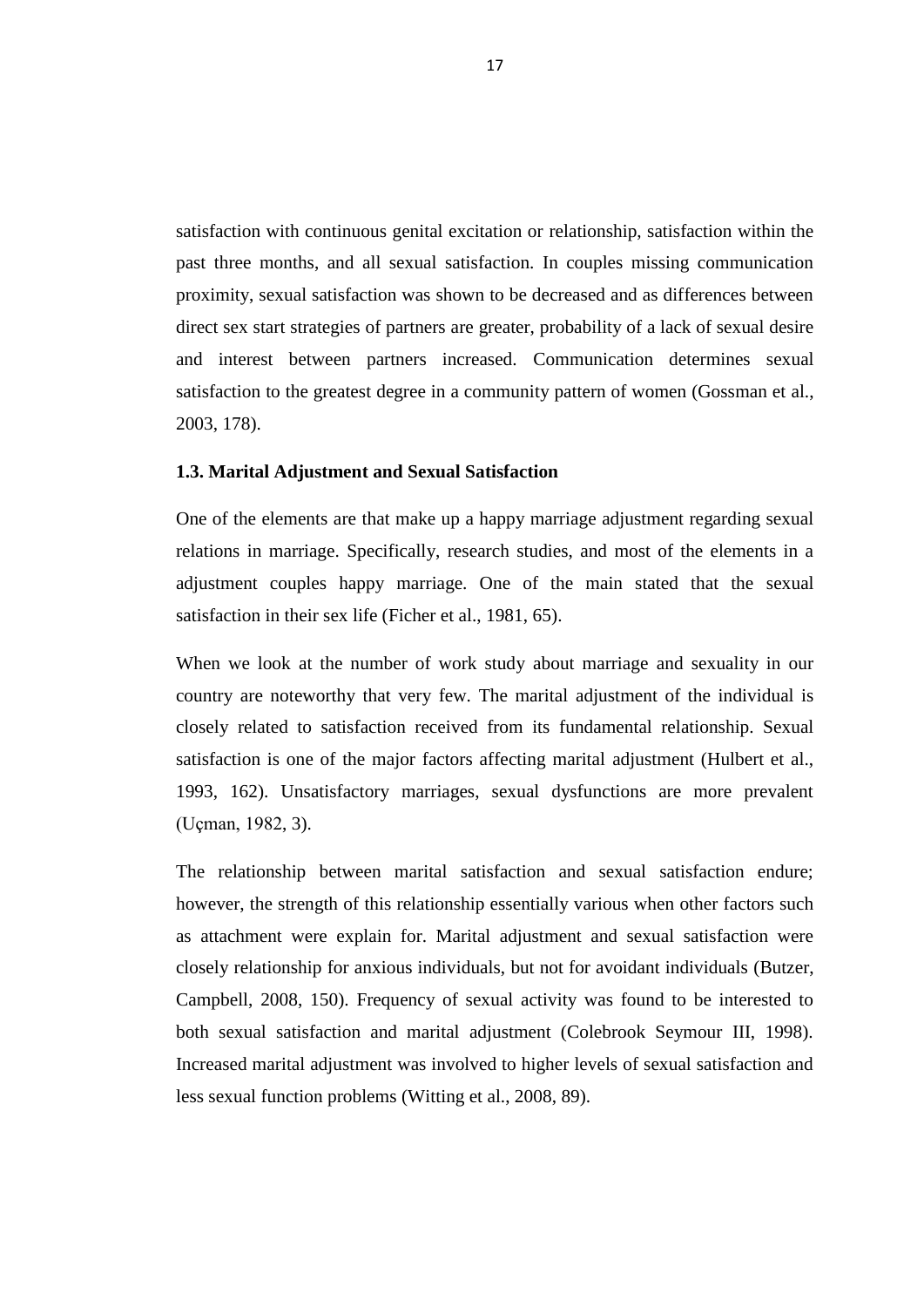Higher levels of sexual satisfaction were declared by those who lived with their partners, either lives together or married. Take together the importance of sexuality in marital relationship and the character. It is important to examine factors that are shown to influence sexual satisfaction (Crowe, 1995, 195 quoted by Basat, 2004, 20).

# **1.2.2. The Relationship Between Sexual Satisfaction and Various Variable**

Many researchers investigated the correlates of sexual satisfaction in marital life. For instance, demonstrated that overall satisfaction with marriage were satisfaction with nonsexual aspects of the relationship (Young, 1998, 124). Study was found that sexual satisfaction of men and women was positively associated with being in love with a partner, good sexual life in the past, a steady relationship, long life of partnership, a belief that the relationship would have a long life temporal scope, shared initiative in sexual intercourse , and orgasms during the last intercourse (Barrientoz, Paez, 2006, 363).

Incoherent results were also shown in the association between age and sexual satisfaction in the literature. No relationship between age and sexual satisfaction, some researchers shown that sexual satisfaction decreases with age and young couples view to show more sexual satisfaction (Basat, 2004, 18). Sexual satisfaction was increase with age for women (Whitley, Poulsen, 1975, 573 quoted by Sakmar, 2010, 24). Also, postmenopausal women were older women showing higher sexual satisfaction than younger women (McCall-Hosenfeld et al., 2008, 2000).

Education was notice to be related to differences in sexual satisfaction. Higher education level has the higher sexual satisfaction (Basat, 2004, 18). Women have high education level have a higher percentage of sexual adjustment problems and as a result less sexual satisfaction (Jose, Alfons, 2007, 81). Increase in education level had a positive effect on marital sex however; very high educational skill did not have such effect (Call, 1995, 639). Socioeconomic levels into high, middle and lower class and notice that higher socioeconomic level is united with higher sexual satisfaction (Barrientos, Paez, 2006, 363).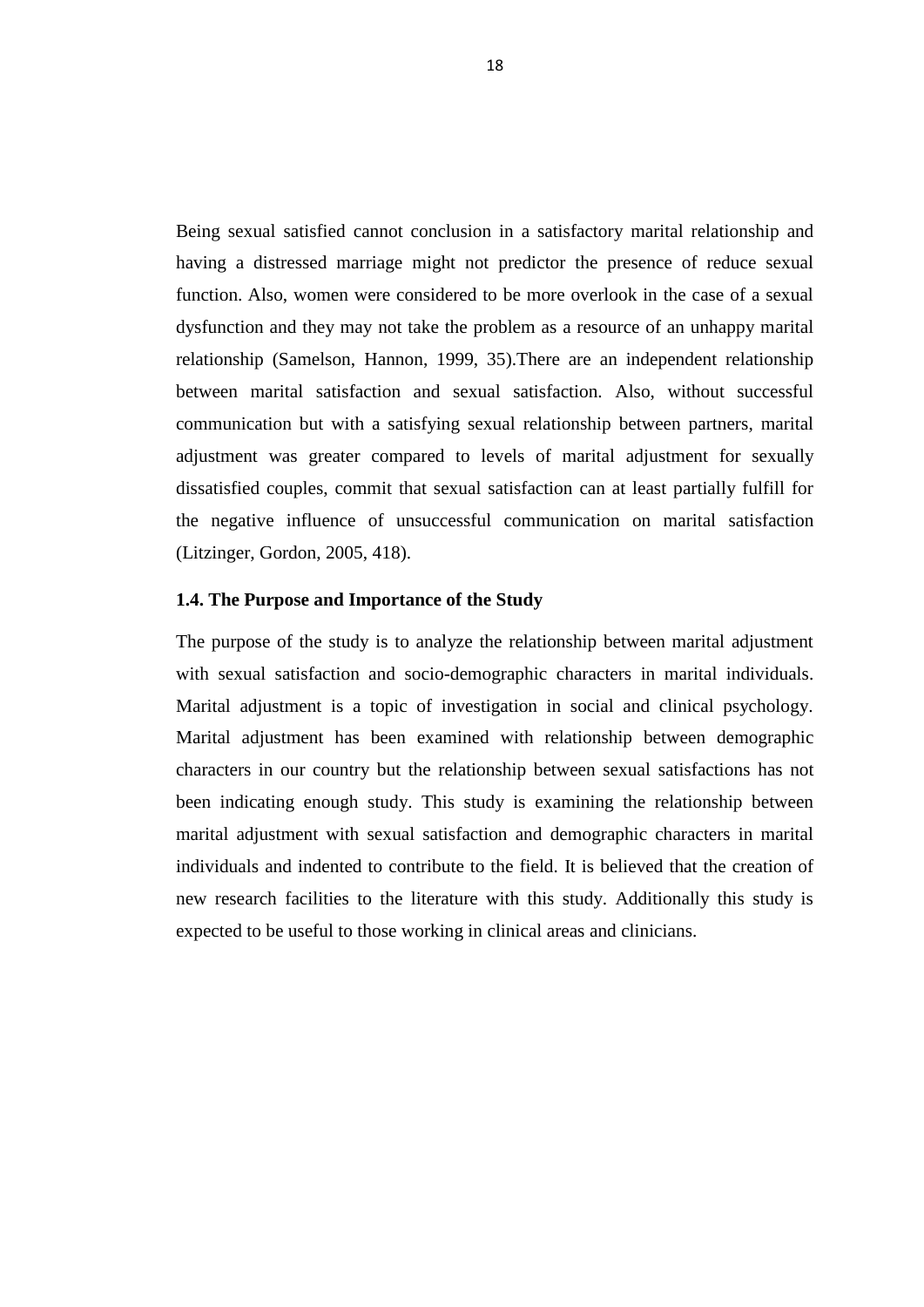Number of children is also united with sexual satisfaction and opposite results can be seen in the literature. Missing of children has a positive effect on the sexual adjustment of women and an increased number of children are related to an increase in sexual adjustment problems between individuals in their first marriages (Jose, Alfons, 2007, 74). Increased numbers of children was to be related to lower sexual satisfaction (Colebrook Seymour III, 1998 quoted by Basat, 2004, 20). Lack of children was to be related to higher levels of sexual satisfaction (Calvert, 2008, 12). In contradistinction was to having children and the ages of the children not to be associated with sexual satisfaction (Abadjian-Mozian, 2005, 15). Having children was associated with less orgasm problems and higher levels of sexual satisfaction in women (Witting et al., 2008, 89).

Sexual satisfaction showed no gender differences in their sexual satisfaction (Lawrance, Byers, 1995, 267 quoted by Sakmar, 2010, 23). However, women have greater sexual satisfaction than men (Sprecher, 2002, 190). Women have more sexual problems or anxiety than men (Oliver, Hyde, 1993, 29). Men show higher sexual satisfaction than women (Basat, 2004, 82). Gender roles are also shown to be related to changes in sexual satisfaction. That individual with bisexual or feminine general gender role identities notice higher levels of sexual satisfaction and lower levels of sexual problems. Bisexuality is not higher than femininity individuals in bisexual roles indicated the highest level of sexual satisfaction (Clymer, 2009, 51). Bisexual roles in sexual life view to show high levels of sexual satisfaction (Rosenzweig, Dailey, 1989, 42). Masculine characteristics are shown to be related to greater sexual experiences and more relaxed feelings (Leary, Snell, 1988, 509).

Length of marriage is indicating to have a conflicting effect on sexual satisfaction. Length of marriage related to increase in sexual satisfaction (Whitley, Poulsen, 1975, 573 quoted by Sakmar, 2010, 24). Positive correlation is between length of marriage and event sexual adjustment problems. Increase in length of relationship to be shown with increase in problems of sexual adjustment (Jose, Alfons, 2007, 74). Increase in length of marriage is shown with decrease in sexual satisfaction (Basat, 2004, 31).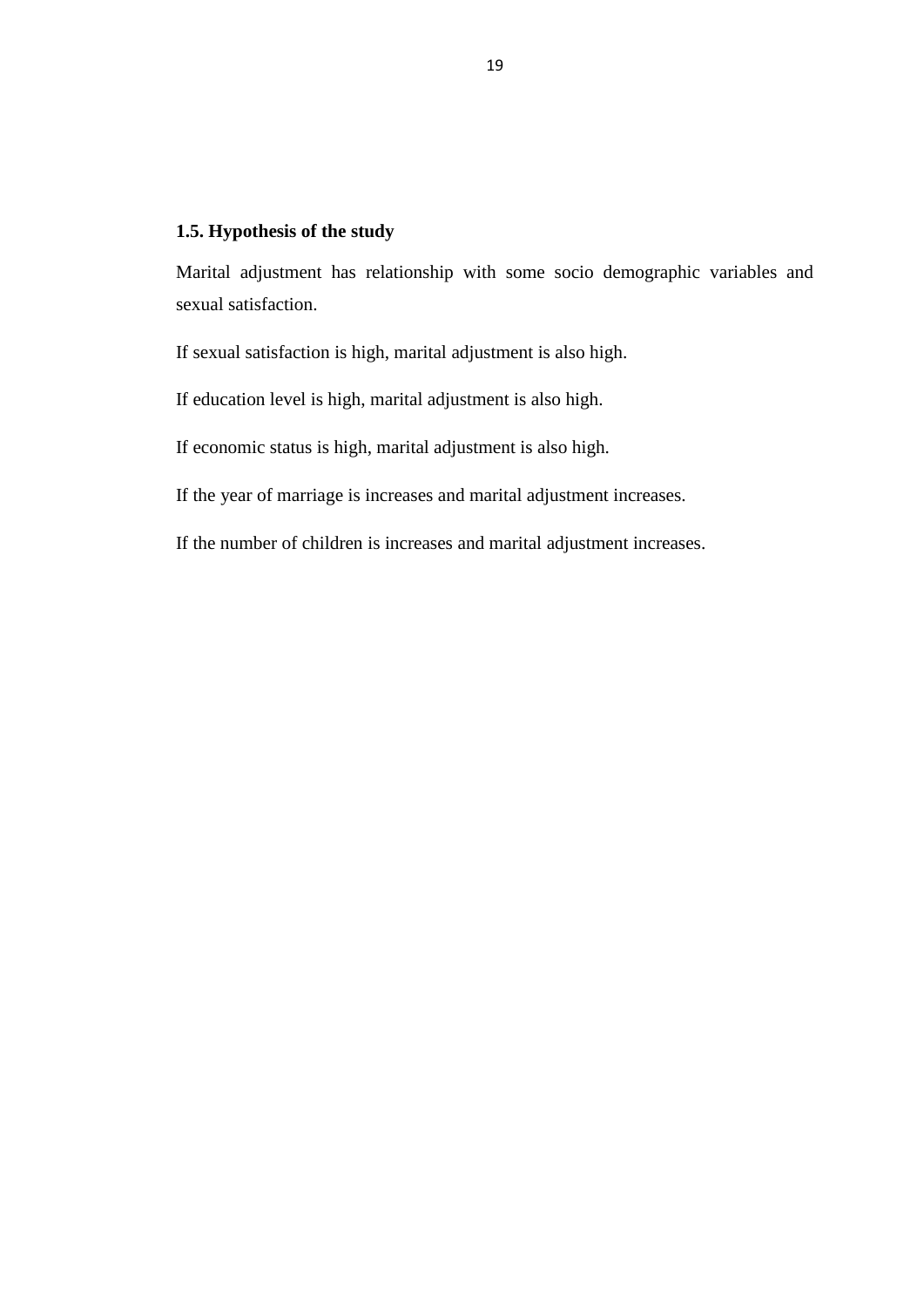Body sight is influence on sexual satisfaction. Women with high body sight satisfaction have more sexual activity, orgasm, and initiation of sex (Ackard et al., 2000, 423). Women and men have the higher the body image satisfaction, the higher the sexual satisfaction (Calvert, 2008, 12).

Personality and self-esteem are effective to sexual satisfaction. Women showed that as self-esteem accelerated, sexual satisfaction and sexual intercourse accelerated. Assertive women tended to greater sexual satisfaction. (Whitley, Poulsen, 1975, 573 quoted by 2010, 24). Extroverted people have high sexual satisfaction. Sexual satisfaction is low when the men were extroverted and the women introverted (Davis, 1986, 32). There are a positive relationship between sexual satisfaction and selfesteem (Abadjian, Mozian, 2005).

First ones to perspective was adult romantic love as a process of attachment. According to this perspective, secure attachment style is related with deal for proximity and enjoyment. Individuals with avoidant attachment style tend to protect emotional space and have a tendency to keep in confusion. Individuals with anxious attachment style interference to reply needs for security and love through sexual communication. Dedicated that attachment styles project on how individuals experience sexuality, it is also expected that these styles would have an effect on sexual satisfaction (Aarestad, 2000). If individuals have secured the attachment styles, they have high sexual satisfaction (Clymer, 2009). Avoidant attached individuals are lower sexual satisfaction (Butzer, Campbell, 2008, 141).

Psychological factors such as anxiety, depression and stress are shown to have a negative influence on sexual satisfaction. Also, physical problems such as multiple sclerosis, hormonal and pelvic problems have a negative effect on sexual satisfaction (Crowe, 1995, 200 quoted by Basat, 2004, 18). Emotionally healthy individuals have sexual satisfaction (McCall-Hosenfeld et al., 2008, 2000). Feelings of intensity, as measured by nervousness and discussion, were determinants of sexual unsatisfied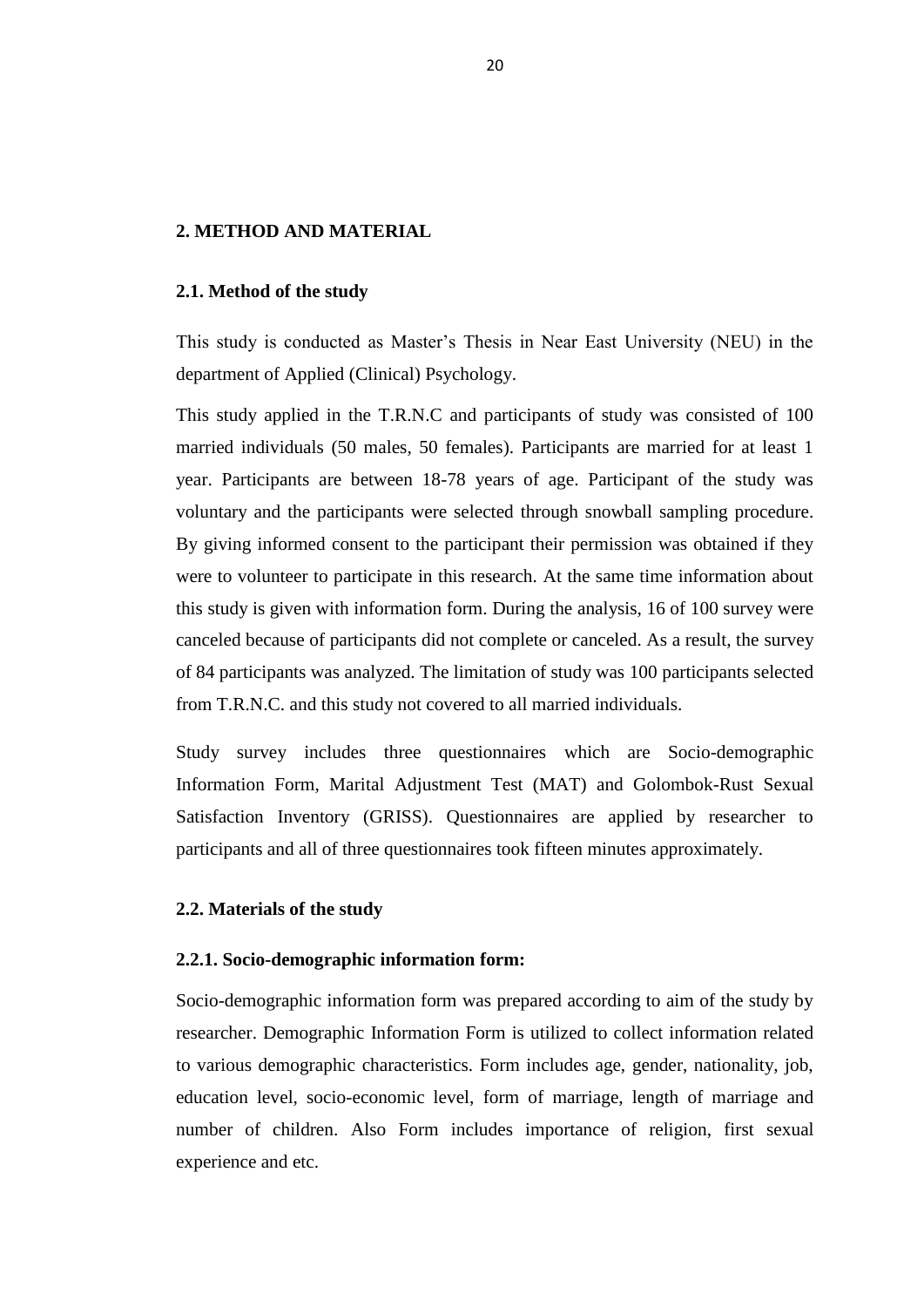(Henderson-King, Veroff, 1994, 509). Anxiety, such as performance anxiety during sexual meeting, would negatively affect sexual stimulation and decontrol and decrease the feeling of pleasure related with them (Rowland et al., 1996, 43).

The relationship between sexual dysfunction and sexual satisfaction has been examined in the literature. Intensity of erectile dysfunction was positively associated with sexual dysfunction (Althof et al., 2010, 204). Younger and older men trouble from erectile dysfunction, notice that erectile dysfunction was related with higher levels of worry about sexual and relationship functioning, lower levels of sexual desire, and higher levels of sexual dissatisfaction. Also, at all levels of erectile dysfunction severity, younger men were more sexually satisfied compared to older men (Gralla et al., 2008, 2647). Sexual dysfunction was examined related to women and existence of a sexual problem can not affect women satisfaction from their sexual function, and it is shown that there is no association between women's sexual dysfunction as desire problem, decrease genital sensation, vaginal dryness, orgasmic disorder, pain and sexual satisfaction (Ferenidou et al., 2008, 632). High frequency of orgasm was related to higher sexual satisfaction especially between women (Basat, 2004, 30). There are a relationship between satisfaction and the variety of sexual activities and sexual satisfaction (Rudd, 2009).

The relationship between religiosity and sexual satisfaction has been examined by some researchers. The religion is not related with sexual satisfaction (Abadjian-Mozian, 2005). Contrarily, religiosity had positive influence on sexuality. Frequent participation of religious services view to show greater levels of satisfaction related to sexuality (Waite, Joyner, 2001, 258).

Sexual communication is related to sexual satisfaction. Dialogue about sexual likes and dislikes positively affect sexual satisfaction (Haavio-Mannila, Kontula, 1997, 399). Communication on the clearance of specific sexual likes and dislikes was associated with development in sexual satisfaction (Byers, Macneil 1997). Couples communication was determinant of measures of women"s sexual satisfaction such as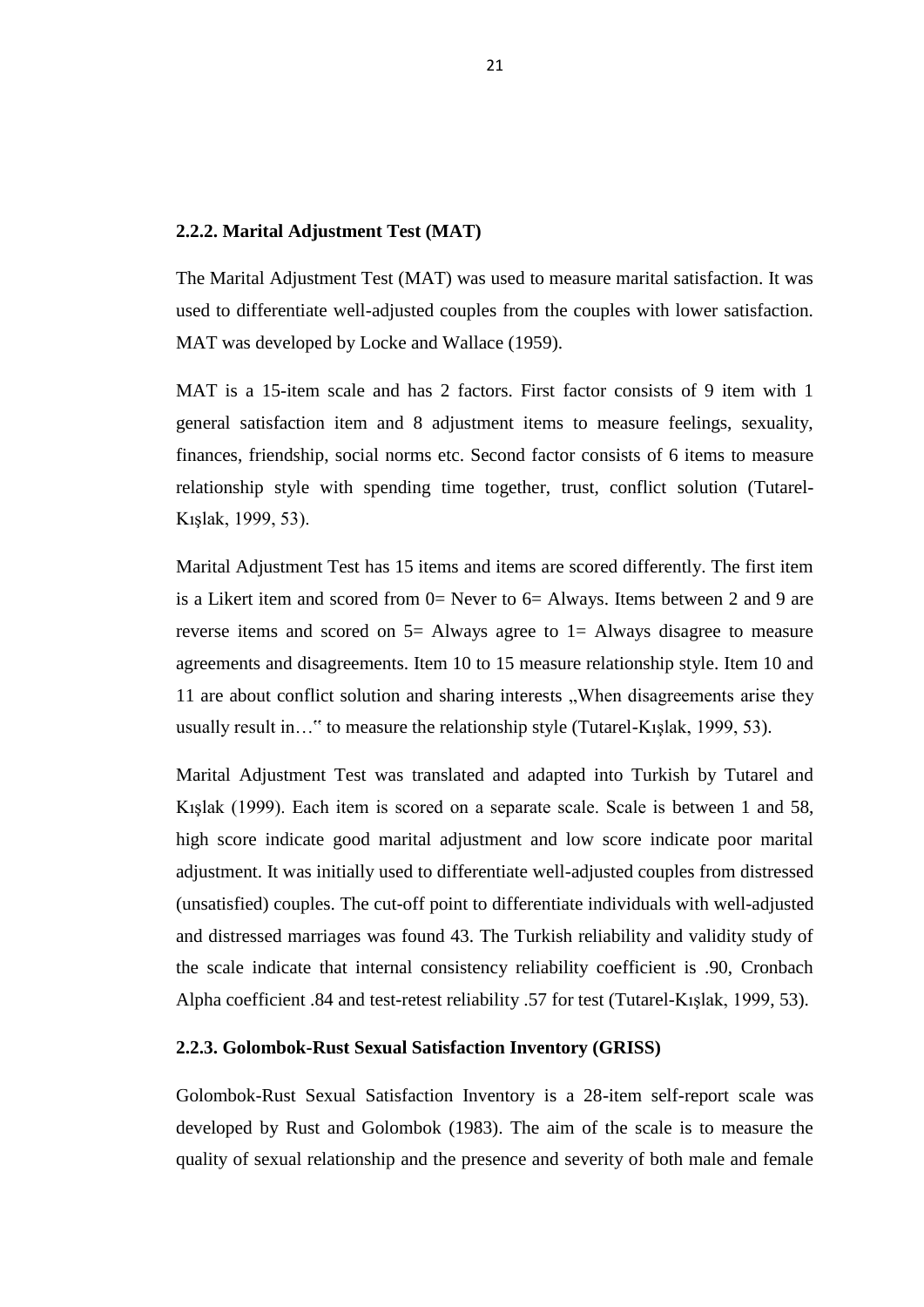satisfaction with continuous genital excitation or relationship, satisfaction within the past three months, and all sexual satisfaction. In couples missing communication proximity, sexual satisfaction was shown to be decreased and as differences between direct sex start strategies of partners are greater, probability of a lack of sexual desire and interest between partners increased. Communication determines sexual satisfaction to the greatest degree in a community pattern of women (Gossman et al., 2003, 178).

## **1.3. Marital Adjustment and Sexual Satisfaction**

One of the elements are that make up a happy marriage adjustment regarding sexual relations in marriage. Specifically, research studies, and most of the elements in a adjustment couples happy marriage. One of the main stated that the sexual satisfaction in their sex life (Ficher et al., 1981, 65).

When we look at the number of work study about marriage and sexuality in our country are noteworthy that very few. The marital adjustment of the individual is closely related to satisfaction received from its fundamental relationship. Sexual satisfaction is one of the major factors affecting marital adjustment (Hulbert et al., 1993, 162). Unsatisfactory marriages, sexual dysfunctions are more prevalent (Uçman, 1982, 3).

The relationship between marital satisfaction and sexual satisfaction endure; however, the strength of this relationship essentially various when other factors such as attachment were explain for. Marital adjustment and sexual satisfaction were closely relationship for anxious individuals, but not for avoidant individuals (Butzer, Campbell, 2008, 150). Frequency of sexual activity was found to be interested to both sexual satisfaction and marital adjustment (Colebrook Seymour III, 1998). Increased marital adjustment was involved to higher levels of sexual satisfaction and less sexual function problems (Witting et al., 2008, 89).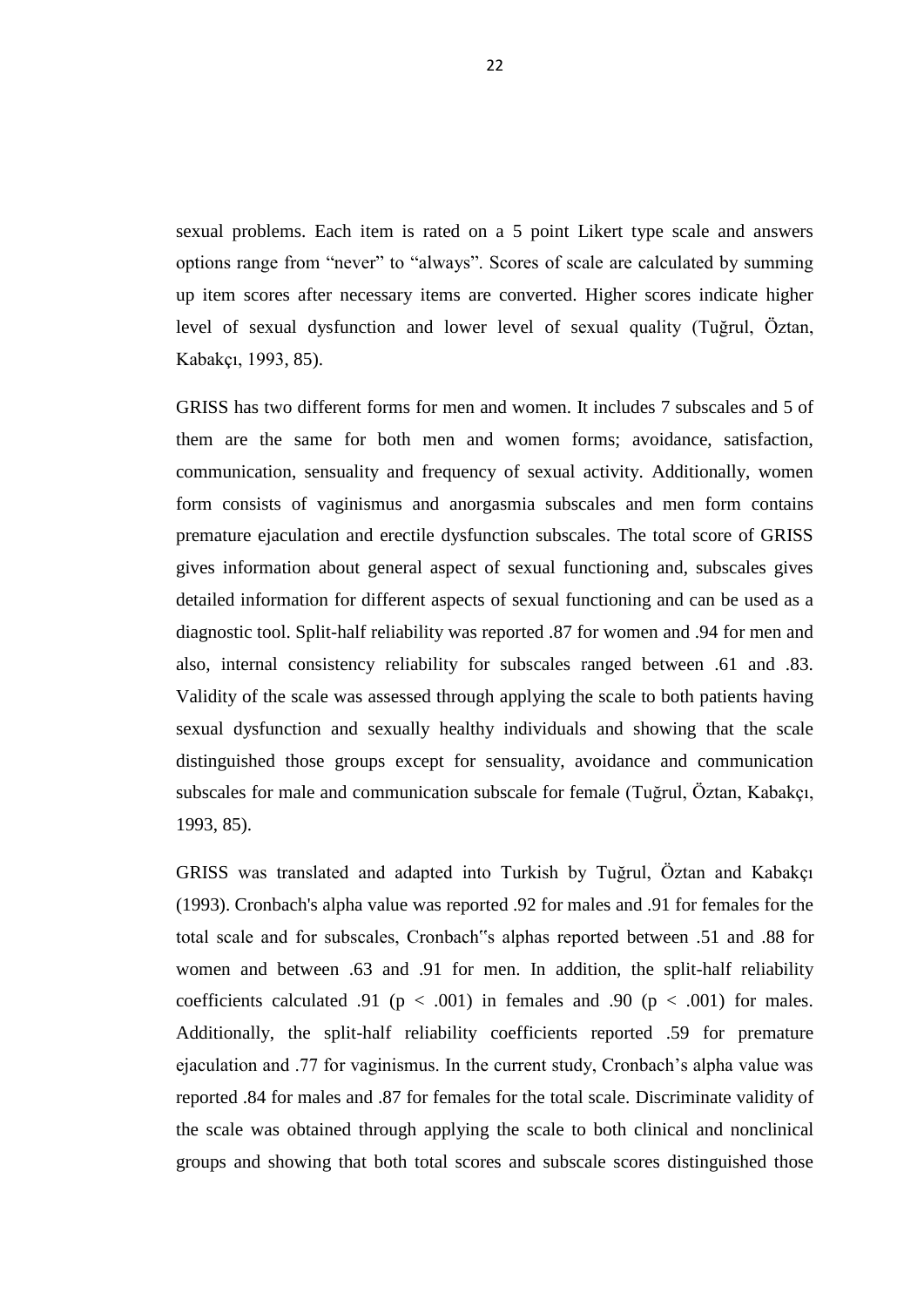Being sexual satisfied cannot conclusion in a satisfactory marital relationship and having a distressed marriage might not predictor the presence of reduce sexual function. Also, women were considered to be more overlook in the case of a sexual dysfunction and they may not take the problem as a resource of an unhappy marital relationship (Samelson, Hannon, 1999, 35).There are an independent relationship between marital satisfaction and sexual satisfaction. Also, without successful communication but with a satisfying sexual relationship between partners, marital adjustment was greater compared to levels of marital adjustment for sexually dissatisfied couples, commit that sexual satisfaction can at least partially fulfill for the negative influence of unsuccessful communication on marital satisfaction (Litzinger, Gordon, 2005, 418).

#### **1.4. The Purpose and Importance of the Study**

The purpose of the study is to analyze the relationship between marital adjustment with sexual satisfaction and socio-demographic characters in marital individuals. Marital adjustment is a topic of investigation in social and clinical psychology. Marital adjustment has been examined with relationship between demographic characters in our country but the relationship between sexual satisfactions has not been indicating enough study. This study is examining the relationship between marital adjustment with sexual satisfaction and demographic characters in marital individuals and indented to contribute to the field. It is believed that the creation of new research facilities to the literature with this study. Additionally this study is expected to be useful to those working in clinical areas and clinicians.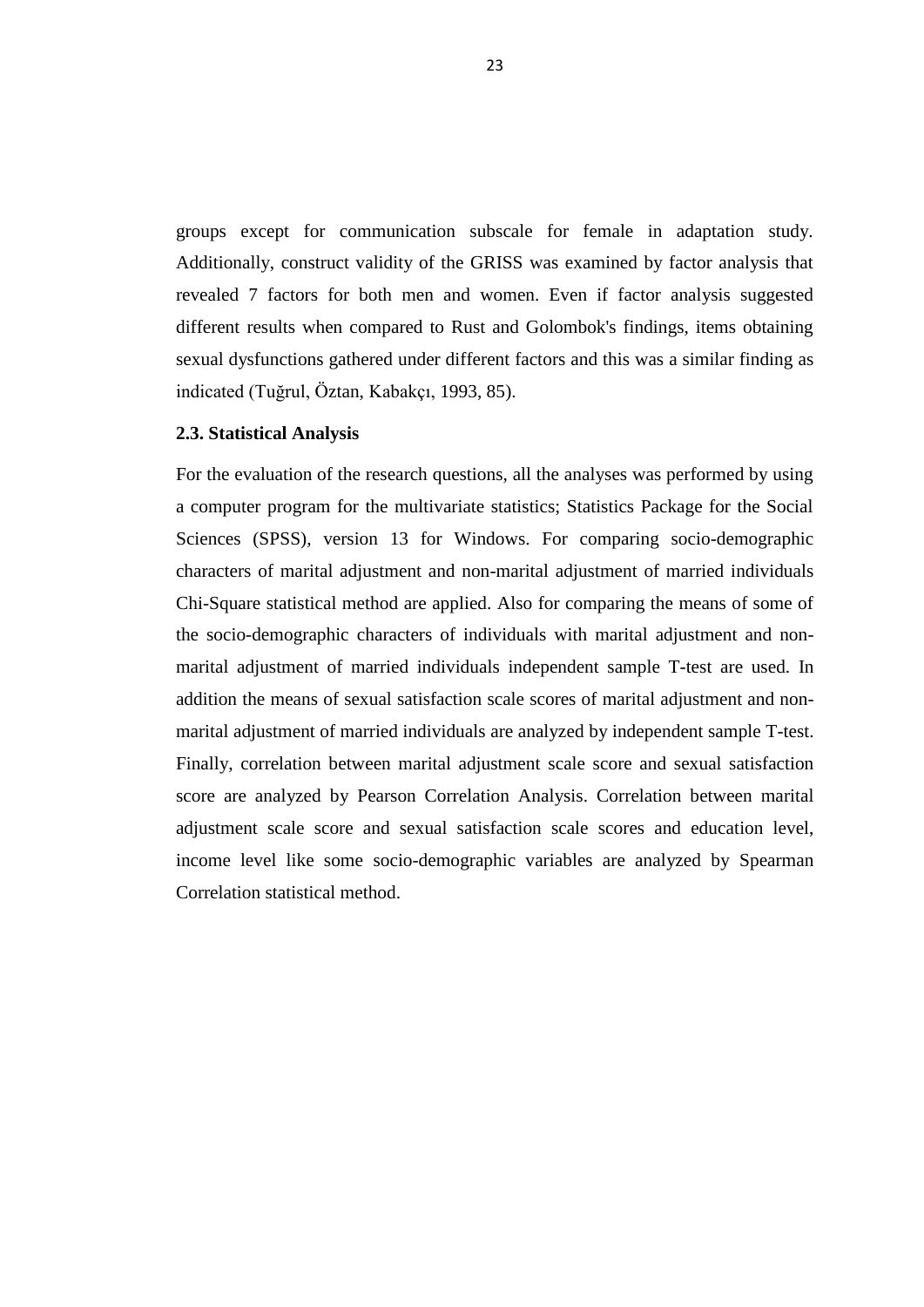# **1.5. Hypothesis of the study**

Marital adjustment has relationship with some socio demographic variables and sexual satisfaction.

If sexual satisfaction is high, marital adjustment is also high.

If education level is high, marital adjustment is also high.

If economic status is high, marital adjustment is also high.

If the year of marriage is increases and marital adjustment increases.

If the number of children is increases and marital adjustment increases.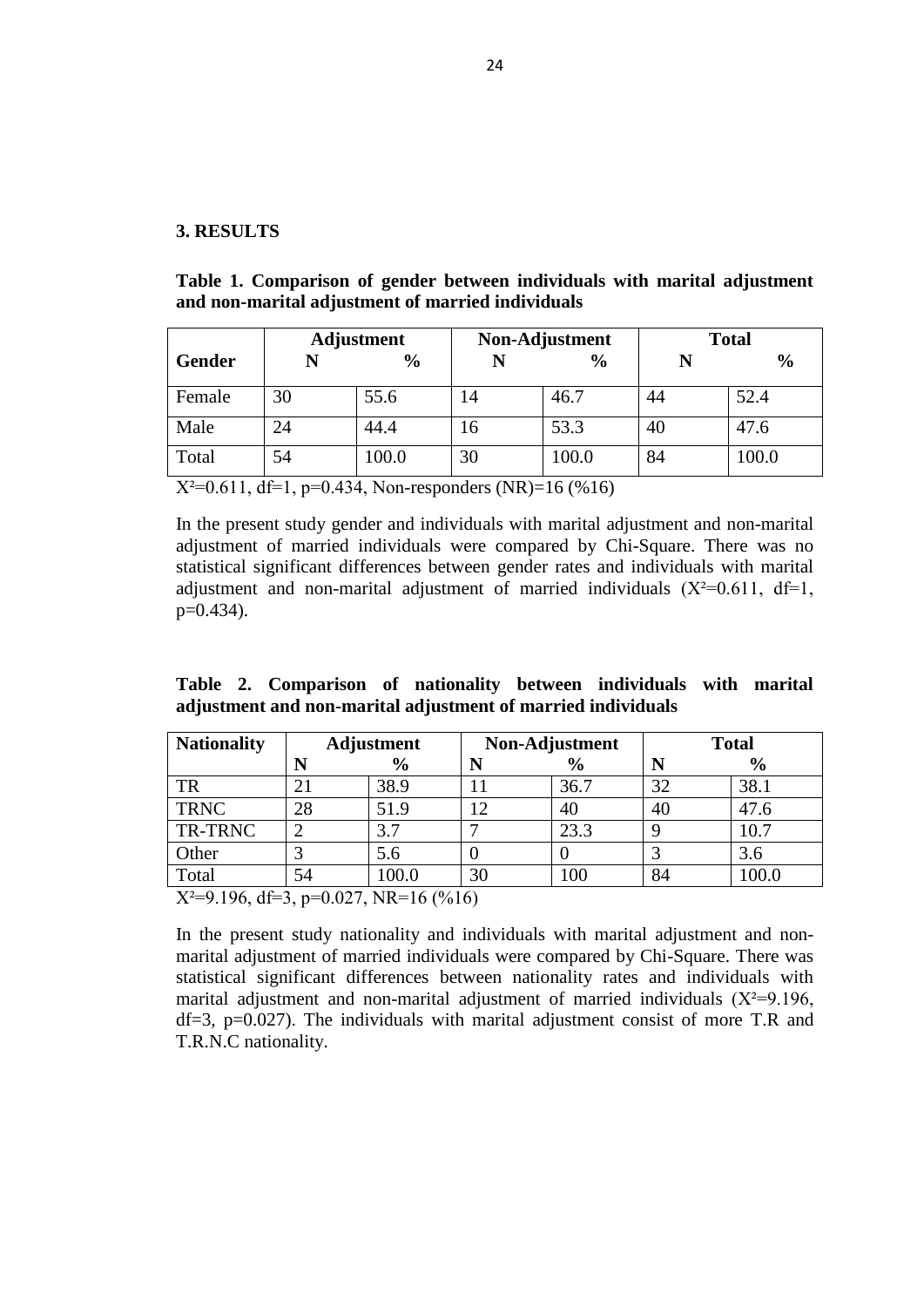# **2. METHOD AND MATERIAL**

#### **2.1. Method of the study**

This study is conducted as Master"s Thesis in Near East University (NEU) in the department of Applied (Clinical) Psychology.

This study applied in the T.R.N.C and participants of study was consisted of 100 married individuals (50 males, 50 females). Participants are married for at least 1 year. Participants are between 18-78 years of age. Participant of the study was voluntary and the participants were selected through snowball sampling procedure. By giving informed consent to the participant their permission was obtained if they were to volunteer to participate in this research. At the same time information about this study is given with information form. During the analysis, 16 of 100 survey were canceled because of participants did not complete or canceled. As a result, the survey of 84 participants was analyzed. The limitation of study was 100 participants selected from T.R.N.C. and this study not covered to all married individuals.

Study survey includes three questionnaires which are Socio-demographic Information Form, Marital Adjustment Test (MAT) and Golombok-Rust Sexual Satisfaction Inventory (GRISS). Questionnaires are applied by researcher to participants and all of three questionnaires took fifteen minutes approximately.

# **2.2. Materials of the study**

# **2.2.1. Socio-demographic information form:**

Socio-demographic information form was prepared according to aim of the study by researcher. Demographic Information Form is utilized to collect information related to various demographic characteristics. Form includes age, gender, nationality, job, education level, socio-economic level, form of marriage, length of marriage and number of children. Also Form includes importance of religion, first sexual experience and etc.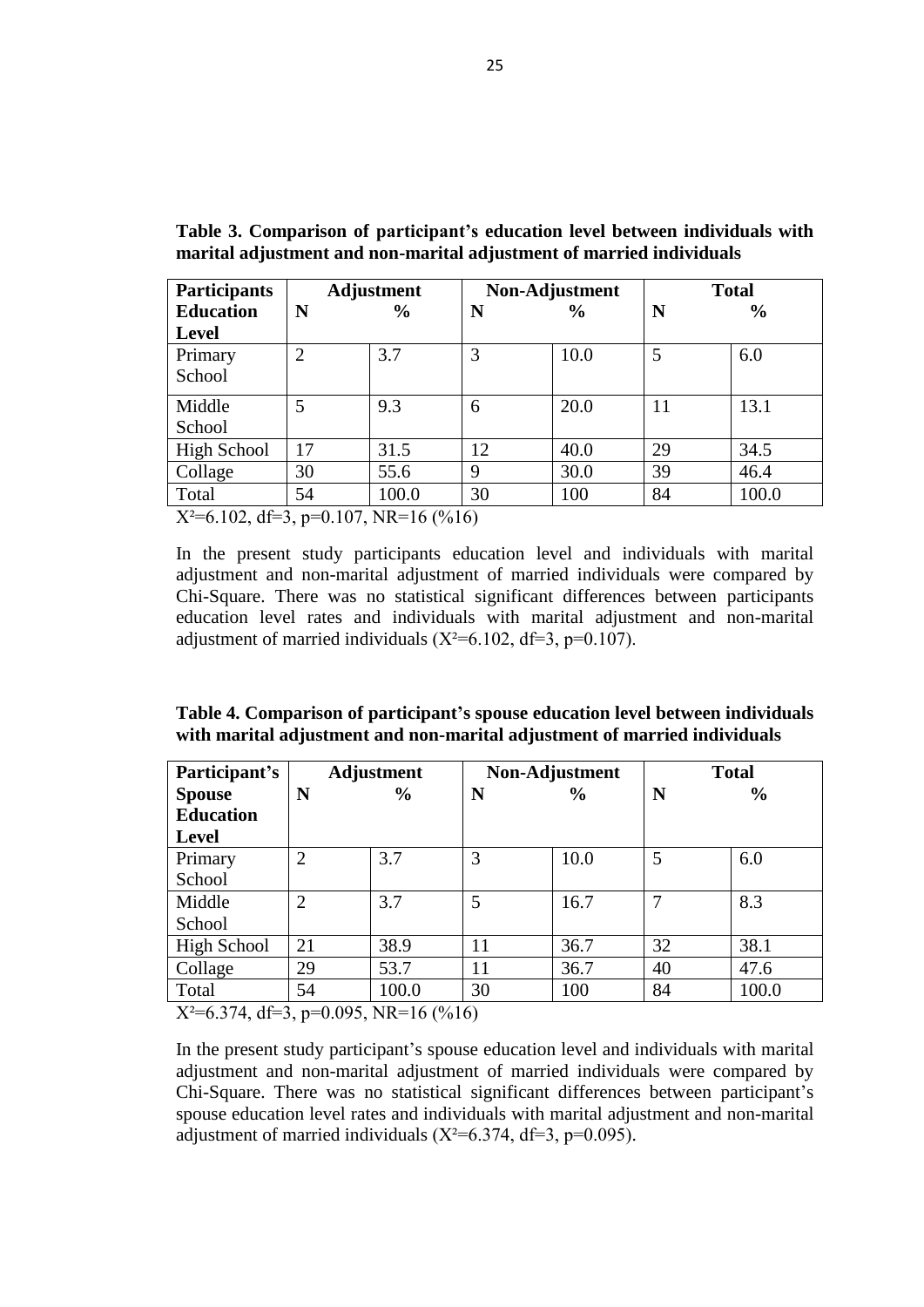## **2.2.2. Marital Adjustment Test (MAT)**

The Marital Adjustment Test (MAT) was used to measure marital satisfaction. It was used to differentiate well-adjusted couples from the couples with lower satisfaction. MAT was developed by Locke and Wallace (1959).

MAT is a 15-item scale and has 2 factors. First factor consists of 9 item with 1 general satisfaction item and 8 adjustment items to measure feelings, sexuality, finances, friendship, social norms etc. Second factor consists of 6 items to measure relationship style with spending time together, trust, conflict solution (Tutarel-Kışlak, 1999, 53).

Marital Adjustment Test has 15 items and items are scored differently. The first item is a Likert item and scored from 0= Never to 6= Always. Items between 2 and 9 are reverse items and scored on 5= Always agree to 1= Always disagree to measure agreements and disagreements. Item 10 to 15 measure relationship style. Item 10 and 11 are about conflict solution and sharing interests "When disagreements arise they usually result in…" to measure the relationship style (Tutarel-Kışlak, 1999, 53).

Marital Adjustment Test was translated and adapted into Turkish by Tutarel and Kışlak (1999). Each item is scored on a separate scale. Scale is between 1 and 58, high score indicate good marital adjustment and low score indicate poor marital adjustment. It was initially used to differentiate well-adjusted couples from distressed (unsatisfied) couples. The cut-off point to differentiate individuals with well-adjusted and distressed marriages was found 43. The Turkish reliability and validity study of the scale indicate that internal consistency reliability coefficient is .90, Cronbach Alpha coefficient .84 and test-retest reliability .57 for test (Tutarel-Kışlak, 1999, 53).

# **2.2.3. Golombok-Rust Sexual Satisfaction Inventory (GRISS)**

Golombok-Rust Sexual Satisfaction Inventory is a 28-item self-report scale was developed by Rust and Golombok (1983). The aim of the scale is to measure the quality of sexual relationship and the presence and severity of both male and female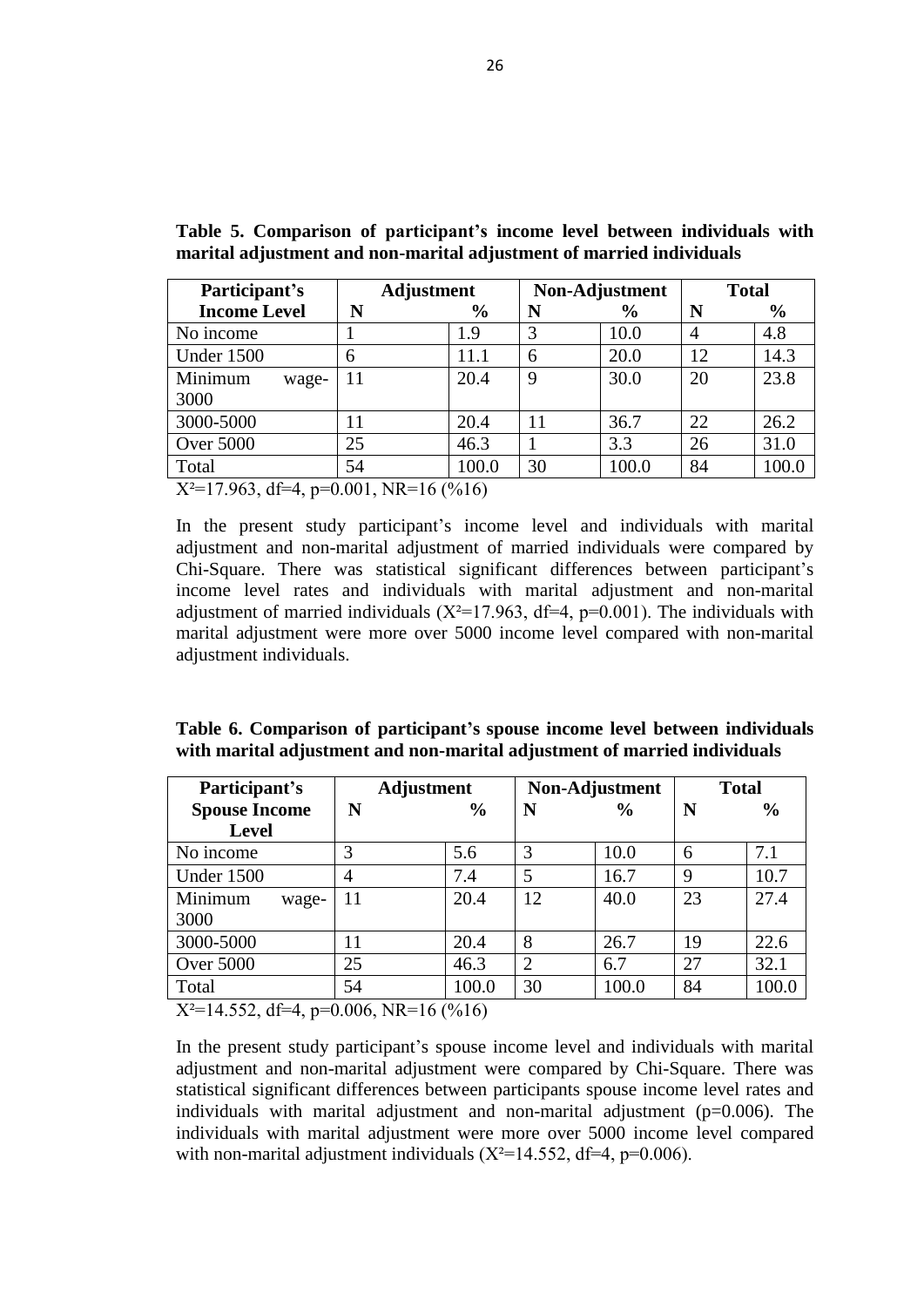sexual problems. Each item is rated on a 5 point Likert type scale and answers options range from "never" to "always". Scores of scale are calculated by summing up item scores after necessary items are converted. Higher scores indicate higher level of sexual dysfunction and lower level of sexual quality (Tuğrul, Öztan, Kabakçı, 1993, 85).

GRISS has two different forms for men and women. It includes 7 subscales and 5 of them are the same for both men and women forms; avoidance, satisfaction, communication, sensuality and frequency of sexual activity. Additionally, women form consists of vaginismus and anorgasmia subscales and men form contains premature ejaculation and erectile dysfunction subscales. The total score of GRISS gives information about general aspect of sexual functioning and, subscales gives detailed information for different aspects of sexual functioning and can be used as a diagnostic tool. Split-half reliability was reported .87 for women and .94 for men and also, internal consistency reliability for subscales ranged between .61 and .83. Validity of the scale was assessed through applying the scale to both patients having sexual dysfunction and sexually healthy individuals and showing that the scale distinguished those groups except for sensuality, avoidance and communication subscales for male and communication subscale for female (Tuğrul, Öztan, Kabakçı, 1993, 85).

GRISS was translated and adapted into Turkish by Tuğrul, Öztan and Kabakçı (1993). Cronbach's alpha value was reported .92 for males and .91 for females for the total scale and for subscales, Cronbach"s alphas reported between .51 and .88 for women and between .63 and .91 for men. In addition, the split-half reliability coefficients calculated .91 ( $p < .001$ ) in females and .90 ( $p < .001$ ) for males. Additionally, the split-half reliability coefficients reported .59 for premature ejaculation and .77 for vaginismus. In the current study, Cronbach"s alpha value was reported .84 for males and .87 for females for the total scale. Discriminate validity of the scale was obtained through applying the scale to both clinical and nonclinical groups and showing that both total scores and subscale scores distinguished those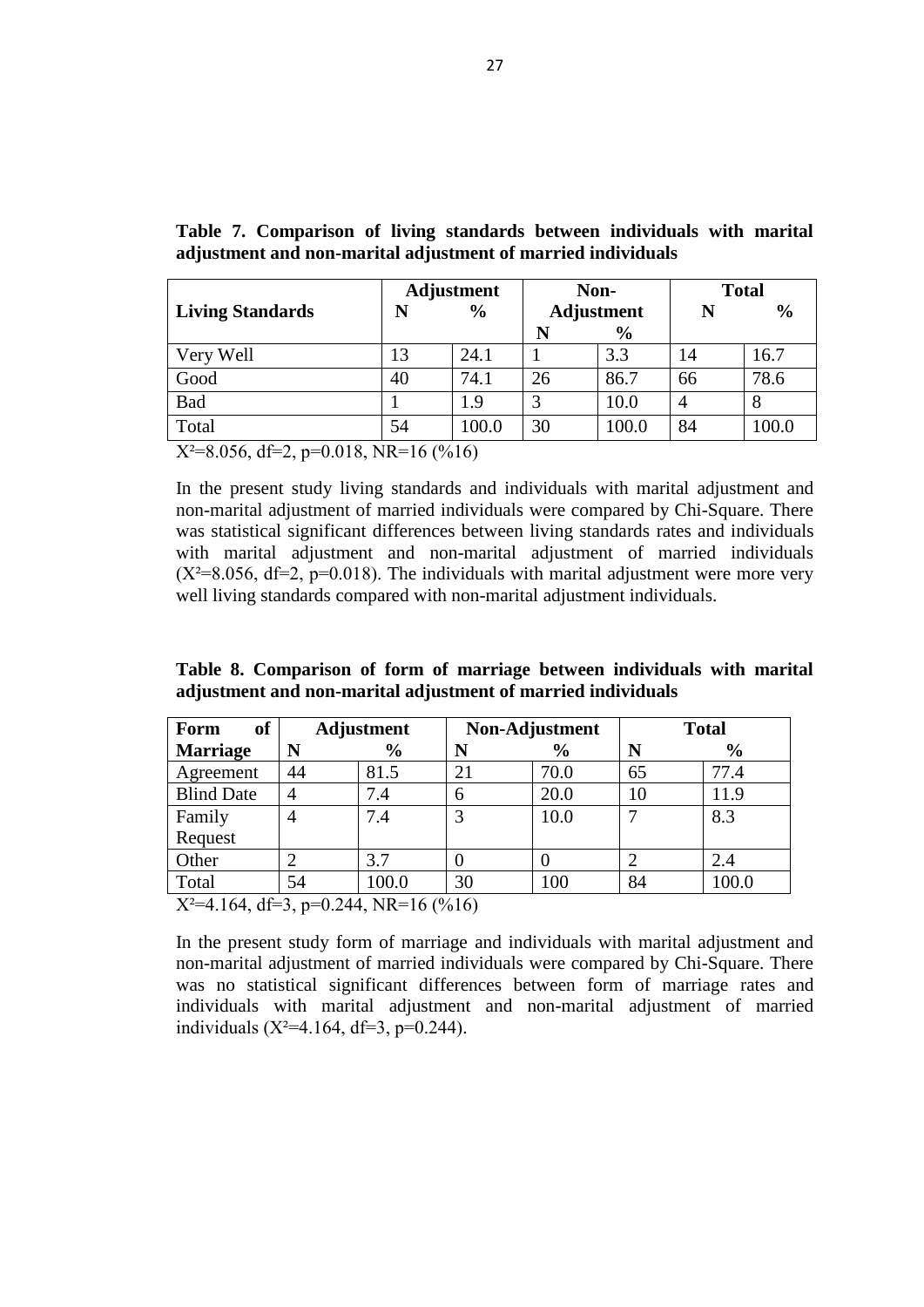groups except for communication subscale for female in adaptation study. Additionally, construct validity of the GRISS was examined by factor analysis that revealed 7 factors for both men and women. Even if factor analysis suggested different results when compared to Rust and Golombok's findings, items obtaining sexual dysfunctions gathered under different factors and this was a similar finding as indicated (Tuğrul, Öztan, Kabakçı, 1993, 85).

# **2.3. Statistical Analysis**

For the evaluation of the research questions, all the analyses was performed by using a computer program for the multivariate statistics; Statistics Package for the Social Sciences (SPSS), version 13 for Windows. For comparing socio-demographic characters of marital adjustment and non-marital adjustment of married individuals Chi-Square statistical method are applied. Also for comparing the means of some of the socio-demographic characters of individuals with marital adjustment and nonmarital adjustment of married individuals independent sample T-test are used. In addition the means of sexual satisfaction scale scores of marital adjustment and nonmarital adjustment of married individuals are analyzed by independent sample T-test. Finally, correlation between marital adjustment scale score and sexual satisfaction score are analyzed by Pearson Correlation Analysis. Correlation between marital adjustment scale score and sexual satisfaction scale scores and education level, income level like some socio-demographic variables are analyzed by Spearman Correlation statistical method.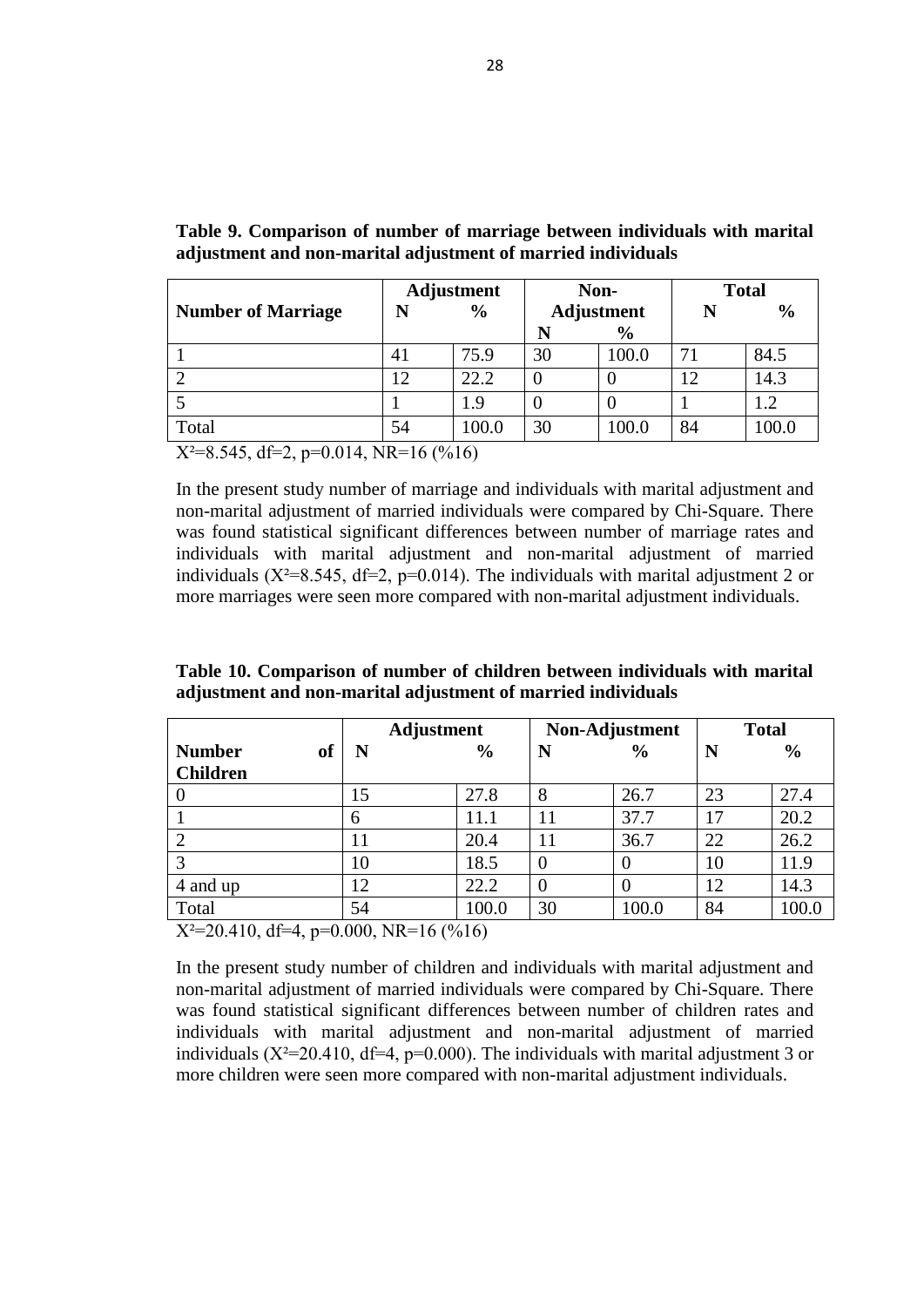# **3. RESULTS**

**Table 1. Comparison of gender between individuals with marital adjustment and non-marital adjustment of married individuals**

|        |    | <b>Adjustment</b> | Non-Adjustment |               | <b>Total</b> |               |  |
|--------|----|-------------------|----------------|---------------|--------------|---------------|--|
| Gender | N  | $\frac{0}{0}$     |                | $\frac{0}{0}$ |              | $\frac{6}{9}$ |  |
| Female | 30 | 55.6              | 14             | 46.7          | 44           | 52.4          |  |
| Male   | 24 | 44.4              | 16             | 53.3          | 40           | 47.6          |  |
| Total  | 54 | 100.0             | 30             | 100.0         | 84           | 100.0         |  |

 $X^2=0.611$ , df=1, p=0.434, Non-responders (NR)=16 (%16)

In the present study gender and individuals with marital adjustment and non-marital adjustment of married individuals were compared by Chi-Square. There was no statistical significant differences between gender rates and individuals with marital adjustment and non-marital adjustment of married individuals  $(X^2=0.611, df=1,$  $p=0.434$ ).

**Table 2. Comparison of nationality between individuals with marital adjustment and non-marital adjustment of married individuals**

| <b>Nationality</b> | <b>Adjustment</b> |               | Non-Adjustment |               |    | <b>Total</b>  |
|--------------------|-------------------|---------------|----------------|---------------|----|---------------|
|                    |                   | $\frac{6}{6}$ |                | $\frac{6}{6}$ | N  | $\frac{6}{9}$ |
| <b>TR</b>          |                   | 38.9          |                | 36.7          | 32 | 38.1          |
| <b>TRNC</b>        | 28                | 51.9          | റ              | 40            | 40 | 47.6          |
| TR-TRNC            |                   | 3.7           |                | 23.3          |    | 10.7          |
| Other              |                   | 5.6           |                |               |    | 3.6           |
| Total              | 54                | 100.0         | 30             | 100           | 84 | 100.0         |

 $X^2=9.196$ , df=3, p=0.027, NR=16 (%16)

In the present study nationality and individuals with marital adjustment and nonmarital adjustment of married individuals were compared by Chi-Square. There was statistical significant differences between nationality rates and individuals with marital adjustment and non-marital adjustment of married individuals  $(X^2=9.196,$  $df=3$ ,  $p=0.027$ ). The individuals with marital adjustment consist of more T.R and T.R.N.C nationality.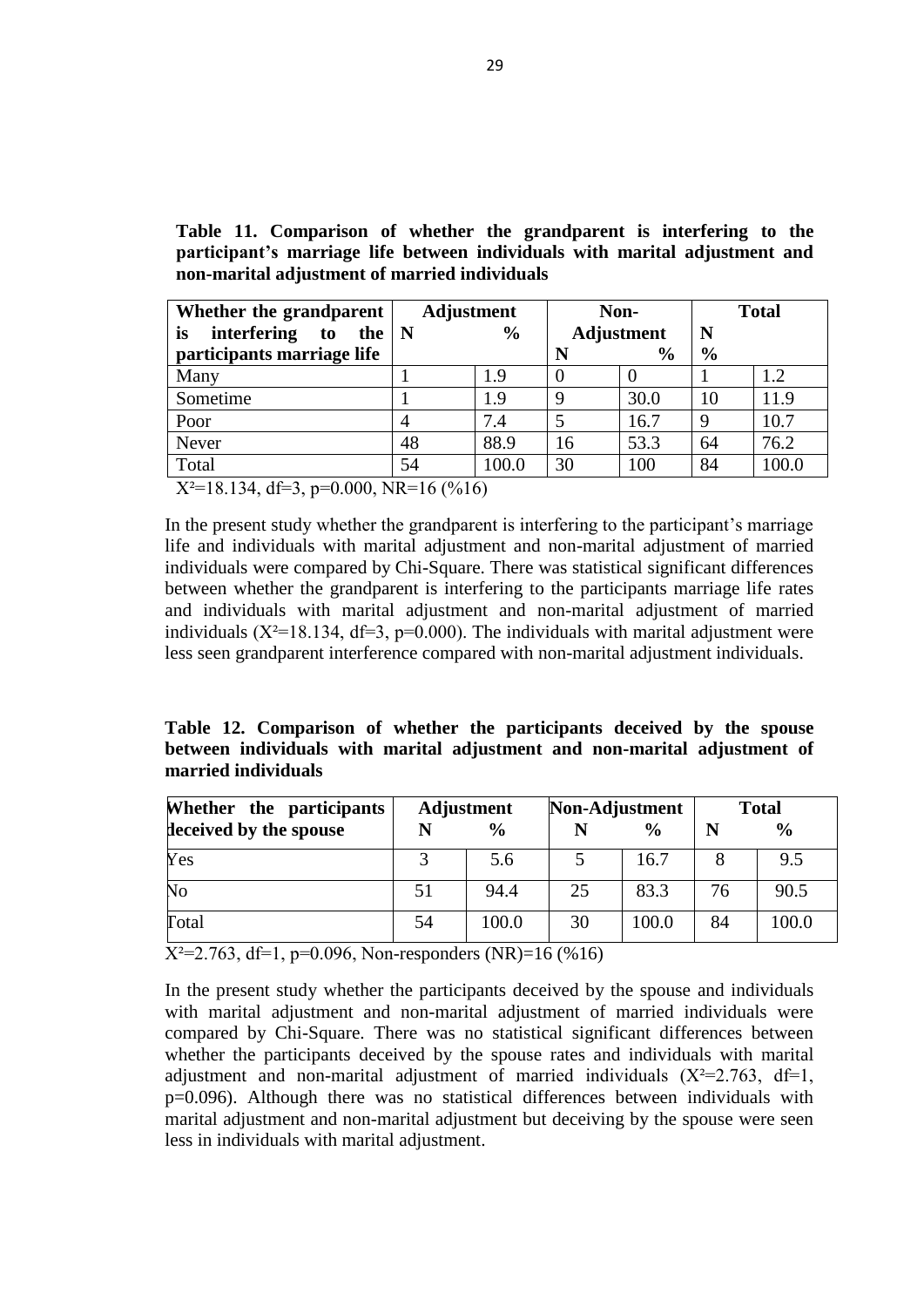| <b>Participants</b>                       | <b>Adjustment</b> |               |                    | Non-Adjustment | <b>Total</b> |               |  |
|-------------------------------------------|-------------------|---------------|--------------------|----------------|--------------|---------------|--|
| <b>Education</b>                          | N                 | $\frac{0}{0}$ | N<br>$\frac{0}{0}$ |                | N            | $\frac{6}{6}$ |  |
| <b>Level</b>                              |                   |               |                    |                |              |               |  |
| Primary                                   | $\overline{2}$    | 3.7           | 3                  | 10.0           | 5            | 6.0           |  |
| School                                    |                   |               |                    |                |              |               |  |
| Middle                                    | 5                 | 9.3           | 6                  | 20.0           | 11           | 13.1          |  |
| School                                    |                   |               |                    |                |              |               |  |
| High School                               | 17                | 31.5          | 12                 | 40.0           | 29           | 34.5          |  |
| Collage                                   | 30                | 55.6          | 9                  | 30.0           | 39           | 46.4          |  |
| Total                                     | 54                | 100.0         | 30                 | 100            | 84           | 100.0         |  |
| $V^2 = 6.102$ df -2 n=0.107 ND -16 (0/16) |                   |               |                    |                |              |               |  |

**Table 3. Comparison of participant's education level between individuals with marital adjustment and non-marital adjustment of married individuals**

 $X^2=6.102$ , df=3, p=0.107, NR=16 (%16)

In the present study participants education level and individuals with marital adjustment and non-marital adjustment of married individuals were compared by Chi-Square. There was no statistical significant differences between participants education level rates and individuals with marital adjustment and non-marital adjustment of married individuals  $(X^2=6.102, df=3, p=0.107)$ .

**Table 4. Comparison of participant's spouse education level between individuals with marital adjustment and non-marital adjustment of married individuals**

| Participant's    |                | <b>Adjustment</b> | Non-Adjustment |               |    | <b>Total</b>  |
|------------------|----------------|-------------------|----------------|---------------|----|---------------|
| <b>Spouse</b>    | N              | $\frac{6}{6}$     | N              | $\frac{0}{0}$ | N  | $\frac{0}{0}$ |
| <b>Education</b> |                |                   |                |               |    |               |
| <b>Level</b>     |                |                   |                |               |    |               |
| Primary          | $\overline{2}$ | 3.7               | 3              | 10.0          | 5  | 6.0           |
| School           |                |                   |                |               |    |               |
| Middle           | $\overline{2}$ | 3.7               | 5              | 16.7          | 7  | 8.3           |
| School           |                |                   |                |               |    |               |
| High School      | 21             | 38.9              | 11             | 36.7          | 32 | 38.1          |
| Collage          | 29             | 53.7              | 11             | 36.7          | 40 | 47.6          |
| Total            | 54             | 100.0             | 30             | 100           | 84 | 100.0         |

 $X^2=6.374$ , df=3, p=0.095, NR=16 (%16)

In the present study participant's spouse education level and individuals with marital adjustment and non-marital adjustment of married individuals were compared by Chi-Square. There was no statistical significant differences between participant"s spouse education level rates and individuals with marital adjustment and non-marital adjustment of married individuals  $(X^2=6.374, df=3, p=0.095)$ .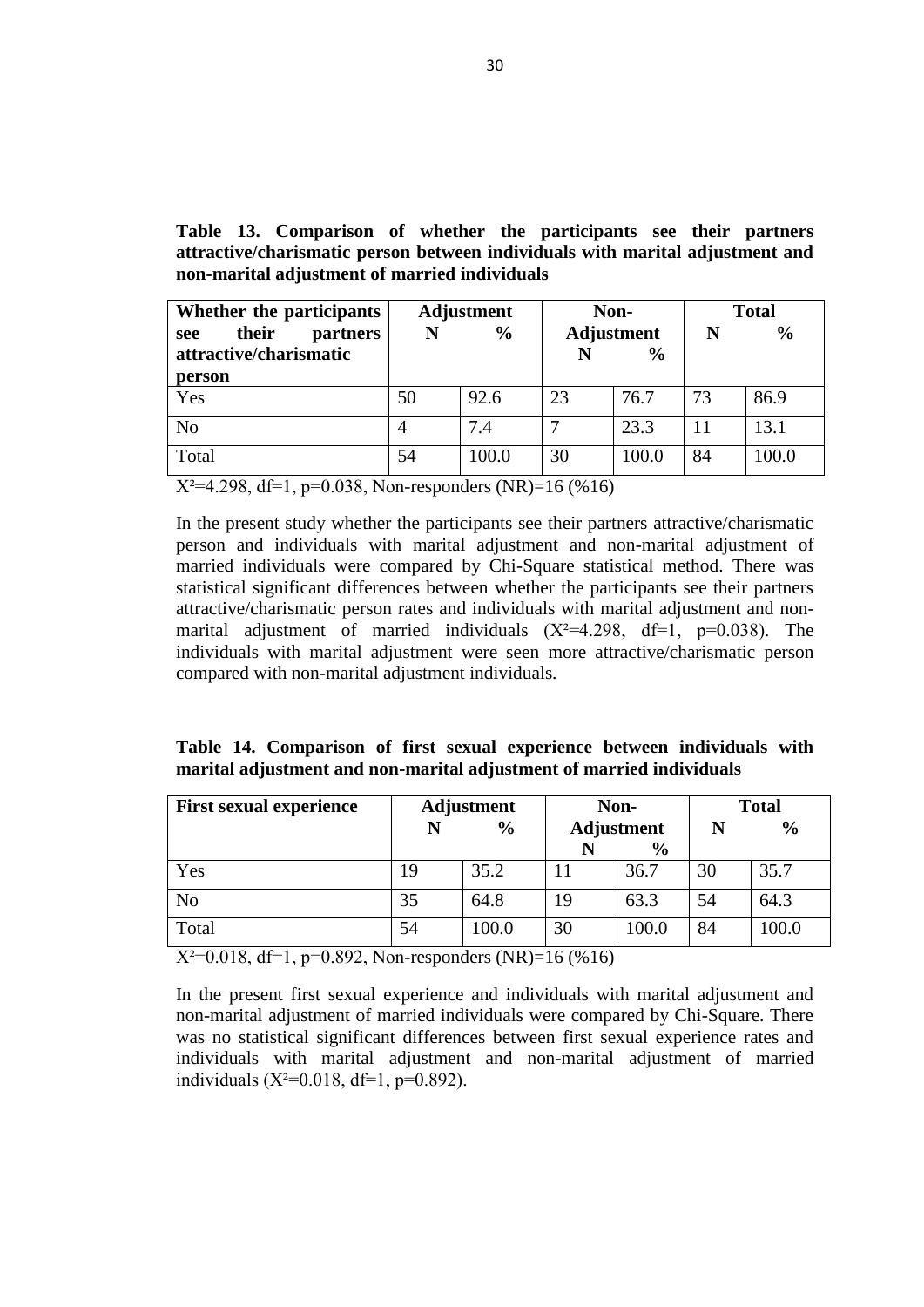| Participant's       | <b>Adjustment</b> |               | Non-Adjustment |               |    | <b>Total</b>  |  |
|---------------------|-------------------|---------------|----------------|---------------|----|---------------|--|
| <b>Income Level</b> | N                 | $\frac{6}{9}$ | N              | $\frac{6}{9}$ | N  | $\frac{6}{9}$ |  |
| No income           |                   | 1.9           | 3              | 10.0          | 4  | 4.8           |  |
| Under 1500          | 6                 | 11.1          | 6              | 20.0          | 12 | 14.3          |  |
| Minimum<br>wage-    | 11                | 20.4          | 9              | 30.0          | 20 | 23.8          |  |
| 3000                |                   |               |                |               |    |               |  |
| 3000-5000           | 11                | 20.4          | 11             | 36.7          | 22 | 26.2          |  |
| <b>Over 5000</b>    | 25                | 46.3          |                | 3.3           | 26 | 31.0          |  |
| Total               | 54                | 100.0         | 30             | 100.0         | 84 | 100.0         |  |

**Table 5. Comparison of participant's income level between individuals with marital adjustment and non-marital adjustment of married individuals**

 $X^2=17.963$ , df=4, p=0.001, NR=16 (%16)

In the present study participant's income level and individuals with marital adjustment and non-marital adjustment of married individuals were compared by Chi-Square. There was statistical significant differences between participant"s income level rates and individuals with marital adjustment and non-marital adjustment of married individuals  $(X^2=17.963, df=4, p=0.001)$ . The individuals with marital adjustment were more over 5000 income level compared with non-marital adjustment individuals.

| Table 6. Comparison of participant's spouse income level between individuals |  |  |
|------------------------------------------------------------------------------|--|--|
| with marital adjustment and non-marital adjustment of married individuals    |  |  |

| Participant's        | <b>Adjustment</b> |                    | Non-Adjustment |               | <b>Total</b> |               |
|----------------------|-------------------|--------------------|----------------|---------------|--------------|---------------|
| <b>Spouse Income</b> | N                 | $\frac{0}{0}$<br>N |                | $\frac{6}{9}$ | N            | $\frac{0}{0}$ |
| <b>Level</b>         |                   |                    |                |               |              |               |
| No income            |                   | 5.6                | 3              | 10.0          | 6            | 7.1           |
| Under 1500           | 4                 | 7.4                | 5              | 16.7          | 9            | 10.7          |
| Minimum<br>wage-     | 11                | 20.4               | 12             | 40.0          | 23           | 27.4          |
| 3000                 |                   |                    |                |               |              |               |
| 3000-5000            | 11                | 20.4               | 8              | 26.7          | 19           | 22.6          |
| <b>Over 5000</b>     | 25                | 46.3               | 2              | 6.7           | 27           | 32.1          |
| Total                | 54                | 100.0              | 30             | 100.0         | 84           | 100.0         |

 $X^2=14.552$ , df=4, p=0.006, NR=16 (%16)

In the present study participant's spouse income level and individuals with marital adjustment and non-marital adjustment were compared by Chi-Square. There was statistical significant differences between participants spouse income level rates and individuals with marital adjustment and non-marital adjustment  $(p=0.006)$ . The individuals with marital adjustment were more over 5000 income level compared with non-marital adjustment individuals  $(X^2=14.552, df=4, p=0.006)$ .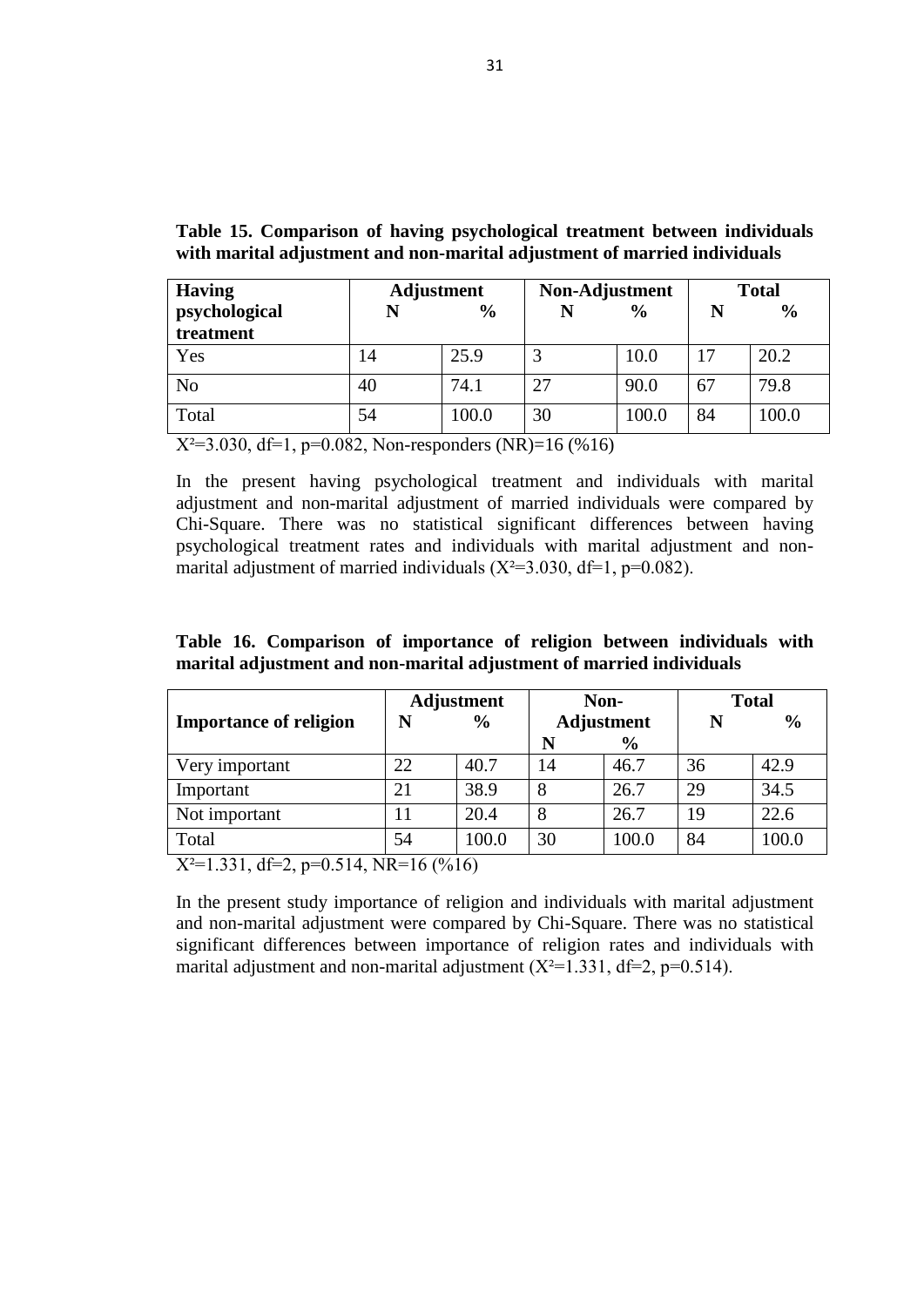|                         | <b>Adjustment</b> |               | Non- |                   | <b>Total</b> |               |
|-------------------------|-------------------|---------------|------|-------------------|--------------|---------------|
| <b>Living Standards</b> | N                 | $\frac{0}{0}$ |      | <b>Adjustment</b> | N            | $\frac{6}{9}$ |
|                         |                   |               | N    | $\frac{0}{0}$     |              |               |
| Very Well               | 13                | 24.1          |      | 3.3               | 14           | 16.7          |
| Good                    | 40                | 74.1          | 26   | 86.7              | 66           | 78.6          |
| Bad                     |                   | 1.9           | 3    | 10.0              | 4            | 8             |
| Total                   | 54                | 100.0         | 30   | 100.0             | 84           | 100.0         |

**Table 7. Comparison of living standards between individuals with marital adjustment and non-marital adjustment of married individuals**

 $X^2=8.056$ , df=2, p=0.018, NR=16 (%16)

In the present study living standards and individuals with marital adjustment and non-marital adjustment of married individuals were compared by Chi-Square. There was statistical significant differences between living standards rates and individuals with marital adjustment and non-marital adjustment of married individuals  $(X^2=8.056, df=2, p=0.018)$ . The individuals with marital adjustment were more very well living standards compared with non-marital adjustment individuals.

**Table 8. Comparison of form of marriage between individuals with marital adjustment and non-marital adjustment of married individuals**

| <b>Adjustment</b> |                                                                                                              |    |                              |                | <b>Total</b>  |
|-------------------|--------------------------------------------------------------------------------------------------------------|----|------------------------------|----------------|---------------|
| N                 | $\frac{6}{6}$                                                                                                | N  | $\frac{6}{9}$                | N              | $\frac{6}{6}$ |
| 44                | 81.5                                                                                                         |    | 70.0                         | 65             | 77.4          |
| 4                 | 7.4                                                                                                          | 6  | 20.0                         | 10             | 11.9          |
|                   | 7.4                                                                                                          | 3  | 10.0                         |                | 8.3           |
|                   |                                                                                                              |    |                              |                |               |
|                   | 3.7                                                                                                          |    |                              |                | 2.4           |
| 54                | 100.0                                                                                                        | 30 | 100                          | 84             | 100.0         |
|                   | $\mathbf{X}^{T2}$ $\mathbf{A}$ $\mathbf{A}$ $\mathbf{C}$ $\mathbf{A}$ $\mathbf{A}$ $\mathbf{C}$ $\mathbf{A}$ |    | $0.244$ MP $16/0.11$ $\odot$ | Non-Adjustment |               |

 $X^2=4.164$ , df=3, p=0.244, NR=16 (%16)

In the present study form of marriage and individuals with marital adjustment and non-marital adjustment of married individuals were compared by Chi-Square. There was no statistical significant differences between form of marriage rates and individuals with marital adjustment and non-marital adjustment of married individuals  $(X^2=4.164, df=3, p=0.244)$ .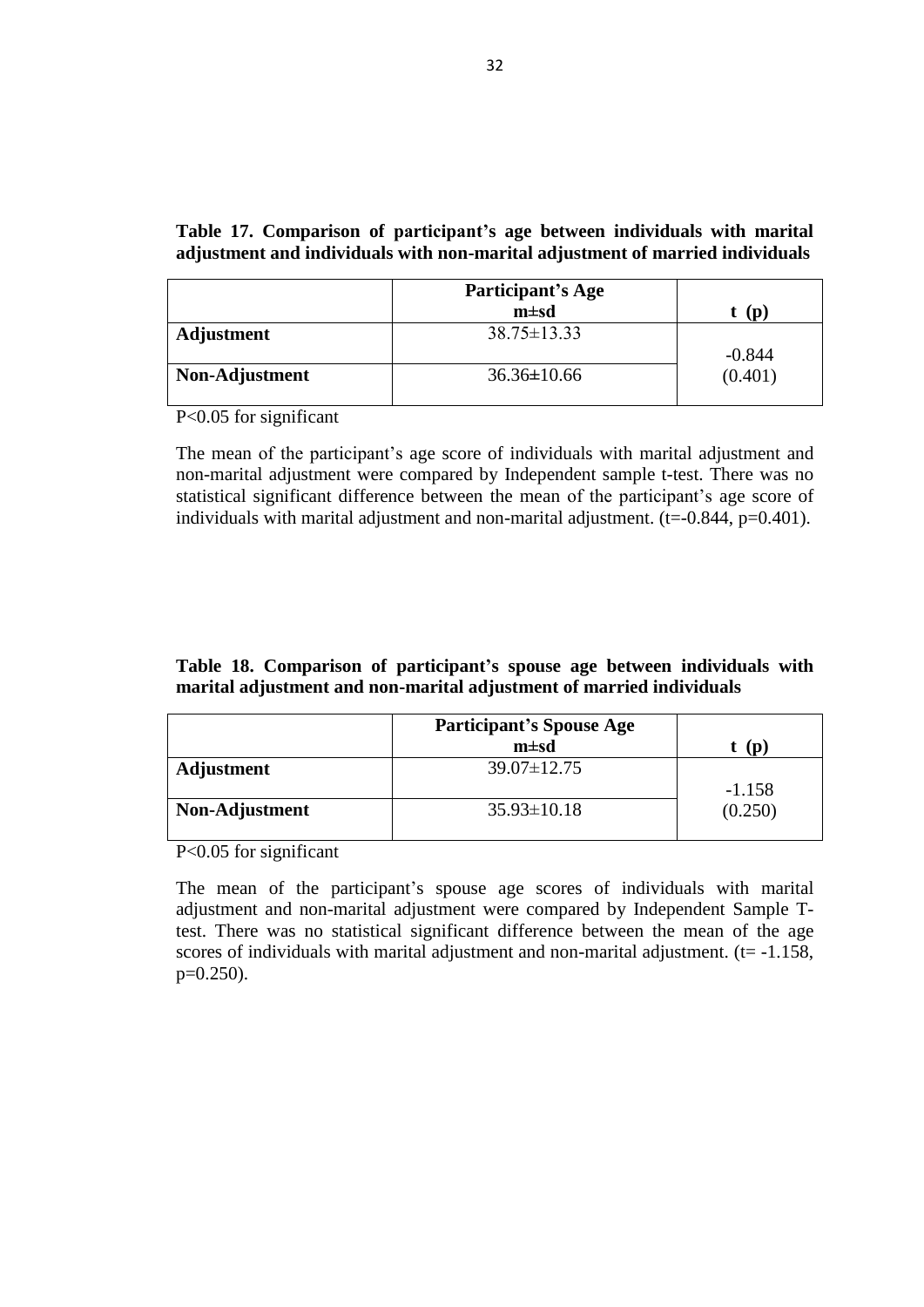|                           |          | <b>Adjustment</b> |          | Non-              |            | <b>Total</b>  |  |
|---------------------------|----------|-------------------|----------|-------------------|------------|---------------|--|
| <b>Number of Marriage</b> |          | $\frac{0}{0}$     |          | <b>Adjustment</b> | N          | $\frac{6}{6}$ |  |
|                           |          |                   | N        | $\frac{6}{9}$     |            |               |  |
|                           | 41       | 75.9              | 30       | 100.0             | $\sigma_1$ | 84.5          |  |
|                           | $\Omega$ | 22.2              | $\theta$ |                   | 12         | 14.3          |  |
|                           |          | 1.9               | $\theta$ |                   |            | 1.2           |  |
| Total                     | 54       | 100.0             | 30       | 100.0             | 84         | 100.0         |  |

**Table 9. Comparison of number of marriage between individuals with marital adjustment and non-marital adjustment of married individuals**

 $X^2=8.545$ , df=2, p=0.014, NR=16 (%16)

In the present study number of marriage and individuals with marital adjustment and non-marital adjustment of married individuals were compared by Chi-Square. There was found statistical significant differences between number of marriage rates and individuals with marital adjustment and non-marital adjustment of married individuals ( $X^2=8.545$ , df=2, p=0.014). The individuals with marital adjustment 2 or more marriages were seen more compared with non-marital adjustment individuals.

| Table 10. Comparison of number of children between individuals with marital |  |
|-----------------------------------------------------------------------------|--|
| adjustment and non-marital adjustment of married individuals                |  |

|                     |    | <b>Adjustment</b> |    | Non-Adjustment |    | <b>Total</b>  |
|---------------------|----|-------------------|----|----------------|----|---------------|
| of<br><b>Number</b> | N  | $\frac{0}{0}$     | N  | $\frac{6}{9}$  | N  | $\frac{6}{9}$ |
| <b>Children</b>     |    |                   |    |                |    |               |
|                     | 15 | 27.8              | 8  | 26.7           | 23 | 27.4          |
|                     | 6  | 11.1              | 11 | 37.7           | 17 | 20.2          |
| $\overline{2}$      |    | 20.4              | 11 | 36.7           | 22 | 26.2          |
|                     | 10 | 18.5              | 0  |                | 10 | 11.9          |
| 4 and up            | 12 | 22.2              | 0  | 0              | 12 | 14.3          |
| Total               | 54 | 100.0             | 30 | 100.0          | 84 | 100.0         |

 $X^2=20.410$ , df=4, p=0.000, NR=16 (%16)

In the present study number of children and individuals with marital adjustment and non-marital adjustment of married individuals were compared by Chi-Square. There was found statistical significant differences between number of children rates and individuals with marital adjustment and non-marital adjustment of married individuals ( $X^2=20.410$ , df=4, p=0.000). The individuals with marital adjustment 3 or more children were seen more compared with non-marital adjustment individuals.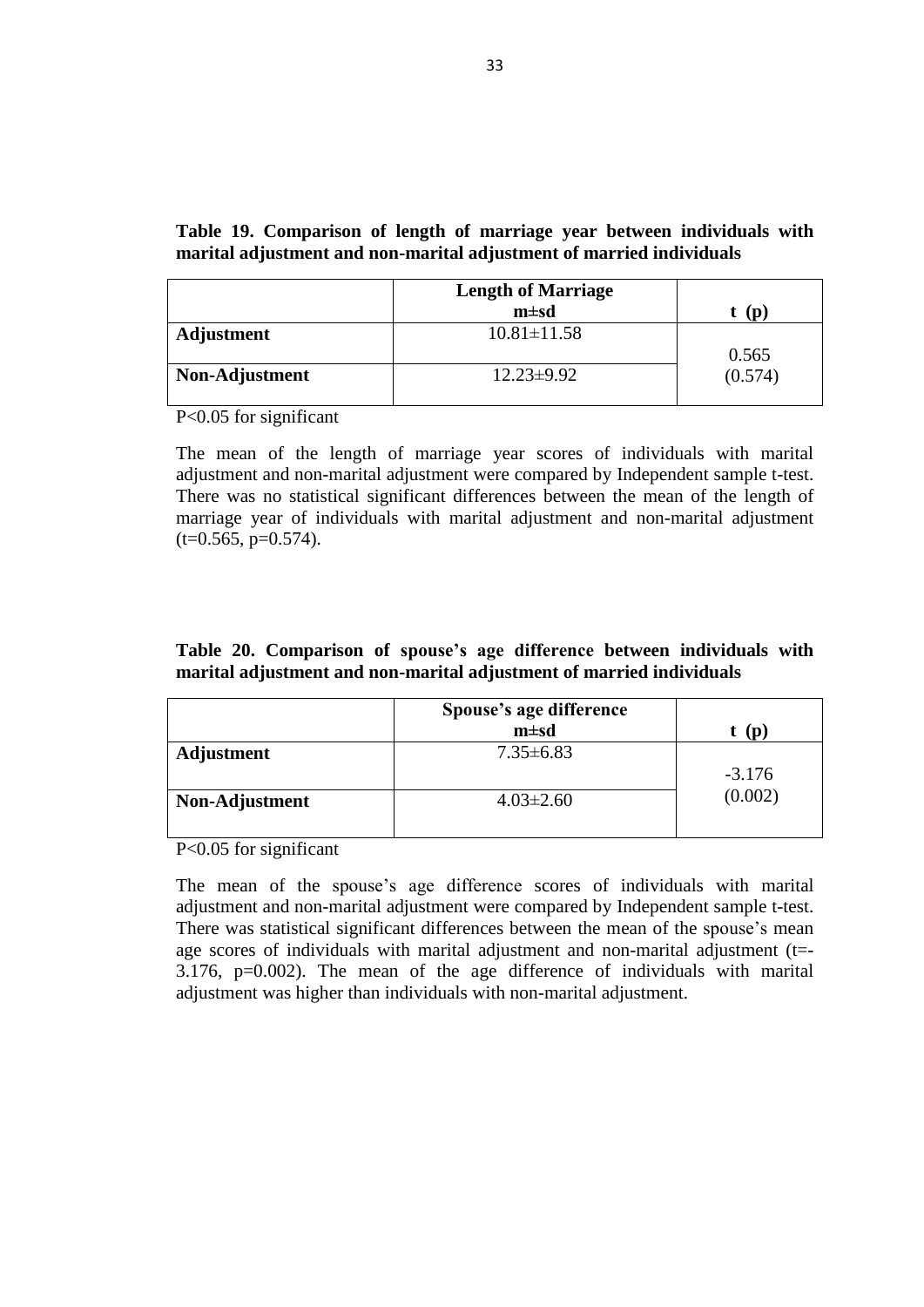**Table 11. Comparison of whether the grandparent is interfering to the participant's marriage life between individuals with marital adjustment and non-marital adjustment of married individuals**

| Whether the grandparent                         | <b>Adjustment</b> |       |                   | <b>Total</b><br>Non- |               |       |
|-------------------------------------------------|-------------------|-------|-------------------|----------------------|---------------|-------|
| <i>interfering</i><br>the $\vert$ N<br>to<br>is | $\frac{6}{9}$     |       | <b>Adjustment</b> |                      | N             |       |
| participants marriage life                      |                   |       | N                 | $\frac{0}{0}$        | $\frac{0}{0}$ |       |
| Many                                            |                   | 1.9   | $\theta$          |                      |               | 1.2   |
| Sometime                                        |                   | 1.9   | 9                 | 30.0                 | 10            | 11.9  |
| Poor                                            |                   | 7.4   | 5                 | 16.7                 | 9             | 10.7  |
| Never                                           | 48                | 88.9  | 16                | 53.3                 | 64            | 76.2  |
| Total                                           | 54                | 100.0 | 30                | 100                  | 84            | 100.0 |

 $X^2=18.134$ , df=3, p=0.000, NR=16 (%16)

In the present study whether the grandparent is interfering to the participant's marriage life and individuals with marital adjustment and non-marital adjustment of married individuals were compared by Chi-Square. There was statistical significant differences between whether the grandparent is interfering to the participants marriage life rates and individuals with marital adjustment and non-marital adjustment of married individuals ( $X^2=18.134$ ,  $df=3$ ,  $p=0.000$ ). The individuals with marital adjustment were less seen grandparent interference compared with non-marital adjustment individuals.

**Table 12. Comparison of whether the participants deceived by the spouse between individuals with marital adjustment and non-marital adjustment of married individuals**

| Whether the participants |    | Adjustment    | Non-Adjustment<br><b>Total</b> |               |    |               |
|--------------------------|----|---------------|--------------------------------|---------------|----|---------------|
| deceived by the spouse   |    | $\frac{0}{0}$ |                                | $\frac{0}{0}$ |    | $\frac{6}{6}$ |
| Yes                      |    | 5.6           |                                | 16.7          |    | 9.5           |
| N <sub>o</sub>           | 51 | 94.4          | 25                             | 83.3          | 76 | 90.5          |
| <b>Total</b>             | 54 | 100.0         | 30                             | 100.0         | 84 | 100.0         |

 $X^2=2.763$ , df=1, p=0.096, Non-responders (NR)=16 (%16)

In the present study whether the participants deceived by the spouse and individuals with marital adjustment and non-marital adjustment of married individuals were compared by Chi-Square. There was no statistical significant differences between whether the participants deceived by the spouse rates and individuals with marital adjustment and non-marital adjustment of married individuals  $(X^2=2.763, df=1,$ p=0.096). Although there was no statistical differences between individuals with marital adjustment and non-marital adjustment but deceiving by the spouse were seen less in individuals with marital adjustment.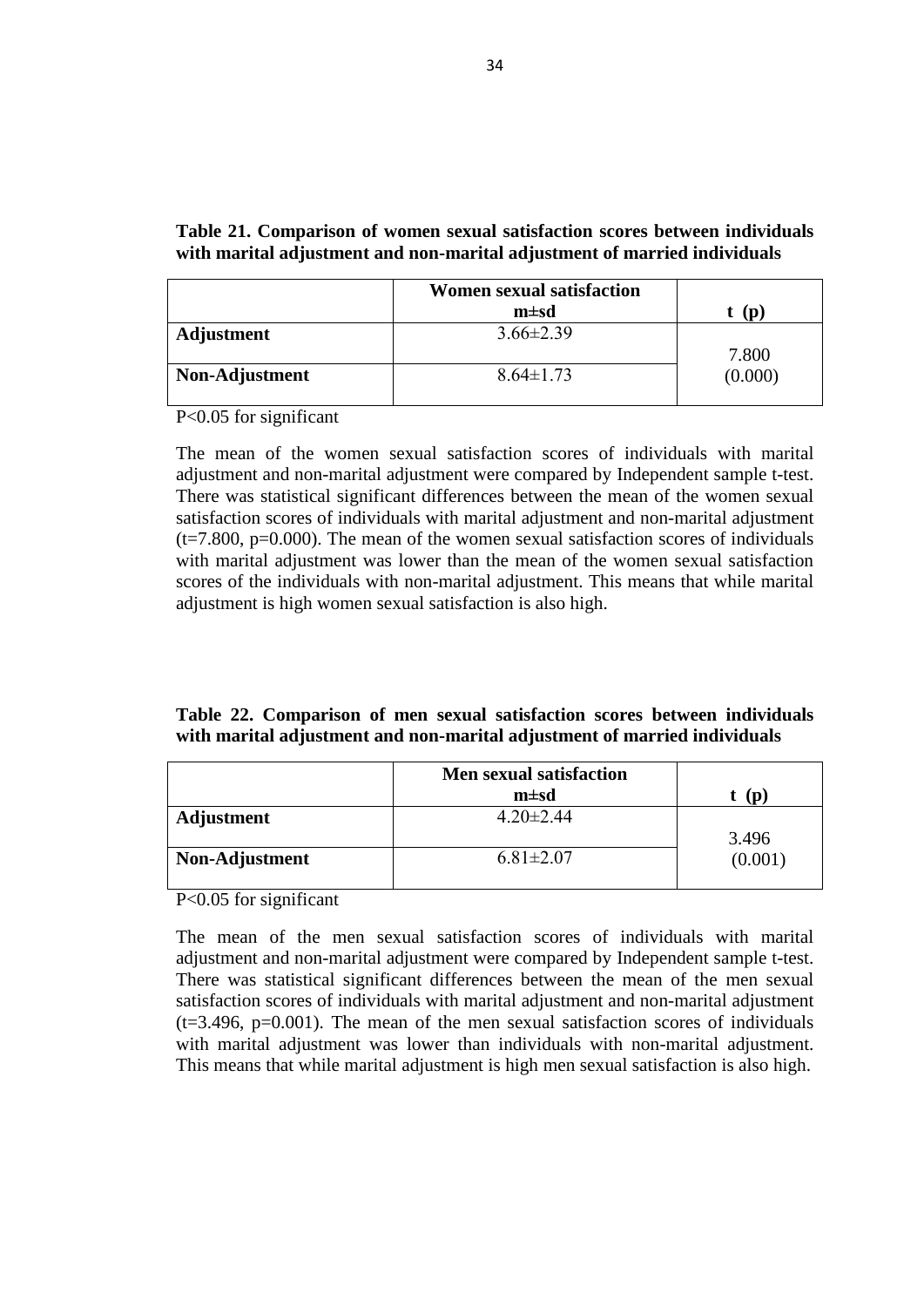**Table 13. Comparison of whether the participants see their partners attractive/charismatic person between individuals with marital adjustment and non-marital adjustment of married individuals**

| Whether the participants                                            |    | Adjustment    | Non- |                                    | <b>Total</b> |               |  |
|---------------------------------------------------------------------|----|---------------|------|------------------------------------|--------------|---------------|--|
| their<br><b>partners</b><br>see<br>attractive/charismatic<br>person | N  | $\frac{0}{0}$ | N    | <b>Adjustment</b><br>$\frac{6}{9}$ | N            | $\frac{6}{9}$ |  |
| Yes                                                                 | 50 | 92.6          | 23   | 76.7                               | 73           | 86.9          |  |
| No                                                                  | 4  | 7.4           |      | 23.3                               |              | 13.1          |  |
| Total                                                               | 54 | 100.0         | 30   | 100.0                              | 84           | 100.0         |  |

 $X^2=4.298$ , df=1, p=0.038, Non-responders (NR)=16 (%16)

In the present study whether the participants see their partners attractive/charismatic person and individuals with marital adjustment and non-marital adjustment of married individuals were compared by Chi-Square statistical method. There was statistical significant differences between whether the participants see their partners attractive/charismatic person rates and individuals with marital adjustment and nonmarital adjustment of married individuals  $(X^2=4.298, df=1, p=0.038)$ . The individuals with marital adjustment were seen more attractive/charismatic person compared with non-marital adjustment individuals.

**Table 14. Comparison of first sexual experience between individuals with marital adjustment and non-marital adjustment of married individuals**

| <b>First sexual experience</b> |               | <b>Adjustment</b> |            | Non-          |    | <b>Total</b>  |
|--------------------------------|---------------|-------------------|------------|---------------|----|---------------|
|                                | $\frac{0}{0}$ |                   | Adjustment |               |    | $\frac{6}{9}$ |
|                                |               |                   |            | $\frac{6}{9}$ |    |               |
| Yes                            | 19            | 35.2              |            | 36.7          | 30 | 35.7          |
| N <sub>o</sub>                 | 35            | 64.8              | 19         | 63.3          | 54 | 64.3          |
| Total                          | 54            | 100.0             | 30         | 100.0         | 84 | 100.0         |

 $X^2=0.018$ , df=1, p=0.892, Non-responders (NR)=16 (%16)

In the present first sexual experience and individuals with marital adjustment and non-marital adjustment of married individuals were compared by Chi-Square. There was no statistical significant differences between first sexual experience rates and individuals with marital adjustment and non-marital adjustment of married individuals  $(X^2=0.018, df=1, p=0.892)$ .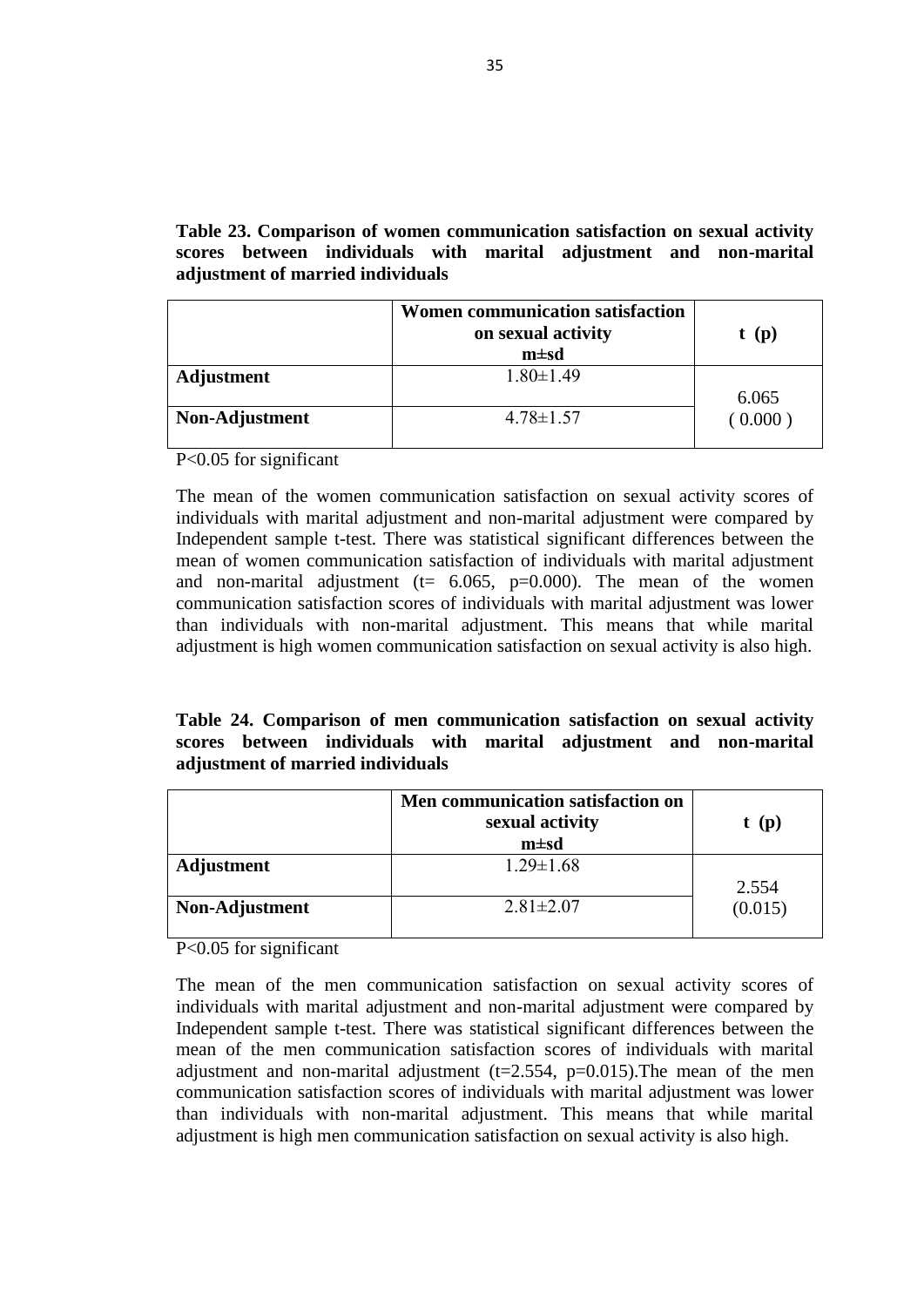| <b>Having</b>              | Adjustment |               | Non-Adjustment |               |    | <b>Total</b><br>$\frac{0}{0}$<br>20.2 |  |
|----------------------------|------------|---------------|----------------|---------------|----|---------------------------------------|--|
| psychological<br>treatment |            | $\frac{6}{9}$ |                | $\frac{6}{6}$ | N  |                                       |  |
| Yes                        | 14         | 25.9          |                | 10.0          |    |                                       |  |
| No                         | 40         | 74.1          | 27             | 90.0          | 67 | 79.8                                  |  |
| Total                      | 54         | 100.0         | 30             | 100.0         | 84 | 100.0                                 |  |

**Table 15. Comparison of having psychological treatment between individuals with marital adjustment and non-marital adjustment of married individuals**

 $X^2=3.030$ , df=1, p=0.082, Non-responders (NR)=16 (%16)

In the present having psychological treatment and individuals with marital adjustment and non-marital adjustment of married individuals were compared by Chi-Square. There was no statistical significant differences between having psychological treatment rates and individuals with marital adjustment and nonmarital adjustment of married individuals  $(X^2=3.030, df=1, p=0.082)$ .

|  | Table 16. Comparison of importance of religion between individuals with |  |  |  |  |
|--|-------------------------------------------------------------------------|--|--|--|--|
|  | marital adjustment and non-marital adjustment of married individuals    |  |  |  |  |

|                               |    | <b>Adjustment</b> |                   | Non-          | <b>Total</b> |               |
|-------------------------------|----|-------------------|-------------------|---------------|--------------|---------------|
| <b>Importance of religion</b> | N  | $\frac{0}{0}$     | <b>Adjustment</b> |               | N            | $\frac{6}{9}$ |
|                               |    |                   | N                 | $\frac{6}{9}$ |              |               |
| Very important                | 22 | 40.7              | 14                | 46.7          | 36           | 42.9          |
| Important                     | 21 | 38.9              | 8                 | 26.7          | 29           | 34.5          |
| Not important                 | 11 | 20.4              | 8                 | 26.7          | 19           | 22.6          |
| Total                         | 54 | 100.0             | 30<br>100.0       |               | 84           | 100.0         |

 $X^2=1.331$ , df=2, p=0.514, NR=16 (%16)

In the present study importance of religion and individuals with marital adjustment and non-marital adjustment were compared by Chi-Square. There was no statistical significant differences between importance of religion rates and individuals with marital adjustment and non-marital adjustment  $(X^2=1.331, df=2, p=0.514)$ .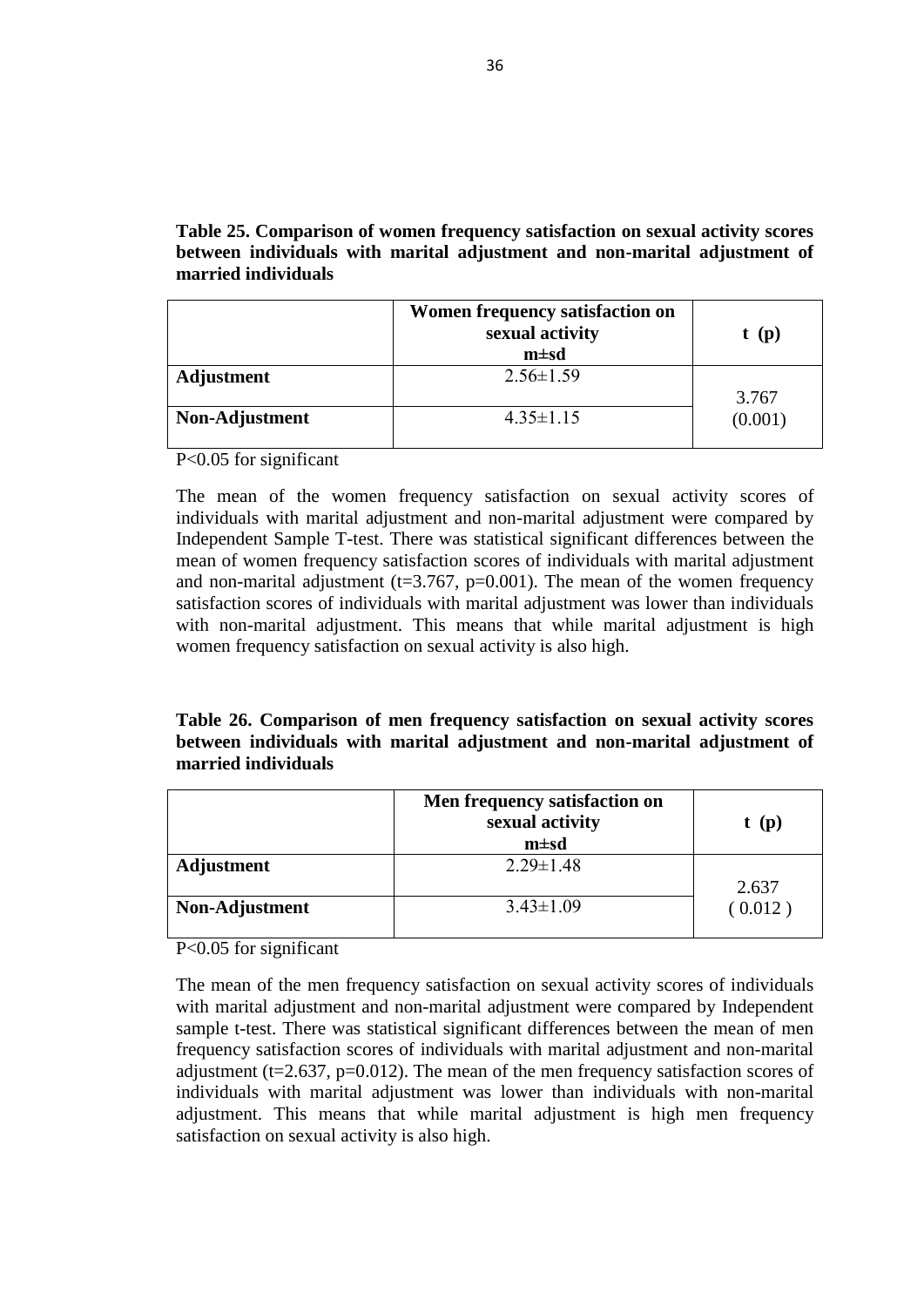|                   | Participant's Age |          |
|-------------------|-------------------|----------|
|                   | $m \pm sd$        | D        |
| <b>Adjustment</b> | $38.75 \pm 13.33$ |          |
|                   |                   | $-0.844$ |
| Non-Adjustment    | $36.36 \pm 10.66$ | (0.401)  |
|                   |                   |          |

**Table 17. Comparison of participant's age between individuals with marital adjustment and individuals with non-marital adjustment of married individuals**

P<0.05 for significant

The mean of the participant's age score of individuals with marital adjustment and non-marital adjustment were compared by Independent sample t-test. There was no statistical significant difference between the mean of the participant's age score of individuals with marital adjustment and non-marital adjustment.  $(t=0.844, p=0.401)$ .

|  |  | Table 18. Comparison of participant's spouse age between individuals with |  |  |  |
|--|--|---------------------------------------------------------------------------|--|--|--|
|  |  | marital adjustment and non-marital adjustment of married individuals      |  |  |  |

|                   | <b>Participant's Spouse Age</b> |                     |
|-------------------|---------------------------------|---------------------|
|                   | $m \pm sd$                      | (D                  |
| <b>Adjustment</b> | $39.07 \pm 12.75$               |                     |
| Non-Adjustment    | $35.93 \pm 10.18$               | $-1.158$<br>(0.250) |

P<0.05 for significant

The mean of the participant's spouse age scores of individuals with marital adjustment and non-marital adjustment were compared by Independent Sample Ttest. There was no statistical significant difference between the mean of the age scores of individuals with marital adjustment and non-marital adjustment.  $(t= -1.158$ , p=0.250).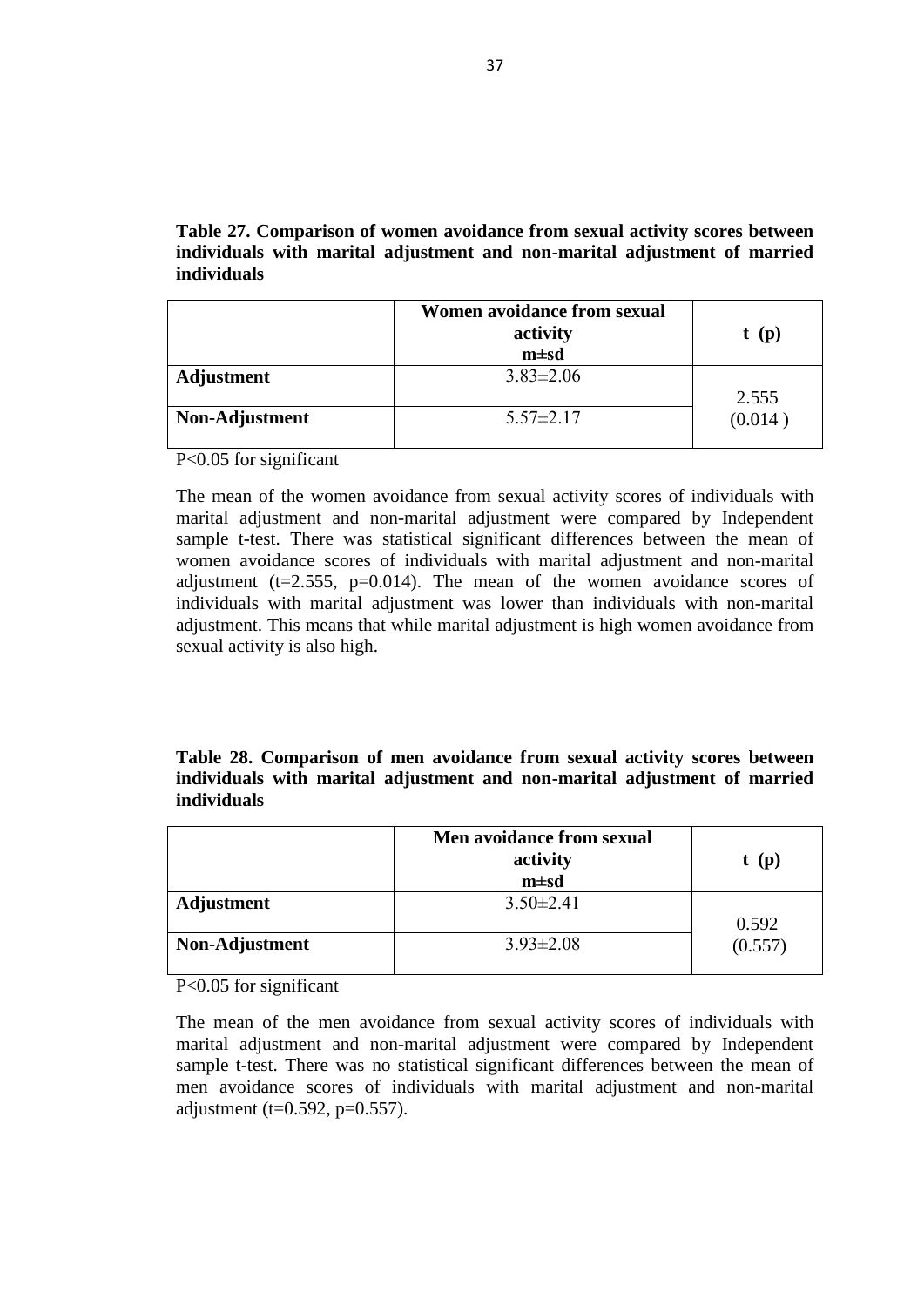|                   | <b>Length of Marriage</b> |         |
|-------------------|---------------------------|---------|
|                   | $m \pm sd$                | D       |
| <b>Adjustment</b> | $10.81 \pm 11.58$         |         |
|                   |                           | 0.565   |
| Non-Adjustment    | $12.23 \pm 9.92$          | (0.574) |
|                   |                           |         |

**Table 19. Comparison of length of marriage year between individuals with marital adjustment and non-marital adjustment of married individuals**

P<0.05 for significant

The mean of the length of marriage year scores of individuals with marital adjustment and non-marital adjustment were compared by Independent sample t-test. There was no statistical significant differences between the mean of the length of marriage year of individuals with marital adjustment and non-marital adjustment  $(t=0.565, p=0.574)$ .

|  | Table 20. Comparison of spouse's age difference between individuals with |  |  |  |  |
|--|--------------------------------------------------------------------------|--|--|--|--|
|  | marital adjustment and non-marital adjustment of married individuals     |  |  |  |  |

|                   | Spouse's age difference |          |
|-------------------|-------------------------|----------|
|                   | $m \pm sd$              | (D       |
| <b>Adjustment</b> | $7.35 \pm 6.83$         |          |
|                   |                         | $-3.176$ |
| Non-Adjustment    | $4.03 \pm 2.60$         | (0.002)  |
|                   |                         |          |

P<0.05 for significant

The mean of the spouse"s age difference scores of individuals with marital adjustment and non-marital adjustment were compared by Independent sample t-test. There was statistical significant differences between the mean of the spouse"s mean age scores of individuals with marital adjustment and non-marital adjustment (t=- 3.176, p=0.002). The mean of the age difference of individuals with marital adjustment was higher than individuals with non-marital adjustment.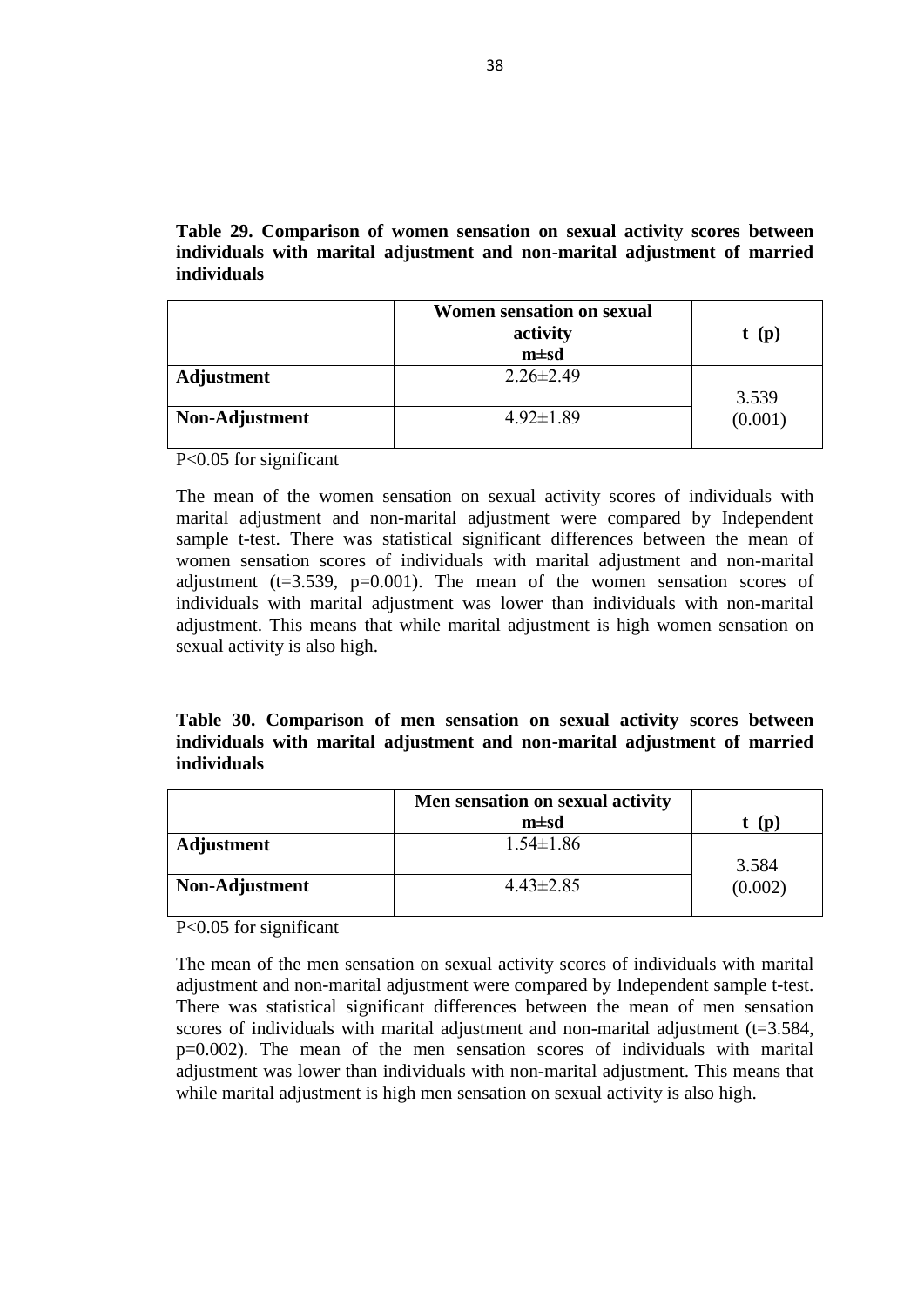|                   | <b>Women sexual satisfaction</b><br>$m \pm sd$ |         |
|-------------------|------------------------------------------------|---------|
|                   |                                                | (D)     |
| <b>Adjustment</b> | $3.66 \pm 2.39$                                |         |
|                   |                                                | 7.800   |
| Non-Adjustment    | $8.64 \pm 1.73$                                | (0.000) |
|                   |                                                |         |

**Table 21. Comparison of women sexual satisfaction scores between individuals with marital adjustment and non-marital adjustment of married individuals**

P<0.05 for significant

The mean of the women sexual satisfaction scores of individuals with marital adjustment and non-marital adjustment were compared by Independent sample t-test. There was statistical significant differences between the mean of the women sexual satisfaction scores of individuals with marital adjustment and non-marital adjustment  $(t=7.800, p=0.000)$ . The mean of the women sexual satisfaction scores of individuals with marital adjustment was lower than the mean of the women sexual satisfaction scores of the individuals with non-marital adjustment. This means that while marital adjustment is high women sexual satisfaction is also high.

| Table 22. Comparison of men sexual satisfaction scores between individuals |  |  |  |
|----------------------------------------------------------------------------|--|--|--|
| with marital adjustment and non-marital adjustment of married individuals  |  |  |  |

|                | <b>Men sexual satisfaction</b> |         |
|----------------|--------------------------------|---------|
|                | $m \pm sd$                     | (D      |
| Adjustment     | $4.20 \pm 2.44$                |         |
|                |                                | 3.496   |
| Non-Adjustment | $6.81 \pm 2.07$                | (0.001) |
|                |                                |         |

P<0.05 for significant

The mean of the men sexual satisfaction scores of individuals with marital adjustment and non-marital adjustment were compared by Independent sample t-test. There was statistical significant differences between the mean of the men sexual satisfaction scores of individuals with marital adjustment and non-marital adjustment  $(t=3.496, p=0.001)$ . The mean of the men sexual satisfaction scores of individuals with marital adjustment was lower than individuals with non-marital adjustment. This means that while marital adjustment is high men sexual satisfaction is also high.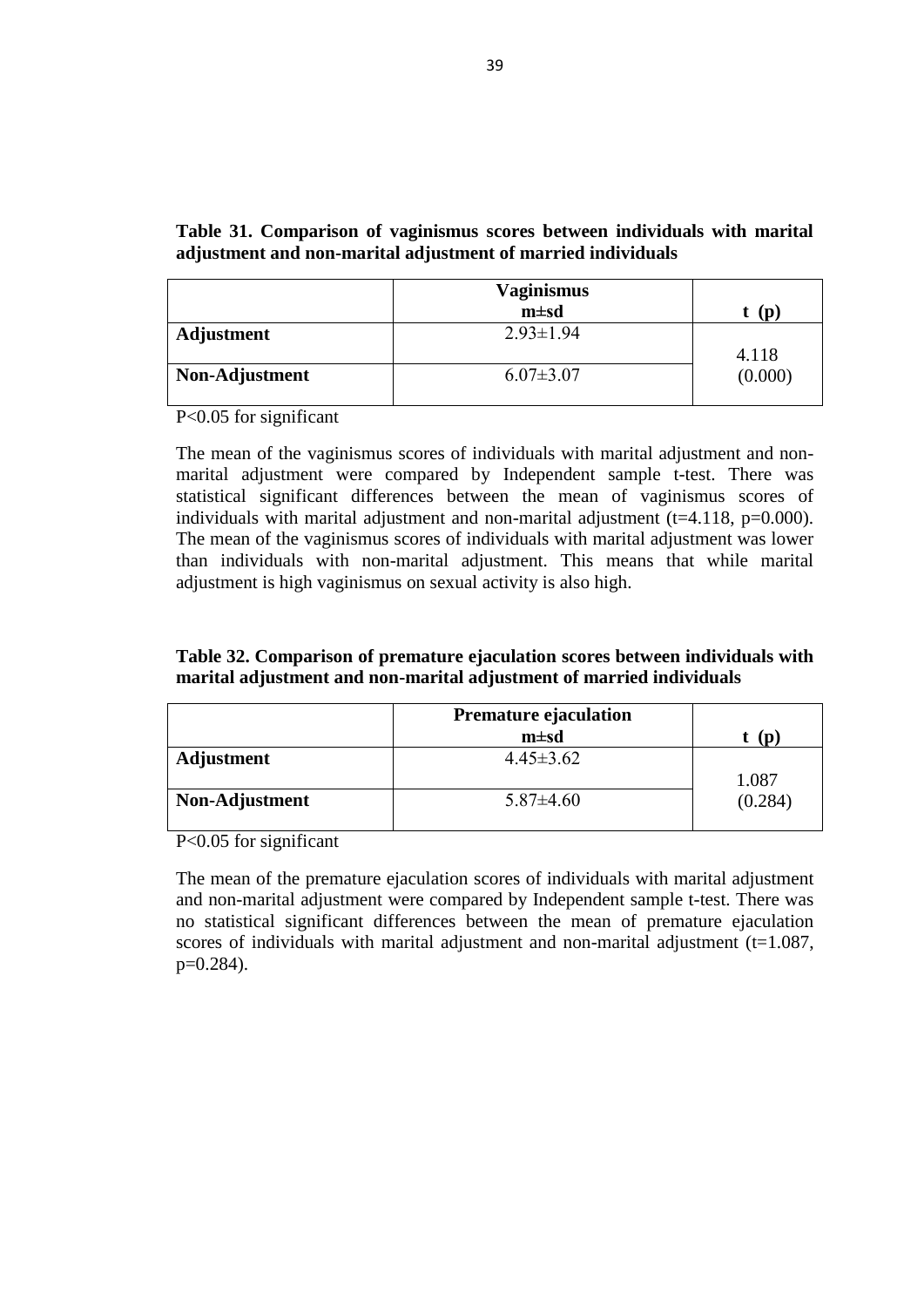**Table 23. Comparison of women communication satisfaction on sexual activity scores between individuals with marital adjustment and non-marital adjustment of married individuals**

|                | <b>Women communication satisfaction</b><br>on sexual activity<br>$m \pm sd$ | t(p)                 |
|----------------|-----------------------------------------------------------------------------|----------------------|
| Adjustment     | $1.80 \pm 1.49$                                                             | 6.065                |
| Non-Adjustment | $4.78 \pm 1.57$                                                             | $\left(0.000\right)$ |

P<0.05 for significant

The mean of the women communication satisfaction on sexual activity scores of individuals with marital adjustment and non-marital adjustment were compared by Independent sample t-test. There was statistical significant differences between the mean of women communication satisfaction of individuals with marital adjustment and non-marital adjustment ( $t= 6.065$ ,  $p=0.000$ ). The mean of the women communication satisfaction scores of individuals with marital adjustment was lower than individuals with non-marital adjustment. This means that while marital adjustment is high women communication satisfaction on sexual activity is also high.

**Table 24. Comparison of men communication satisfaction on sexual activity scores between individuals with marital adjustment and non-marital adjustment of married individuals**

|                | Men communication satisfaction on<br>sexual activity<br>$m \pm sd$ | t(p)    |
|----------------|--------------------------------------------------------------------|---------|
| Adjustment     | $1.29 \pm 1.68$                                                    | 2.554   |
| Non-Adjustment | $2.81 \pm 2.07$                                                    | (0.015) |

P<0.05 for significant

The mean of the men communication satisfaction on sexual activity scores of individuals with marital adjustment and non-marital adjustment were compared by Independent sample t-test. There was statistical significant differences between the mean of the men communication satisfaction scores of individuals with marital adjustment and non-marital adjustment  $(t=2.554, p=0.015)$ . The mean of the men communication satisfaction scores of individuals with marital adjustment was lower than individuals with non-marital adjustment. This means that while marital adjustment is high men communication satisfaction on sexual activity is also high.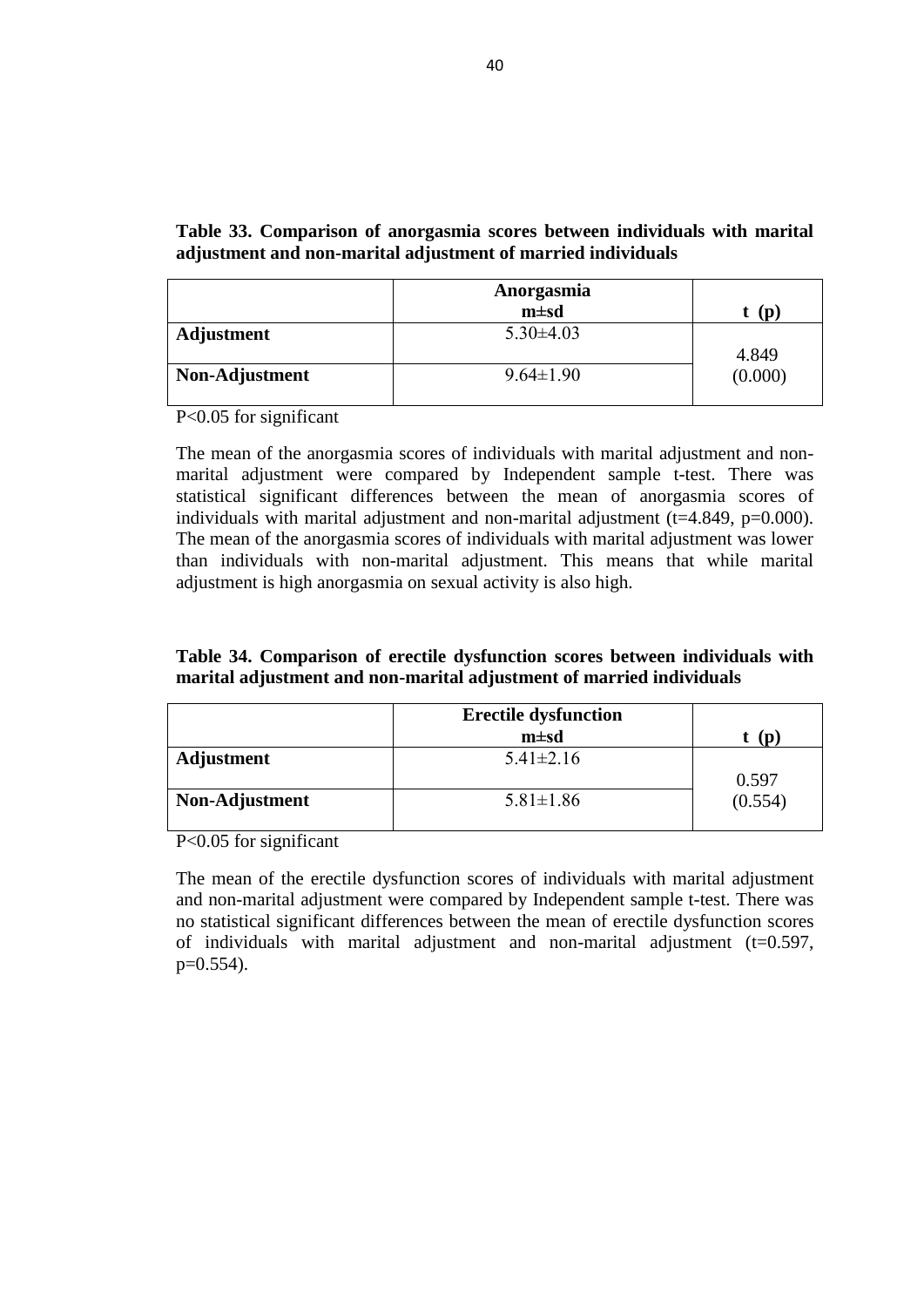**Table 25. Comparison of women frequency satisfaction on sexual activity scores between individuals with marital adjustment and non-marital adjustment of married individuals**

|                | Women frequency satisfaction on<br>sexual activity<br>$m \pm sd$ | t(p)    |
|----------------|------------------------------------------------------------------|---------|
| Adjustment     | $2.56 \pm 1.59$                                                  | 3.767   |
| Non-Adjustment | $4.35 \pm 1.15$                                                  | (0.001) |

P<0.05 for significant

The mean of the women frequency satisfaction on sexual activity scores of individuals with marital adjustment and non-marital adjustment were compared by Independent Sample T-test. There was statistical significant differences between the mean of women frequency satisfaction scores of individuals with marital adjustment and non-marital adjustment ( $t=3.767$ ,  $p=0.001$ ). The mean of the women frequency satisfaction scores of individuals with marital adjustment was lower than individuals with non-marital adjustment. This means that while marital adjustment is high women frequency satisfaction on sexual activity is also high.

**Table 26. Comparison of men frequency satisfaction on sexual activity scores between individuals with marital adjustment and non-marital adjustment of married individuals**

|                | Men frequency satisfaction on<br>sexual activity<br>$m \pm sd$ | t(p)    |
|----------------|----------------------------------------------------------------|---------|
| Adjustment     | $2.29 \pm 1.48$                                                | 2.637   |
| Non-Adjustment | $3.43 \pm 1.09$                                                | (0.012) |

P<0.05 for significant

The mean of the men frequency satisfaction on sexual activity scores of individuals with marital adjustment and non-marital adjustment were compared by Independent sample t-test. There was statistical significant differences between the mean of men frequency satisfaction scores of individuals with marital adjustment and non-marital adjustment ( $t=2.637$ ,  $p=0.012$ ). The mean of the men frequency satisfaction scores of individuals with marital adjustment was lower than individuals with non-marital adjustment. This means that while marital adjustment is high men frequency satisfaction on sexual activity is also high.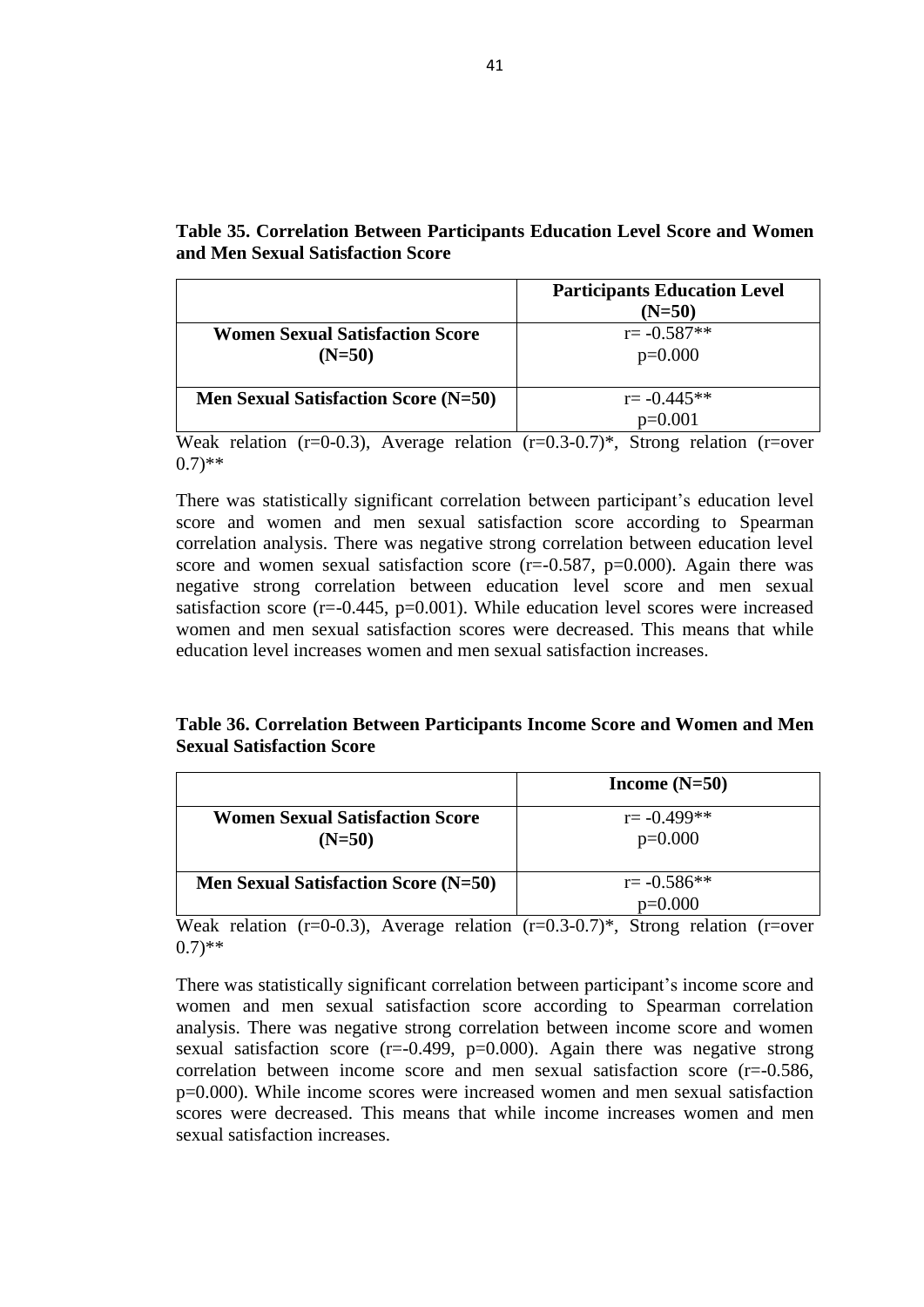**Table 27. Comparison of women avoidance from sexual activity scores between individuals with marital adjustment and non-marital adjustment of married individuals**

|                | Women avoidance from sexual<br>activity<br>$m \pm sd$ | t(p)    |
|----------------|-------------------------------------------------------|---------|
| Adjustment     | $3.83 \pm 2.06$                                       | 2.555   |
| Non-Adjustment | $5.57 \pm 2.17$                                       | (0.014) |

P<0.05 for significant

The mean of the women avoidance from sexual activity scores of individuals with marital adjustment and non-marital adjustment were compared by Independent sample t-test. There was statistical significant differences between the mean of women avoidance scores of individuals with marital adjustment and non-marital adjustment ( $t=2.555$ ,  $p=0.014$ ). The mean of the women avoidance scores of individuals with marital adjustment was lower than individuals with non-marital adjustment. This means that while marital adjustment is high women avoidance from sexual activity is also high.

**Table 28. Comparison of men avoidance from sexual activity scores between individuals with marital adjustment and non-marital adjustment of married individuals**

|                | Men avoidance from sexual<br>activity<br>$m \pm sd$ | t(p)    |
|----------------|-----------------------------------------------------|---------|
| Adjustment     | $3.50 \pm 2.41$                                     |         |
|                |                                                     | 0.592   |
| Non-Adjustment | $3.93 \pm 2.08$                                     | (0.557) |

P<0.05 for significant

The mean of the men avoidance from sexual activity scores of individuals with marital adjustment and non-marital adjustment were compared by Independent sample t-test. There was no statistical significant differences between the mean of men avoidance scores of individuals with marital adjustment and non-marital adjustment (t= $0.592$ , p= $0.557$ ).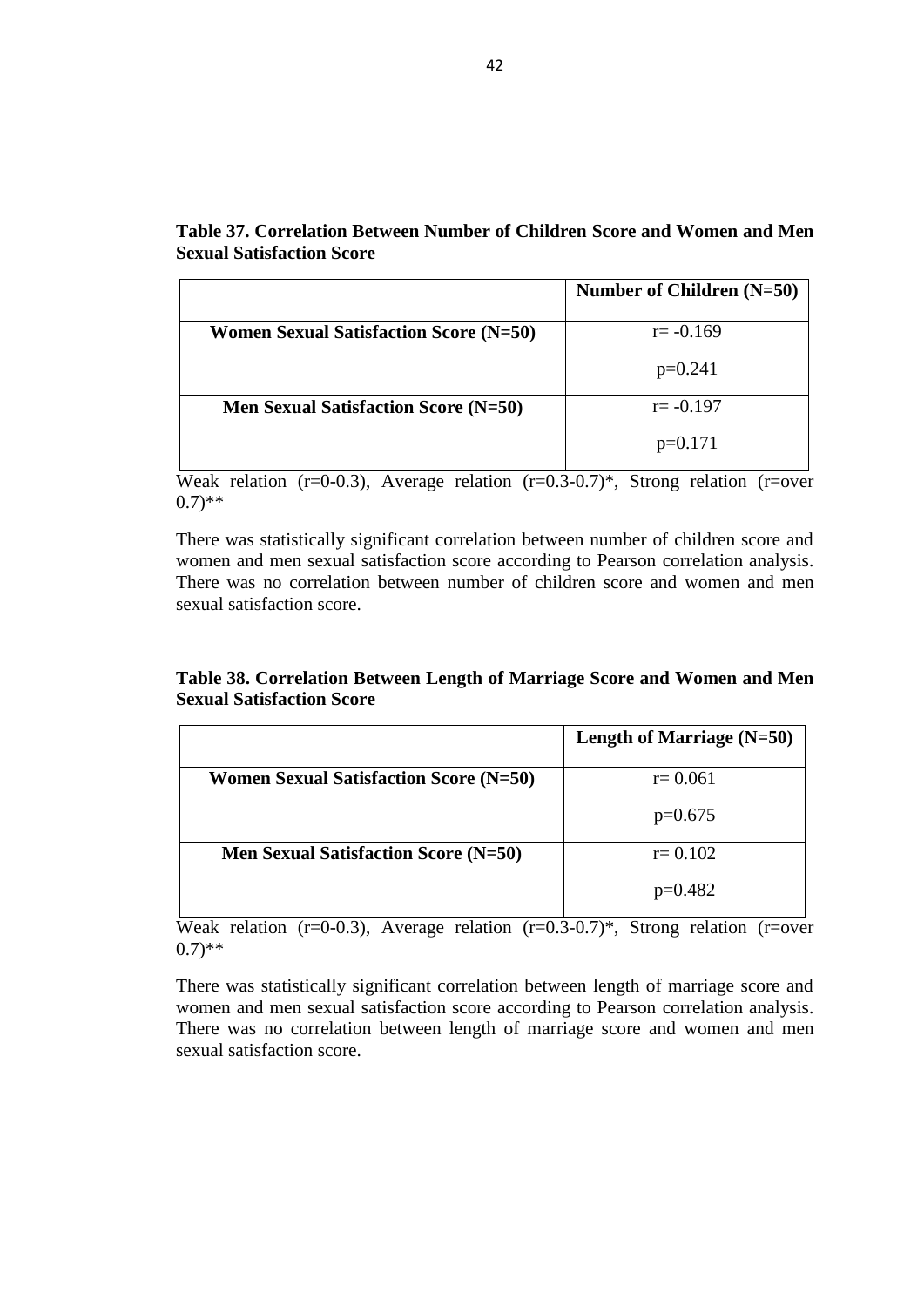**Table 29. Comparison of women sensation on sexual activity scores between individuals with marital adjustment and non-marital adjustment of married individuals**

|                | <b>Women sensation on sexual</b><br>activity<br>$m \pm sd$ | t(p)    |
|----------------|------------------------------------------------------------|---------|
| Adjustment     | $2.26 \pm 2.49$                                            | 3.539   |
| Non-Adjustment | $4.92 \pm 1.89$                                            | (0.001) |

P<0.05 for significant

The mean of the women sensation on sexual activity scores of individuals with marital adjustment and non-marital adjustment were compared by Independent sample t-test. There was statistical significant differences between the mean of women sensation scores of individuals with marital adjustment and non-marital adjustment ( $t=3.539$ ,  $p=0.001$ ). The mean of the women sensation scores of individuals with marital adjustment was lower than individuals with non-marital adjustment. This means that while marital adjustment is high women sensation on sexual activity is also high.

**Table 30. Comparison of men sensation on sexual activity scores between individuals with marital adjustment and non-marital adjustment of married individuals**

|                | Men sensation on sexual activity |         |
|----------------|----------------------------------|---------|
|                | $m \pm sd$                       | n)      |
| Adjustment     | $1.54 \pm 1.86$                  |         |
|                |                                  | 3.584   |
| Non-Adjustment | $4.43 \pm 2.85$                  | (0.002) |
|                |                                  |         |

P<0.05 for significant

The mean of the men sensation on sexual activity scores of individuals with marital adjustment and non-marital adjustment were compared by Independent sample t-test. There was statistical significant differences between the mean of men sensation scores of individuals with marital adjustment and non-marital adjustment  $(t=3.584, t=0.584)$ p=0.002). The mean of the men sensation scores of individuals with marital adjustment was lower than individuals with non-marital adjustment. This means that while marital adjustment is high men sensation on sexual activity is also high.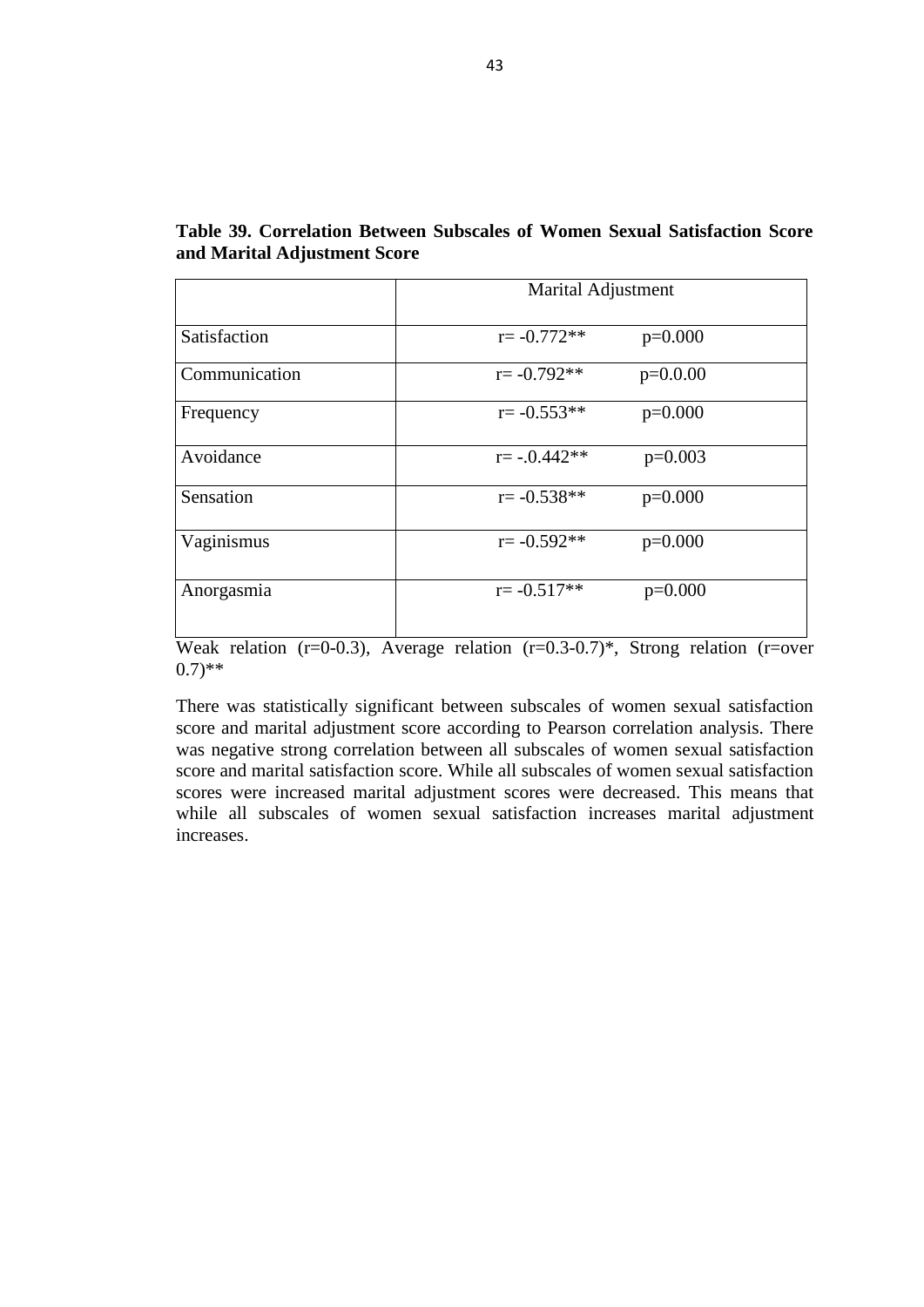|                   | <b>Vaginismus</b><br>$m \pm sd$ | (p)     |
|-------------------|---------------------------------|---------|
| <b>Adjustment</b> | $2.93 \pm 1.94$                 | 4.118   |
| Non-Adjustment    | $6.07 \pm 3.07$                 | (0.000) |

**Table 31. Comparison of vaginismus scores between individuals with marital adjustment and non-marital adjustment of married individuals**

P<0.05 for significant

The mean of the vaginismus scores of individuals with marital adjustment and nonmarital adjustment were compared by Independent sample t-test. There was statistical significant differences between the mean of vaginismus scores of individuals with marital adjustment and non-marital adjustment  $(t=4.118, p=0.000)$ . The mean of the vaginismus scores of individuals with marital adjustment was lower than individuals with non-marital adjustment. This means that while marital adjustment is high vaginismus on sexual activity is also high.

| Table 32. Comparison of premature ejaculation scores between individuals with |
|-------------------------------------------------------------------------------|
| marital adjustment and non-marital adjustment of married individuals          |

|                | Premature ejaculation<br>$m \pm sd$ | ID.     |
|----------------|-------------------------------------|---------|
| Adjustment     | $4.45 \pm 3.62$                     | 1.087   |
| Non-Adjustment | $5.87\pm4.60$                       | (0.284) |

P<0.05 for significant

The mean of the premature ejaculation scores of individuals with marital adjustment and non-marital adjustment were compared by Independent sample t-test. There was no statistical significant differences between the mean of premature ejaculation scores of individuals with marital adjustment and non-marital adjustment  $(t=1.087,$ p=0.284).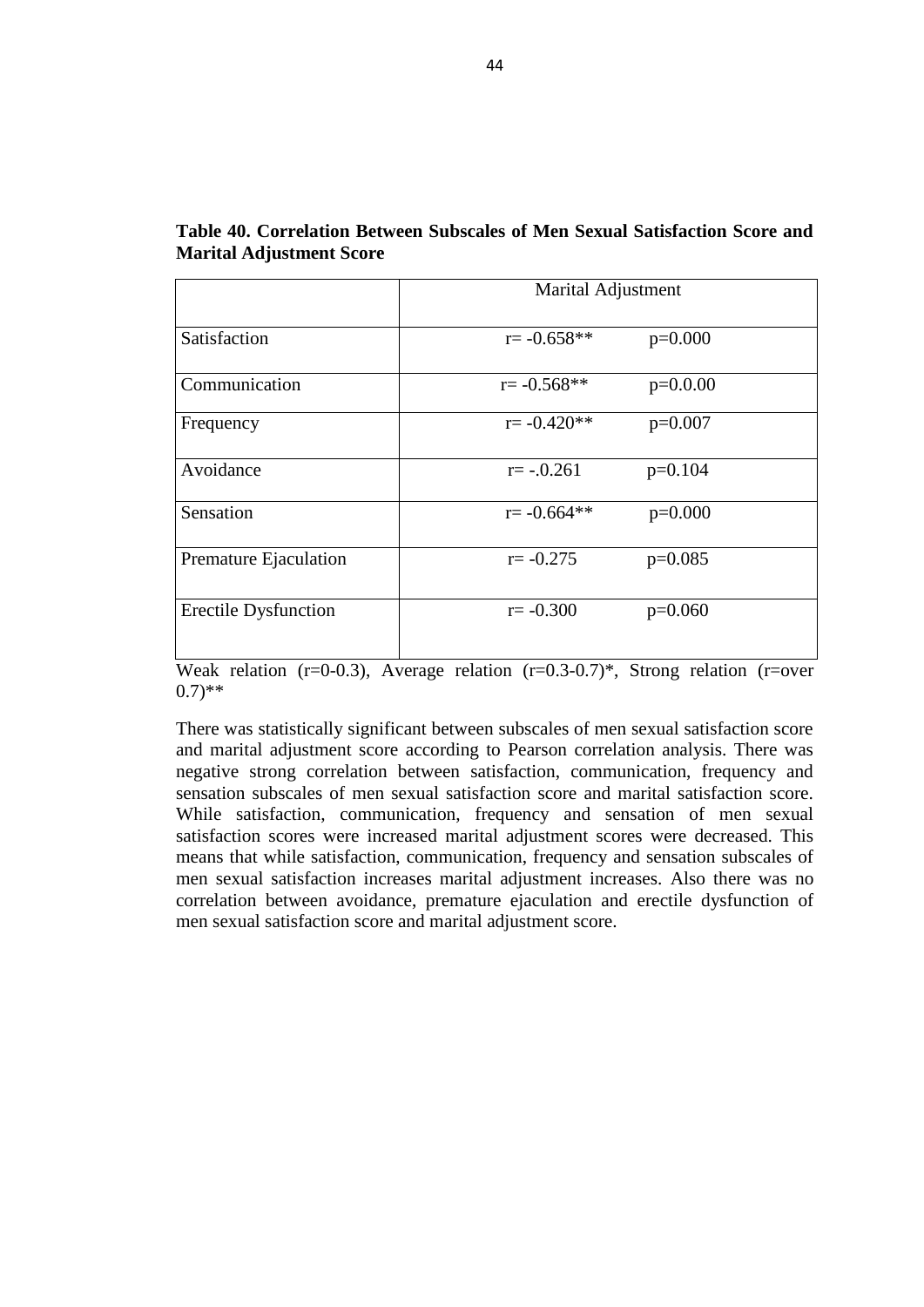|                   | Anorgasmia<br>$m \pm sd$ | (p      |
|-------------------|--------------------------|---------|
| <b>Adjustment</b> | $5.30\pm4.03$            | 4.849   |
| Non-Adjustment    | $9.64 \pm 1.90$          | (0.000) |

**Table 33. Comparison of anorgasmia scores between individuals with marital adjustment and non-marital adjustment of married individuals**

P<0.05 for significant

The mean of the anorgasmia scores of individuals with marital adjustment and nonmarital adjustment were compared by Independent sample t-test. There was statistical significant differences between the mean of anorgasmia scores of individuals with marital adjustment and non-marital adjustment ( $t=4.849$ ,  $p=0.000$ ). The mean of the anorgasmia scores of individuals with marital adjustment was lower than individuals with non-marital adjustment. This means that while marital adjustment is high anorgasmia on sexual activity is also high.

| Table 34. Comparison of erectile dysfunction scores between individuals with |  |
|------------------------------------------------------------------------------|--|
| marital adjustment and non-marital adjustment of married individuals         |  |

|                | <b>Erectile dysfunction</b><br>$m \pm sd$ | (D      |
|----------------|-------------------------------------------|---------|
| Adjustment     | $5.41 \pm 2.16$                           | 0.597   |
| Non-Adjustment | $5.81 \pm 1.86$                           | (0.554) |

P<0.05 for significant

The mean of the erectile dysfunction scores of individuals with marital adjustment and non-marital adjustment were compared by Independent sample t-test. There was no statistical significant differences between the mean of erectile dysfunction scores of individuals with marital adjustment and non-marital adjustment (t=0.597, p=0.554).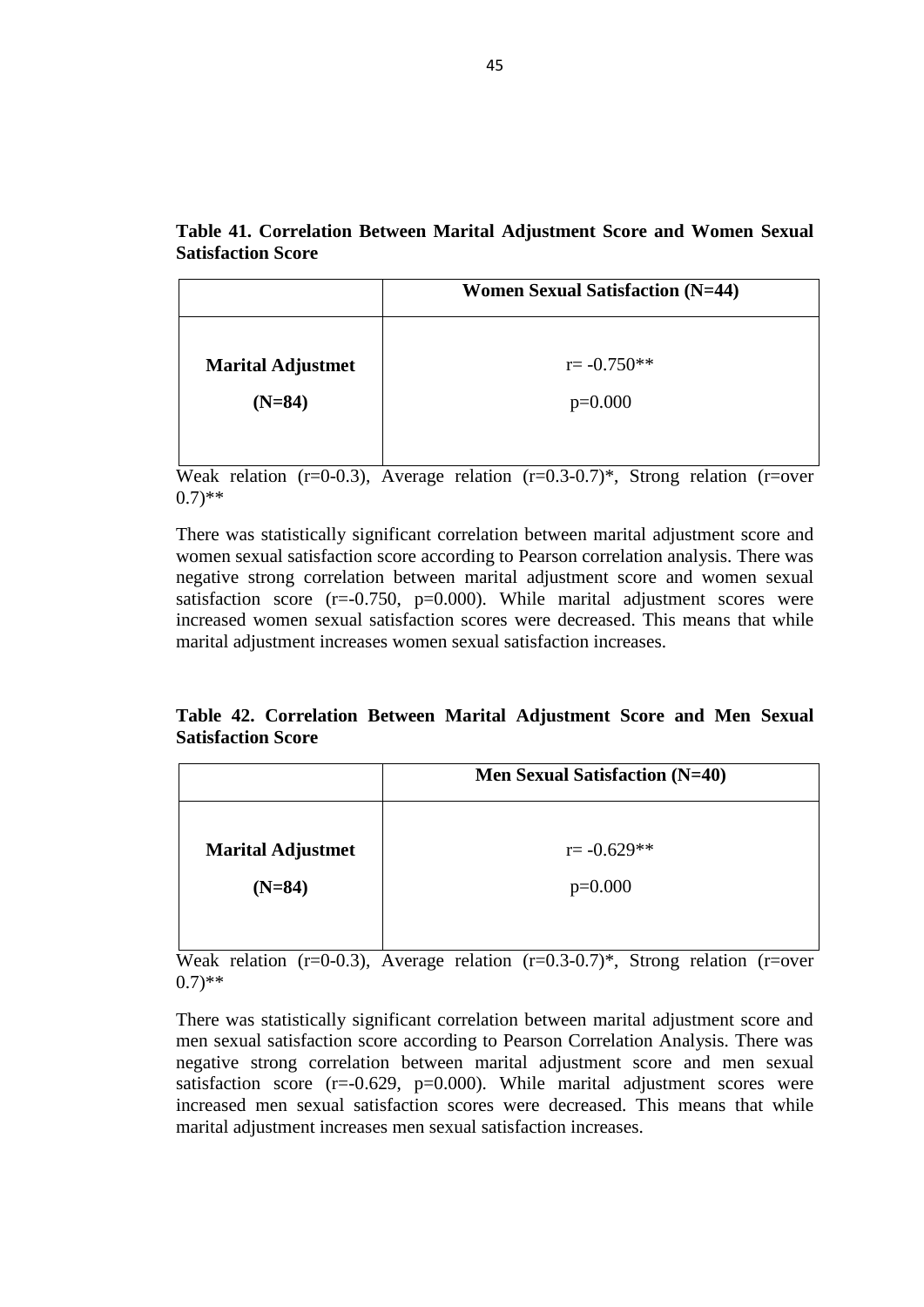|                                                    | <b>Participants Education Level</b><br>$(N=50)$ |
|----------------------------------------------------|-------------------------------------------------|
| <b>Women Sexual Satisfaction Score</b><br>$(N=50)$ | $r = -0.587**$<br>$p=0.000$                     |
| Men Sexual Satisfaction Score (N=50)               | $r = -0.445**$<br>$p=0.001$                     |

**Table 35. Correlation Between Participants Education Level Score and Women and Men Sexual Satisfaction Score** 

Weak relation  $(r=0.3)$ , Average relation  $(r=0.3-0.7)$ \*, Strong relation  $(r=0.7)$  $(0.7)$ \*\*

There was statistically significant correlation between participant's education level score and women and men sexual satisfaction score according to Spearman correlation analysis. There was negative strong correlation between education level score and women sexual satisfaction score  $(r=-0.587, p=0.000)$ . Again there was negative strong correlation between education level score and men sexual satisfaction score  $(r=0.445, p=0.001)$ . While education level scores were increased women and men sexual satisfaction scores were decreased. This means that while education level increases women and men sexual satisfaction increases.

# **Table 36. Correlation Between Participants Income Score and Women and Men Sexual Satisfaction Score**

|                                                    | Income $(N=50)$             |
|----------------------------------------------------|-----------------------------|
| <b>Women Sexual Satisfaction Score</b><br>$(N=50)$ | $r = -0.499**$<br>$p=0.000$ |
|                                                    |                             |
| Men Sexual Satisfaction Score (N=50)               | $r = -0.586**$              |
|                                                    | $p=0.000$                   |

Weak relation  $(r=0.3)$ , Average relation  $(r=0.3-0.7)^*$ , Strong relation  $(r=0$  $(0.7)$ \*\*

There was statistically significant correlation between participant's income score and women and men sexual satisfaction score according to Spearman correlation analysis. There was negative strong correlation between income score and women sexual satisfaction score ( $r = -0.499$ ,  $p = 0.000$ ). Again there was negative strong correlation between income score and men sexual satisfaction score (r=-0.586, p=0.000). While income scores were increased women and men sexual satisfaction scores were decreased. This means that while income increases women and men sexual satisfaction increases.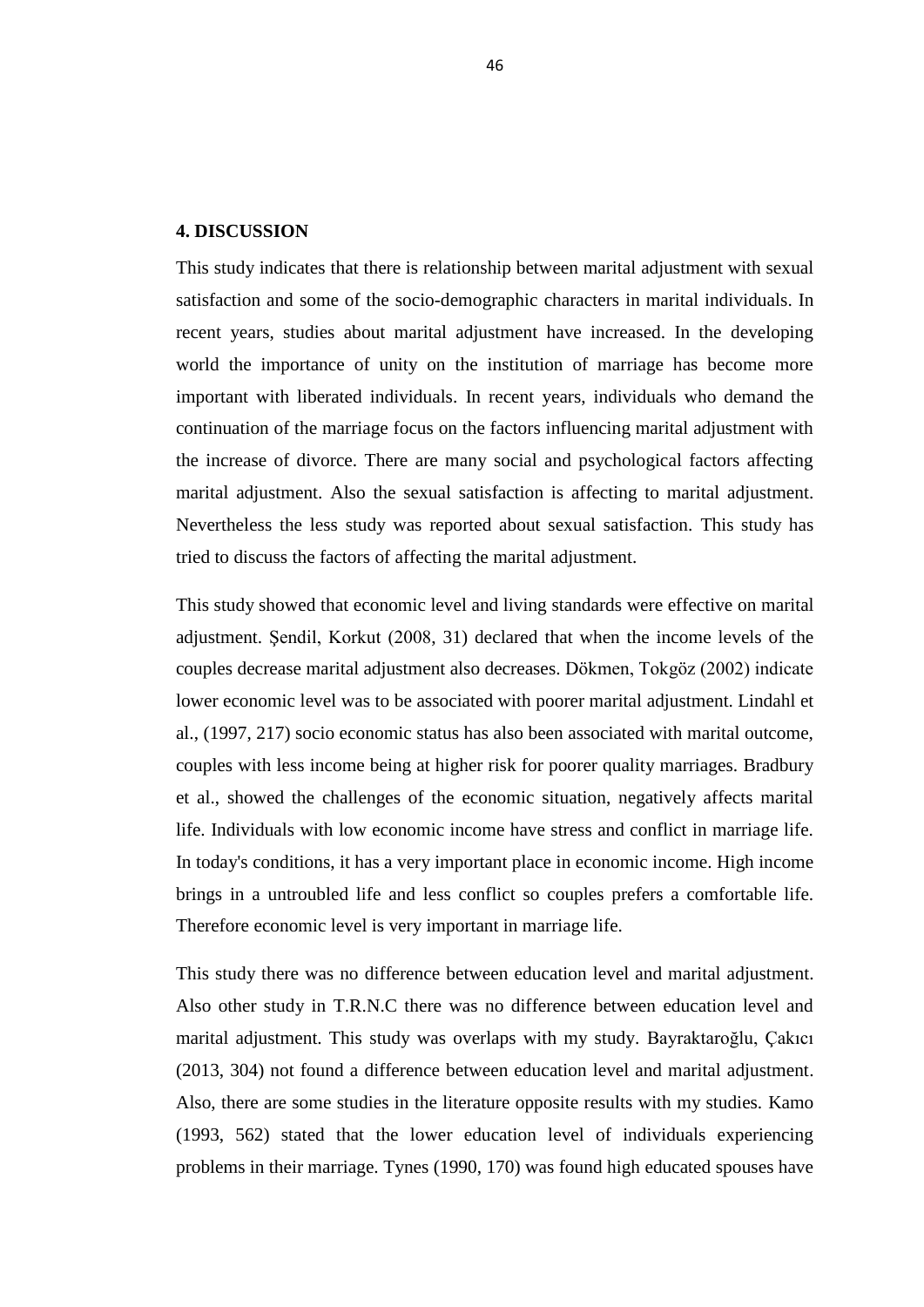|                                               | Number of Children $(N=50)$ |
|-----------------------------------------------|-----------------------------|
| <b>Women Sexual Satisfaction Score (N=50)</b> | $r = -0.169$                |
|                                               | $p=0.241$                   |
| Men Sexual Satisfaction Score (N=50)          | $r = -0.197$                |
|                                               | $p=0.171$                   |

**Table 37. Correlation Between Number of Children Score and Women and Men Sexual Satisfaction Score** 

Weak relation  $(r=0.03)$ , Average relation  $(r=0.3-0.7)$ <sup>\*</sup>, Strong relation  $(r=over$  $(0.7)$ \*\*

There was statistically significant correlation between number of children score and women and men sexual satisfaction score according to Pearson correlation analysis. There was no correlation between number of children score and women and men sexual satisfaction score.

## **Table 38. Correlation Between Length of Marriage Score and Women and Men Sexual Satisfaction Score**

|                                               | Length of Marriage $(N=50)$ |
|-----------------------------------------------|-----------------------------|
| <b>Women Sexual Satisfaction Score (N=50)</b> | $r = 0.061$                 |
|                                               | $p=0.675$                   |
| <b>Men Sexual Satisfaction Score (N=50)</b>   | $r = 0.102$                 |
|                                               | $p=0.482$                   |

Weak relation ( $r=0-0.3$ ), Average relation ( $r=0.3-0.7$ )\*, Strong relation ( $r=over$  $(0.7)$ \*\*

There was statistically significant correlation between length of marriage score and women and men sexual satisfaction score according to Pearson correlation analysis. There was no correlation between length of marriage score and women and men sexual satisfaction score.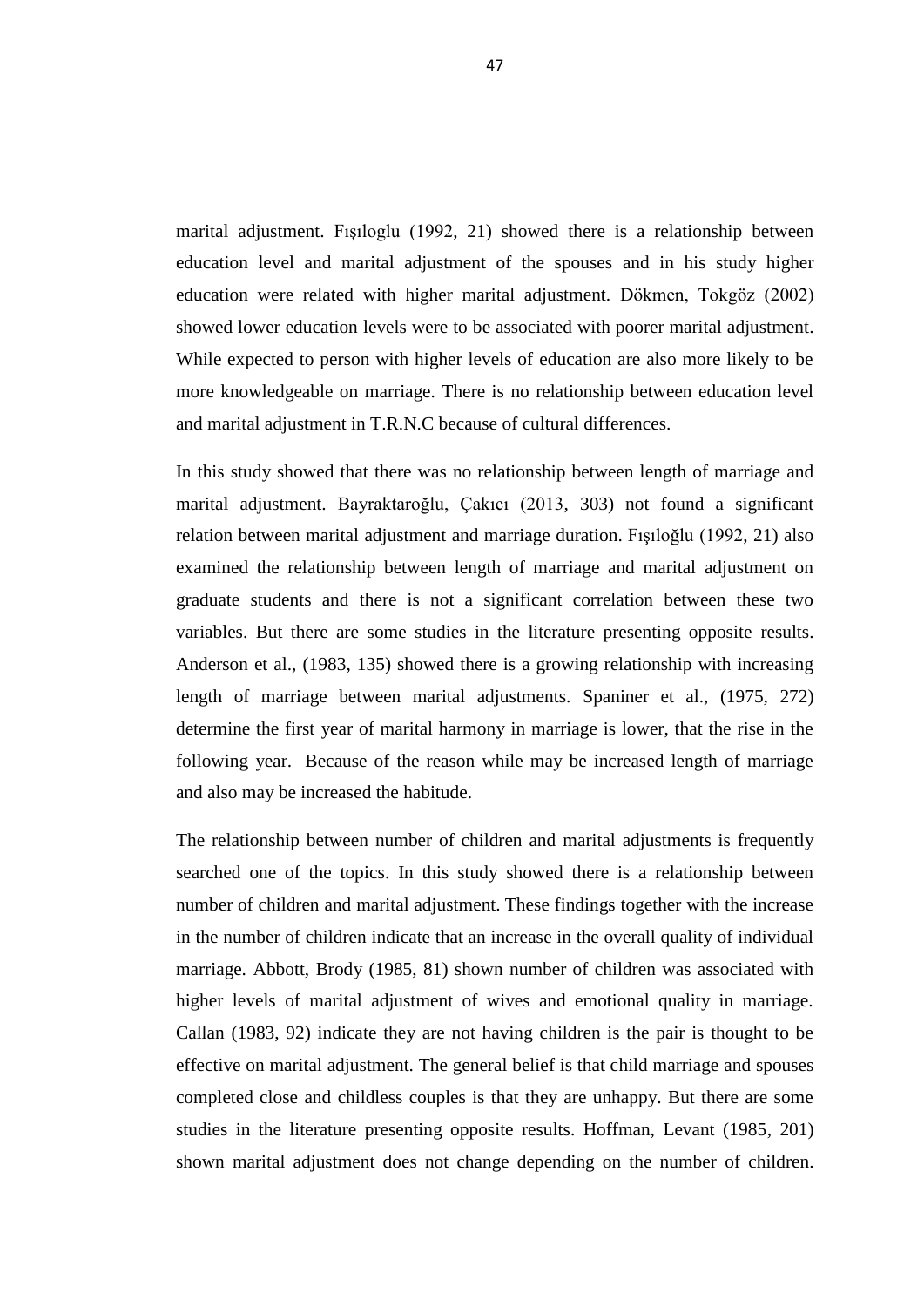|               | Marital Adjustment |            |  |  |  |
|---------------|--------------------|------------|--|--|--|
| Satisfaction  | $r = -0.772**$     | $p=0.000$  |  |  |  |
| Communication | $r = -0.792**$     | $p=0.0.00$ |  |  |  |
| Frequency     | $r = -0.553**$     | $p=0.000$  |  |  |  |
| Avoidance     | $r = -0.442**$     | $p=0.003$  |  |  |  |
| Sensation     | $r = -0.538**$     | $p=0.000$  |  |  |  |
| Vaginismus    | $r = -0.592**$     | $p=0.000$  |  |  |  |
| Anorgasmia    | $r = -0.517**$     | $p=0.000$  |  |  |  |

**Table 39. Correlation Between Subscales of Women Sexual Satisfaction Score and Marital Adjustment Score**

Weak relation ( $r=0$ -0.3), Average relation ( $r=0.3$ -0.7)\*, Strong relation ( $r=over$  $(0.7)$ \*\*

There was statistically significant between subscales of women sexual satisfaction score and marital adjustment score according to Pearson correlation analysis. There was negative strong correlation between all subscales of women sexual satisfaction score and marital satisfaction score. While all subscales of women sexual satisfaction scores were increased marital adjustment scores were decreased. This means that while all subscales of women sexual satisfaction increases marital adjustment increases.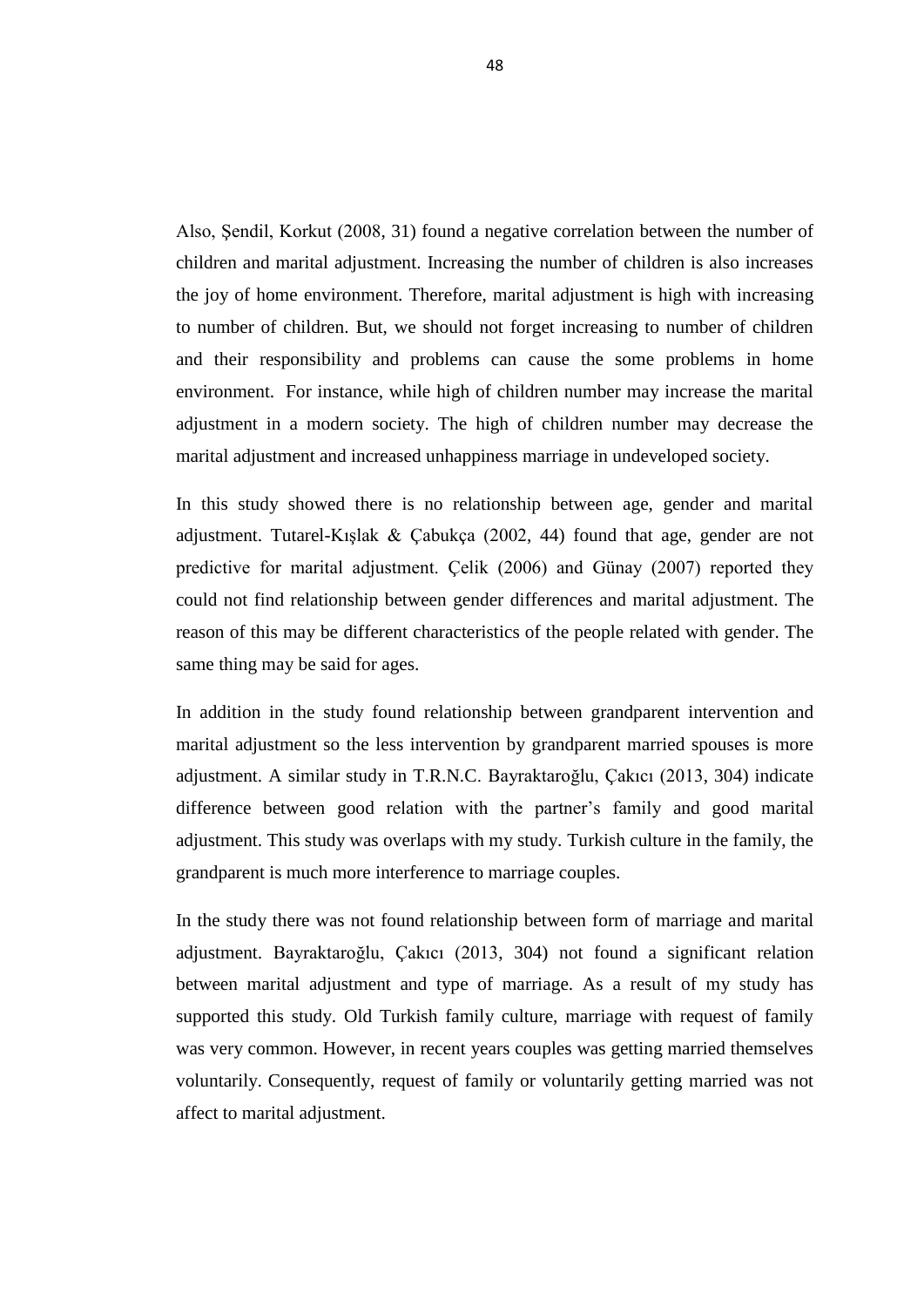|                             | Marital Adjustment |            |
|-----------------------------|--------------------|------------|
| Satisfaction                | $r = -0.658**$     | $p=0.000$  |
| Communication               | $r = -0.568**$     | $p=0.0.00$ |
| Frequency                   | $r = -0.420**$     | $p=0.007$  |
| Avoidance                   | $r = -.0.261$      | $p=0.104$  |
| Sensation                   | $r = -0.664**$     | $p=0.000$  |
| Premature Ejaculation       | $r = -0.275$       | $p=0.085$  |
| <b>Erectile Dysfunction</b> | $r = -0.300$       | $p=0.060$  |

**Table 40. Correlation Between Subscales of Men Sexual Satisfaction Score and Marital Adjustment Score**

Weak relation (r=0-0.3), Average relation (r=0.3-0.7)\*, Strong relation (r=over  $(0.7)$ \*\*

There was statistically significant between subscales of men sexual satisfaction score and marital adjustment score according to Pearson correlation analysis. There was negative strong correlation between satisfaction, communication, frequency and sensation subscales of men sexual satisfaction score and marital satisfaction score. While satisfaction, communication, frequency and sensation of men sexual satisfaction scores were increased marital adjustment scores were decreased. This means that while satisfaction, communication, frequency and sensation subscales of men sexual satisfaction increases marital adjustment increases. Also there was no correlation between avoidance, premature ejaculation and erectile dysfunction of men sexual satisfaction score and marital adjustment score.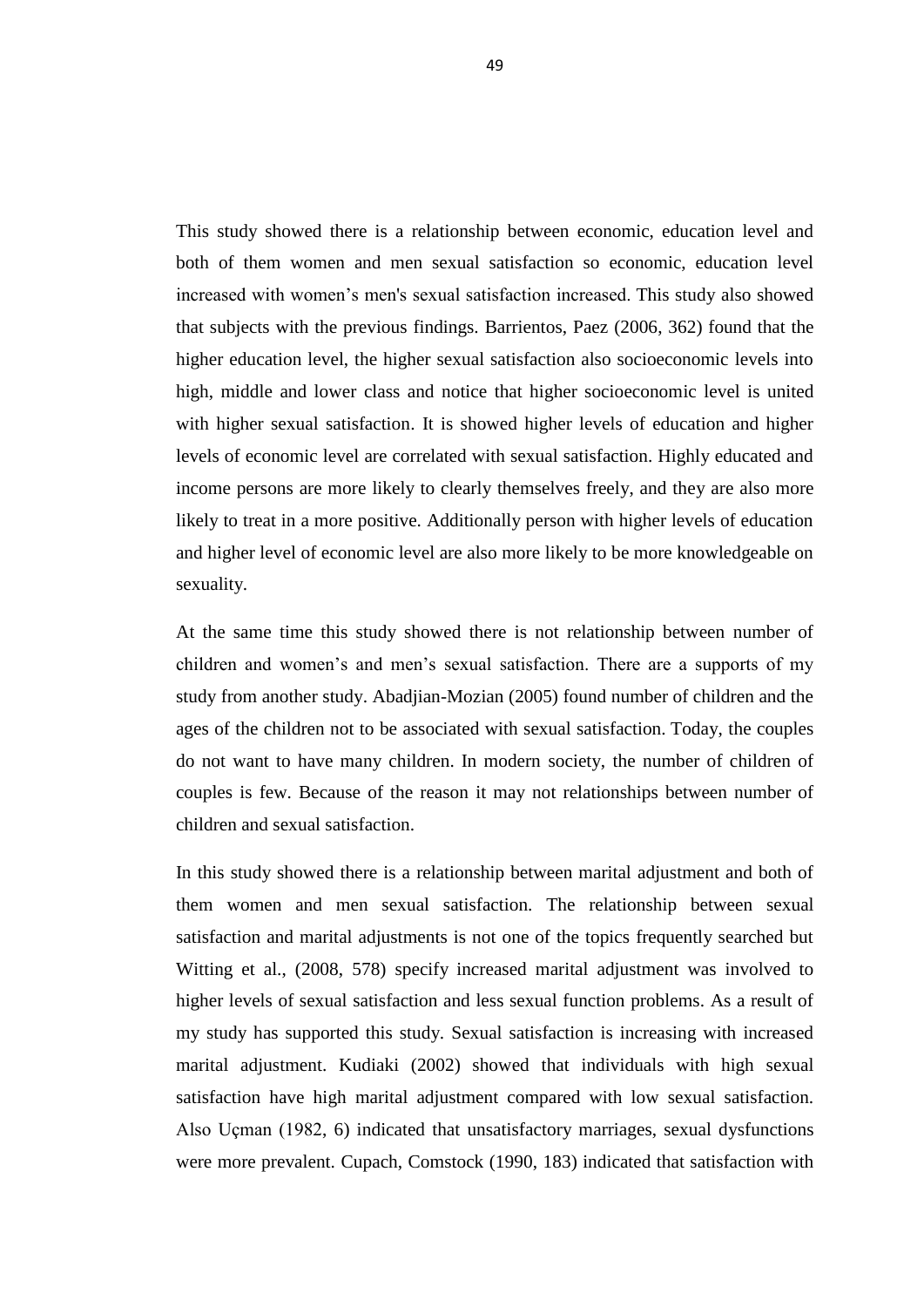|                          | <b>Women Sexual Satisfaction (N=44)</b> |
|--------------------------|-----------------------------------------|
|                          |                                         |
| <b>Marital Adjustmet</b> | $r = -0.750**$                          |
| $(N=84)$                 | $p=0.000$                               |
|                          |                                         |
|                          |                                         |

**Table 41. Correlation Between Marital Adjustment Score and Women Sexual Satisfaction Score**

Weak relation  $(r=0.3)$ , Average relation  $(r=0.3-0.7)^*$ , Strong relation  $(r=over$  $(0.7)$ \*\*

There was statistically significant correlation between marital adjustment score and women sexual satisfaction score according to Pearson correlation analysis. There was negative strong correlation between marital adjustment score and women sexual satisfaction score  $(r=-0.750, p=0.000)$ . While marital adjustment scores were increased women sexual satisfaction scores were decreased. This means that while marital adjustment increases women sexual satisfaction increases.

# **Table 42. Correlation Between Marital Adjustment Score and Men Sexual Satisfaction Score**

|                          | Men Sexual Satisfaction (N=40) |
|--------------------------|--------------------------------|
|                          |                                |
| <b>Marital Adjustmet</b> | $r = -0.629**$                 |
| $(N=84)$                 | $p=0.000$                      |
|                          |                                |
|                          |                                |

Weak relation  $(r=0.3)$ , Average relation  $(r=0.3-0.7)^*$ , Strong relation  $(r=over$  $(0.7)$ \*\*

There was statistically significant correlation between marital adjustment score and men sexual satisfaction score according to Pearson Correlation Analysis. There was negative strong correlation between marital adjustment score and men sexual satisfaction score  $(r=-0.629, p=0.000)$ . While marital adjustment scores were increased men sexual satisfaction scores were decreased. This means that while marital adjustment increases men sexual satisfaction increases.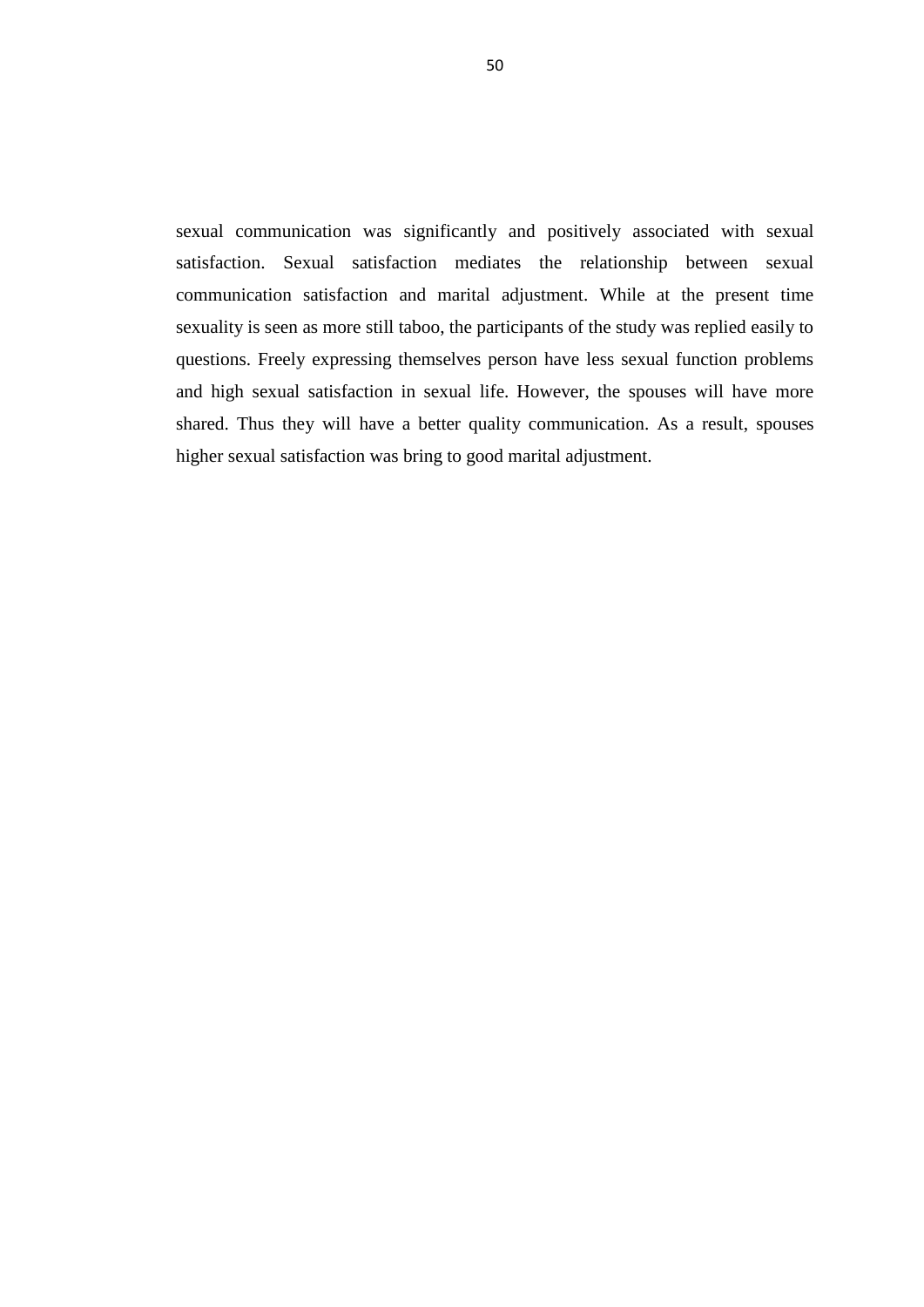#### **4. DISCUSSION**

This study indicates that there is relationship between marital adjustment with sexual satisfaction and some of the socio-demographic characters in marital individuals. In recent years, studies about marital adjustment have increased. In the developing world the importance of unity on the institution of marriage has become more important with liberated individuals. In recent years, individuals who demand the continuation of the marriage focus on the factors influencing marital adjustment with the increase of divorce. There are many social and psychological factors affecting marital adjustment. Also the sexual satisfaction is affecting to marital adjustment. Nevertheless the less study was reported about sexual satisfaction. This study has tried to discuss the factors of affecting the marital adjustment.

This study showed that economic level and living standards were effective on marital adjustment. Şendil, Korkut (2008, 31) declared that when the income levels of the couples decrease marital adjustment also decreases. Dökmen, Tokgöz (2002) indicate lower economic level was to be associated with poorer marital adjustment. Lindahl et al., (1997, 217) socio economic status has also been associated with marital outcome, couples with less income being at higher risk for poorer quality marriages. Bradbury et al., showed the challenges of the economic situation, negatively affects marital life. Individuals with low economic income have stress and conflict in marriage life. In today's conditions, it has a very important place in economic income. High income brings in a untroubled life and less conflict so couples prefers a comfortable life. Therefore economic level is very important in marriage life.

This study there was no difference between education level and marital adjustment. Also other study in T.R.N.C there was no difference between education level and marital adjustment. This study was overlaps with my study. Bayraktaroğlu, Çakıcı (2013, 304) not found a difference between education level and marital adjustment. Also, there are some studies in the literature opposite results with my studies. Kamo (1993, 562) stated that the lower education level of individuals experiencing problems in their marriage. Tynes (1990, 170) was found high educated spouses have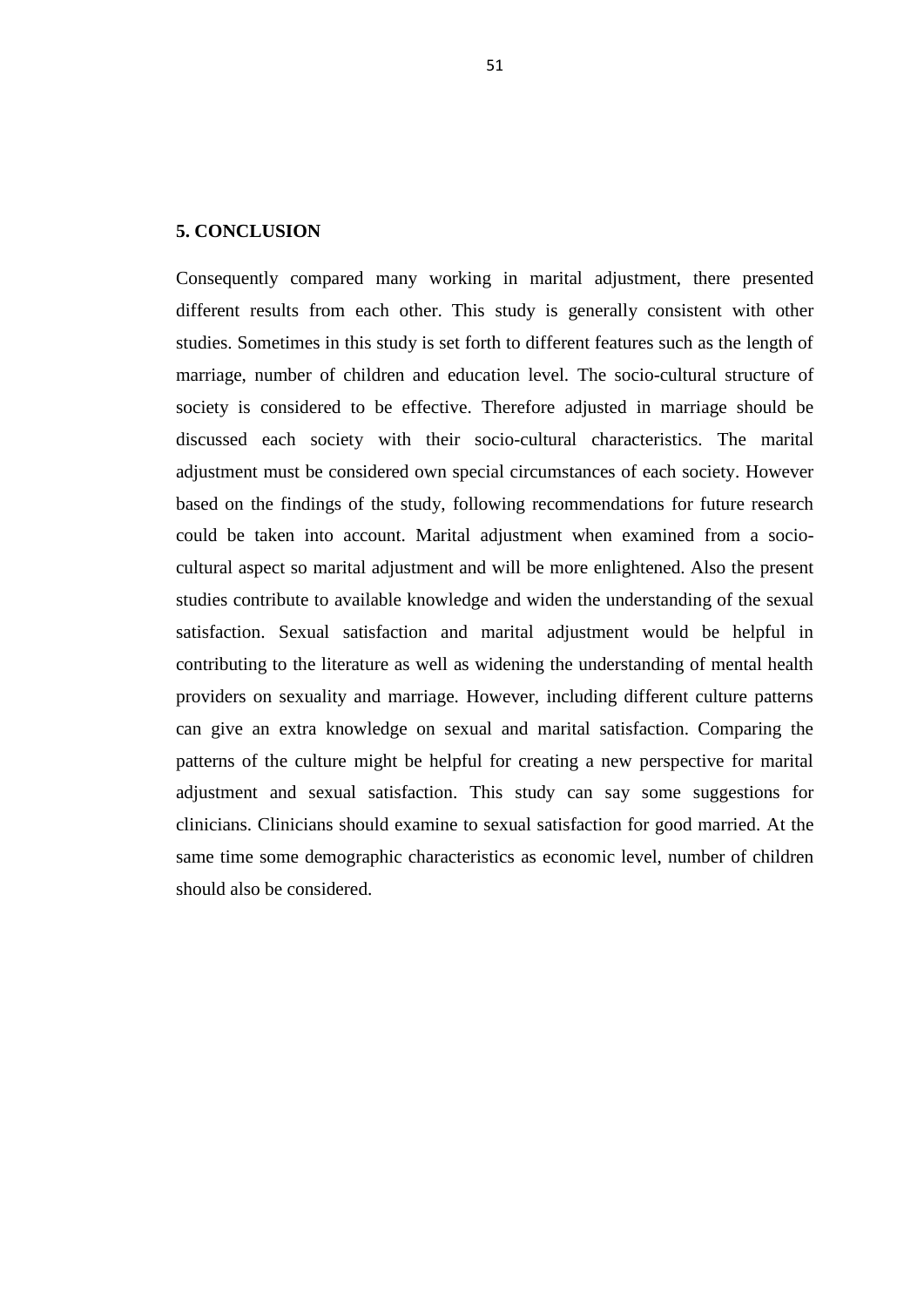marital adjustment. Fışıloglu (1992, 21) showed there is a relationship between education level and marital adjustment of the spouses and in his study higher education were related with higher marital adjustment. Dökmen, Tokgöz (2002) showed lower education levels were to be associated with poorer marital adjustment. While expected to person with higher levels of education are also more likely to be more knowledgeable on marriage. There is no relationship between education level and marital adjustment in T.R.N.C because of cultural differences.

In this study showed that there was no relationship between length of marriage and marital adjustment. Bayraktaroğlu, Çakıcı (2013, 303) not found a significant relation between marital adjustment and marriage duration. Fışıloğlu (1992, 21) also examined the relationship between length of marriage and marital adjustment on graduate students and there is not a significant correlation between these two variables. But there are some studies in the literature presenting opposite results. Anderson et al., (1983, 135) showed there is a growing relationship with increasing length of marriage between marital adjustments. Spaniner et al., (1975, 272) determine the first year of marital harmony in marriage is lower, that the rise in the following year. Because of the reason while may be increased length of marriage and also may be increased the habitude.

The relationship between number of children and marital adjustments is frequently searched one of the topics. In this study showed there is a relationship between number of children and marital adjustment. These findings together with the increase in the number of children indicate that an increase in the overall quality of individual marriage. Abbott, Brody (1985, 81) shown number of children was associated with higher levels of marital adjustment of wives and emotional quality in marriage. Callan (1983, 92) indicate they are not having children is the pair is thought to be effective on marital adjustment. The general belief is that child marriage and spouses completed close and childless couples is that they are unhappy. But there are some studies in the literature presenting opposite results. Hoffman, Levant (1985, 201) shown marital adjustment does not change depending on the number of children.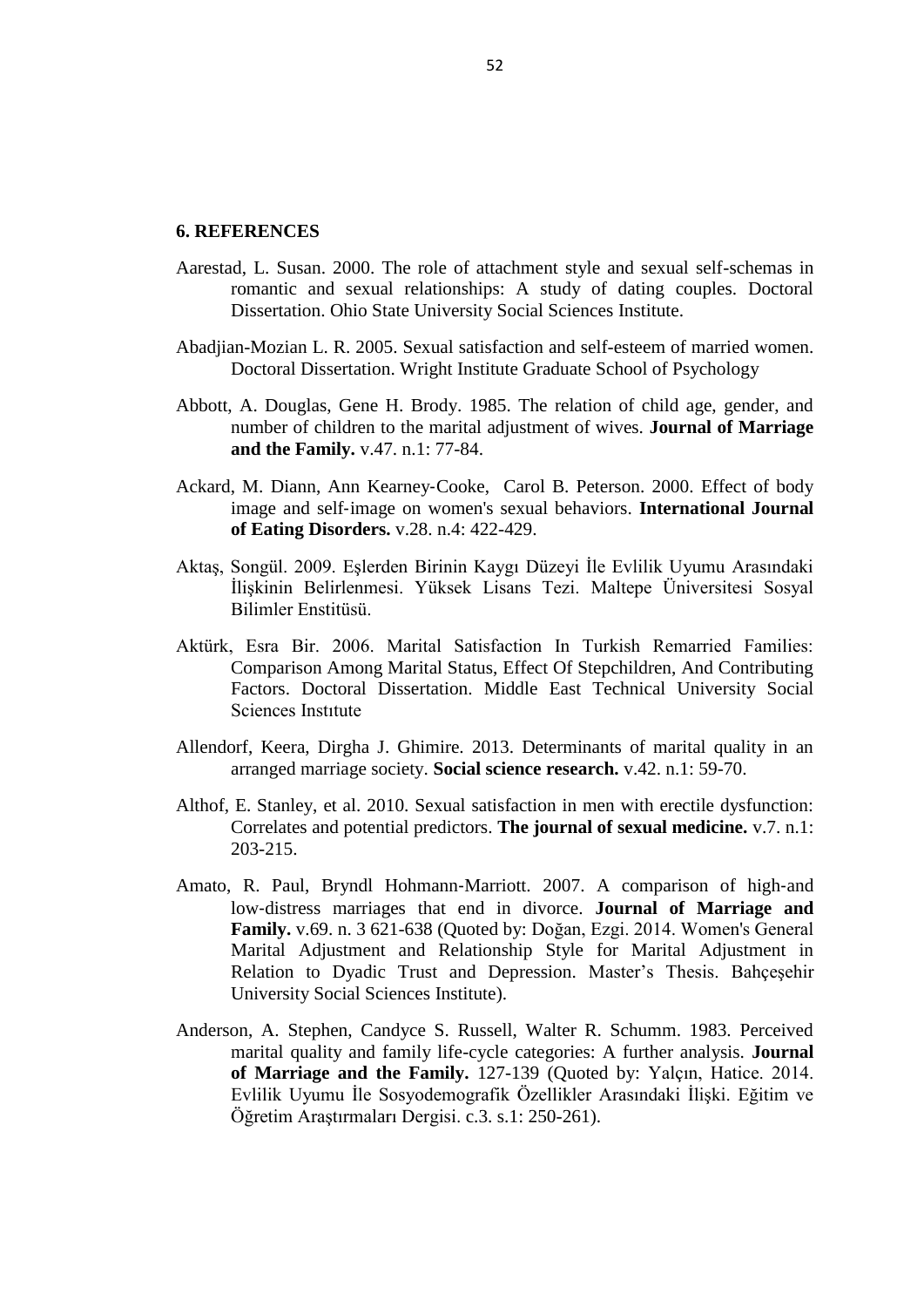Also, Şendil, Korkut (2008, 31) found a negative correlation between the number of children and marital adjustment. Increasing the number of children is also increases the joy of home environment. Therefore, marital adjustment is high with increasing to number of children. But, we should not forget increasing to number of children and their responsibility and problems can cause the some problems in home environment. For instance, while high of children number may increase the marital adjustment in a modern society. The high of children number may decrease the marital adjustment and increased unhappiness marriage in undeveloped society.

In this study showed there is no relationship between age, gender and marital adjustment. Tutarel-Kışlak & Çabukça (2002, 44) found that age, gender are not predictive for marital adjustment. Çelik (2006) and Günay (2007) reported they could not find relationship between gender differences and marital adjustment. The reason of this may be different characteristics of the people related with gender. The same thing may be said for ages.

In addition in the study found relationship between grandparent intervention and marital adjustment so the less intervention by grandparent married spouses is more adjustment. A similar study in T.R.N.C. Bayraktaroğlu, Çakıcı (2013, 304) indicate difference between good relation with the partner"s family and good marital adjustment. This study was overlaps with my study. Turkish culture in the family, the grandparent is much more interference to marriage couples.

In the study there was not found relationship between form of marriage and marital adjustment. Bayraktaroğlu, Çakıcı (2013, 304) not found a significant relation between marital adjustment and type of marriage. As a result of my study has supported this study. Old Turkish family culture, marriage with request of family was very common. However, in recent years couples was getting married themselves voluntarily. Consequently, request of family or voluntarily getting married was not affect to marital adjustment.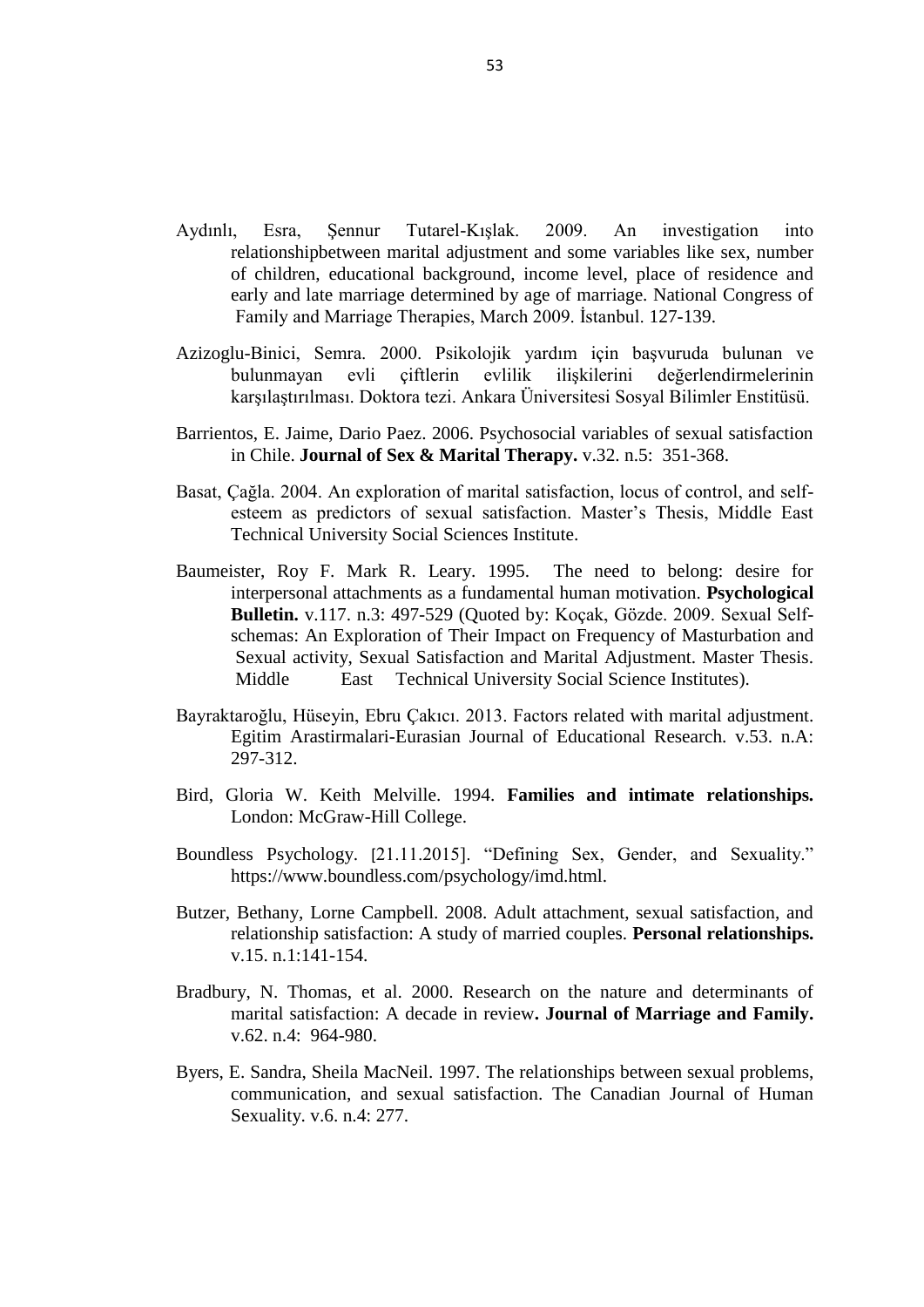This study showed there is a relationship between economic, education level and both of them women and men sexual satisfaction so economic, education level increased with women"s men's sexual satisfaction increased. This study also showed that subjects with the previous findings. Barrientos, Paez (2006, 362) found that the higher education level, the higher sexual satisfaction also socioeconomic levels into high, middle and lower class and notice that higher socioeconomic level is united with higher sexual satisfaction. It is showed higher levels of education and higher levels of economic level are correlated with sexual satisfaction. Highly educated and income persons are more likely to clearly themselves freely, and they are also more likely to treat in a more positive. Additionally person with higher levels of education and higher level of economic level are also more likely to be more knowledgeable on sexuality.

At the same time this study showed there is not relationship between number of children and women"s and men"s sexual satisfaction. There are a supports of my study from another study. Abadjian-Mozian (2005) found number of children and the ages of the children not to be associated with sexual satisfaction. Today, the couples do not want to have many children. In modern society, the number of children of couples is few. Because of the reason it may not relationships between number of children and sexual satisfaction.

In this study showed there is a relationship between marital adjustment and both of them women and men sexual satisfaction. The relationship between sexual satisfaction and marital adjustments is not one of the topics frequently searched but Witting et al., (2008, 578) specify increased marital adjustment was involved to higher levels of sexual satisfaction and less sexual function problems. As a result of my study has supported this study. Sexual satisfaction is increasing with increased marital adjustment. Kudiaki (2002) showed that individuals with high sexual satisfaction have high marital adjustment compared with low sexual satisfaction. Also Uçman (1982, 6) indicated that unsatisfactory marriages, sexual dysfunctions were more prevalent. Cupach, Comstock (1990, 183) indicated that satisfaction with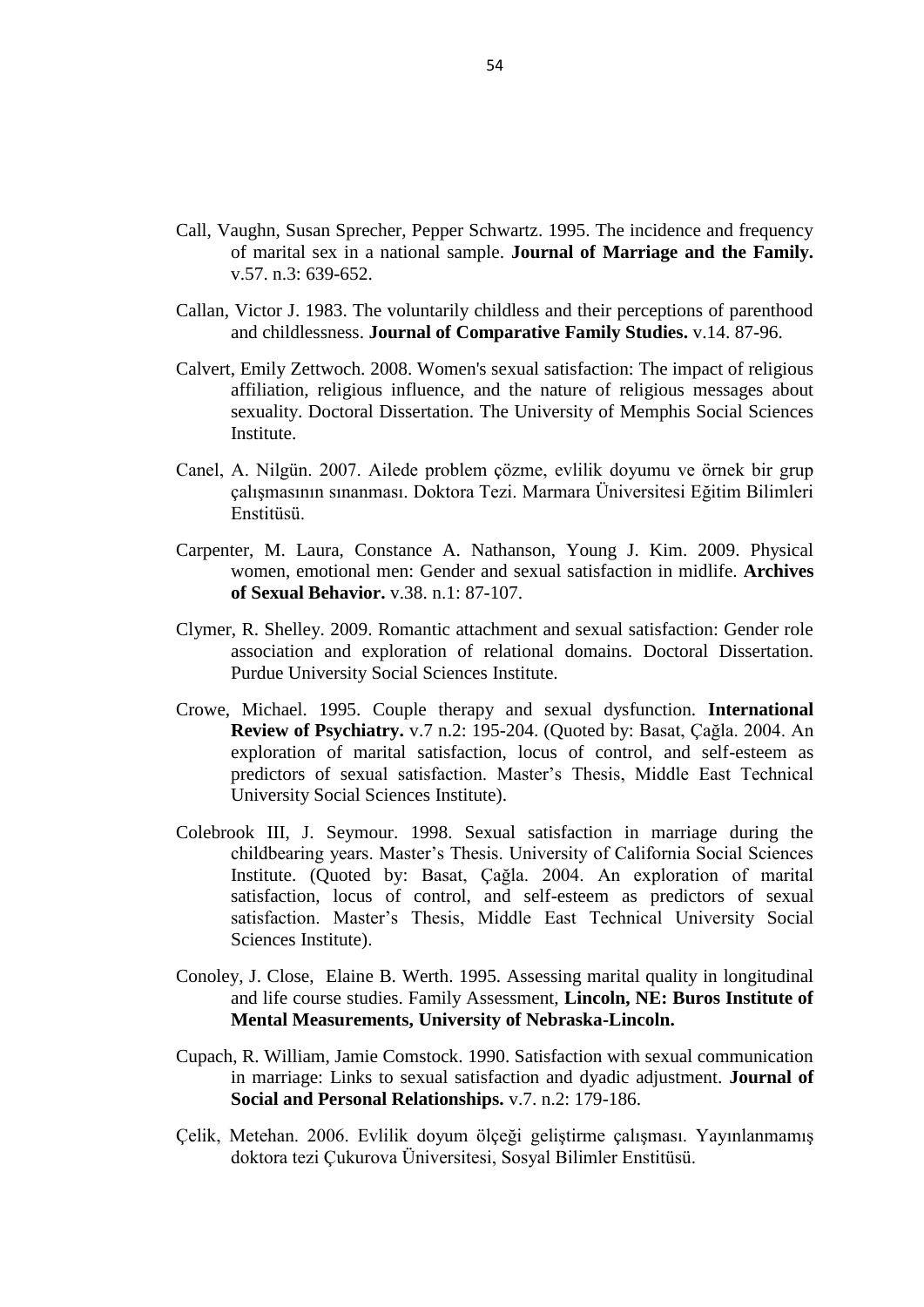sexual communication was significantly and positively associated with sexual satisfaction. Sexual satisfaction mediates the relationship between sexual communication satisfaction and marital adjustment. While at the present time sexuality is seen as more still taboo, the participants of the study was replied easily to questions. Freely expressing themselves person have less sexual function problems and high sexual satisfaction in sexual life. However, the spouses will have more shared. Thus they will have a better quality communication. As a result, spouses higher sexual satisfaction was bring to good marital adjustment.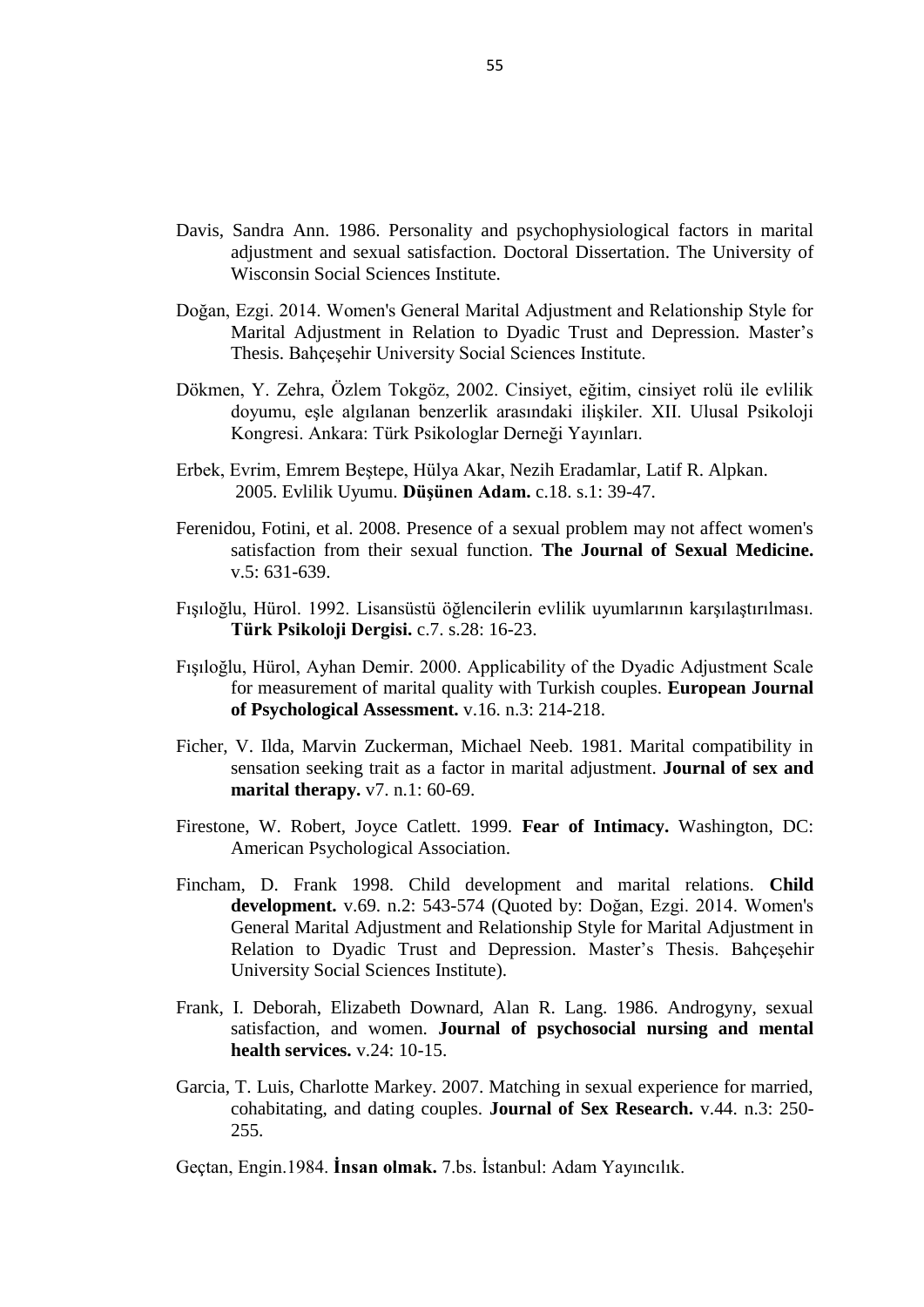#### **5. CONCLUSION**

Consequently compared many working in marital adjustment, there presented different results from each other. This study is generally consistent with other studies. Sometimes in this study is set forth to different features such as the length of marriage, number of children and education level. The socio-cultural structure of society is considered to be effective. Therefore adjusted in marriage should be discussed each society with their socio-cultural characteristics. The marital adjustment must be considered own special circumstances of each society. However based on the findings of the study, following recommendations for future research could be taken into account. Marital adjustment when examined from a sociocultural aspect so marital adjustment and will be more enlightened. Also the present studies contribute to available knowledge and widen the understanding of the sexual satisfaction. Sexual satisfaction and marital adjustment would be helpful in contributing to the literature as well as widening the understanding of mental health providers on sexuality and marriage. However, including different culture patterns can give an extra knowledge on sexual and marital satisfaction. Comparing the patterns of the culture might be helpful for creating a new perspective for marital adjustment and sexual satisfaction. This study can say some suggestions for clinicians. Clinicians should examine to sexual satisfaction for good married. At the same time some demographic characteristics as economic level, number of children should also be considered.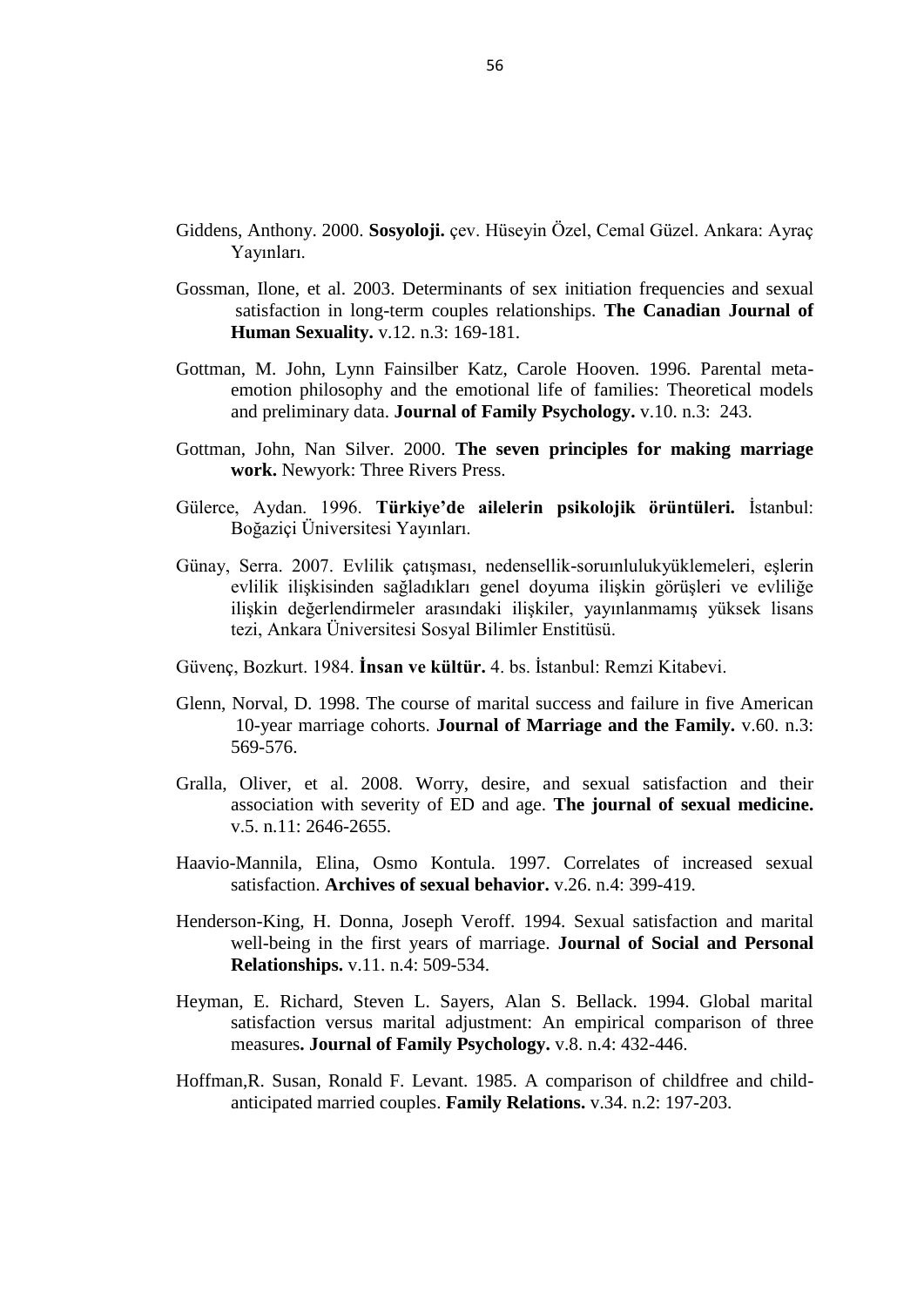#### **6. REFERENCES**

- Aarestad, L. Susan. 2000. The role of attachment style and sexual self-schemas in romantic and sexual relationships: A study of dating couples. Doctoral Dissertation. Ohio State University Social Sciences Institute.
- Abadjian-Mozian L. R. 2005. Sexual satisfaction and self-esteem of married women. Doctoral Dissertation. Wright Institute Graduate School of Psychology
- Abbott, A. Douglas, Gene H. Brody. 1985. The relation of child age, gender, and number of children to the marital adjustment of wives. **Journal of Marriage and the Family.** v.47. n.1: 77-84.
- Ackard, M. Diann, Ann Kearney‐Cooke, Carol B. Peterson. 2000. Effect of body image and self‐image on women's sexual behaviors. **International Journal of Eating Disorders.** v.28. n.4: 422-429.
- Aktaş, Songül. 2009. Eşlerden Birinin Kaygı Düzeyi İle Evlilik Uyumu Arasındaki İlişkinin Belirlenmesi. Yüksek Lisans Tezi. Maltepe Üniversitesi Sosyal Bilimler Enstitüsü.
- Aktürk, Esra Bir. 2006. Marital Satisfaction In Turkish Remarried Families: Comparison Among Marital Status, Effect Of Stepchildren, And Contributing Factors. Doctoral Dissertation. Middle East Technical University Social Sciences Instıtute
- Allendorf, Keera, Dirgha J. Ghimire. 2013. Determinants of marital quality in an arranged marriage society. **Social science research.** v.42. n.1: 59-70.
- Althof, E. Stanley, et al. 2010. Sexual satisfaction in men with erectile dysfunction: Correlates and potential predictors. **The journal of sexual medicine.** v.7. n.1: 203-215.
- Amato, R. Paul, Bryndl Hohmann-Marriott. 2007. A comparison of high-and low‐distress marriages that end in divorce. **Journal of Marriage and Family.** v.69. n. 3 621-638 (Quoted by: Doğan, Ezgi. 2014. Women's General Marital Adjustment and Relationship Style for Marital Adjustment in Relation to Dyadic Trust and Depression. Master's Thesis. Bahçeşehir University Social Sciences Institute).
- Anderson, A. Stephen, Candyce S. Russell, Walter R. Schumm. 1983. Perceived marital quality and family life-cycle categories: A further analysis. **Journal of Marriage and the Family.** 127-139 (Quoted by: Yalçın, Hatice. 2014. Evlilik Uyumu İle Sosyodemografik Özellikler Arasındaki İlişki. Eğitim ve Öğretim Araştırmaları Dergisi. c.3. s.1: 250-261).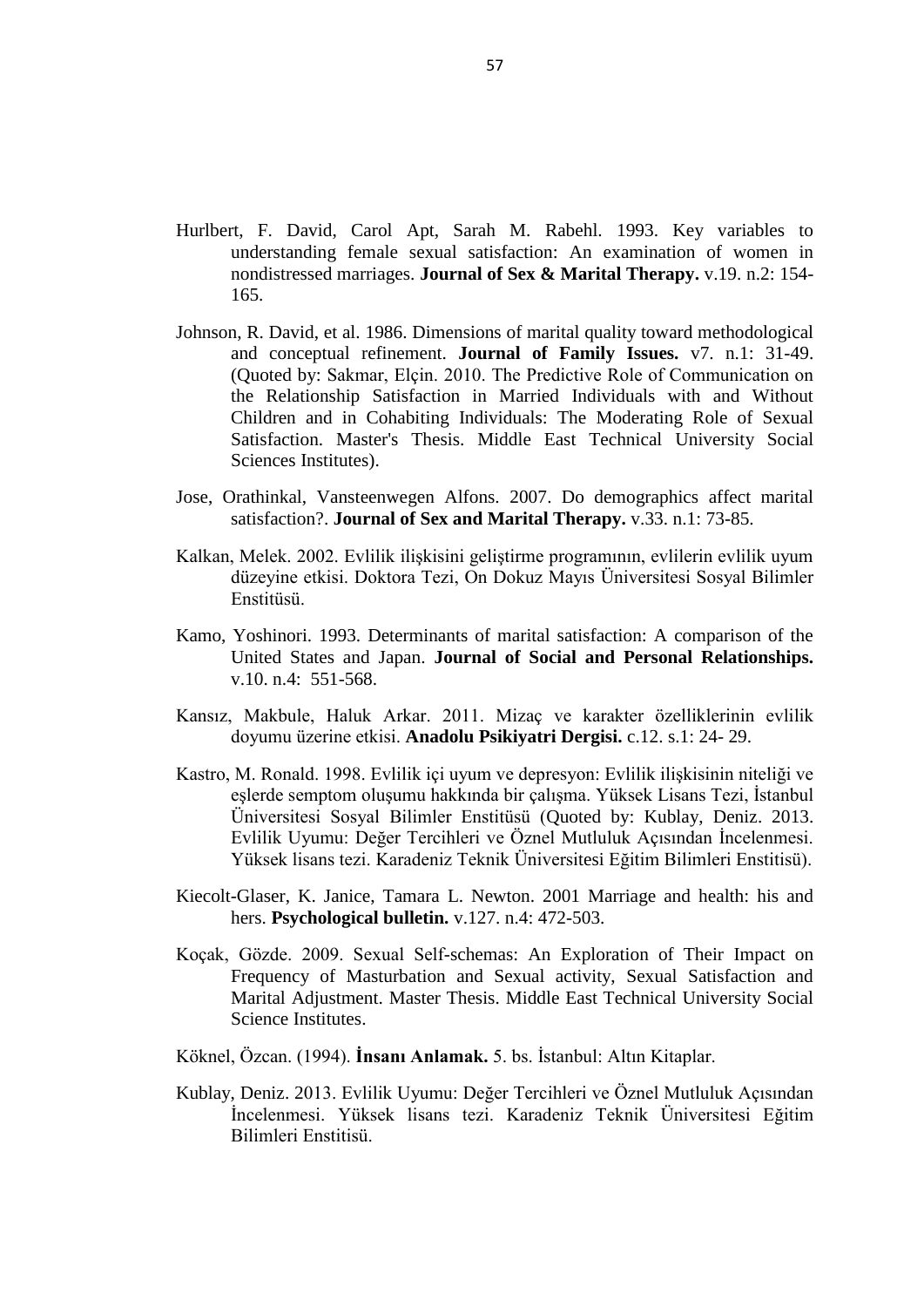- Aydınlı, Esra, Şennur Tutarel-Kışlak. 2009. An investigation into relationshipbetween marital adjustment and some variables like sex, number of children, educational background, income level, place of residence and early and late marriage determined by age of marriage. National Congress of Family and Marriage Therapies, March 2009. İstanbul. 127-139.
- Azizoglu-Binici, Semra. 2000. Psikolojik yardım için başvuruda bulunan ve bulunmayan evli çiftlerin evlilik ilişkilerini değerlendirmelerinin karşılaştırılması. Doktora tezi. Ankara Üniversitesi Sosyal Bilimler Enstitüsü.
- Barrientos, E. Jaime, Dario Paez. 2006. Psychosocial variables of sexual satisfaction in Chile. **Journal of Sex & Marital Therapy.** v.32. n.5: 351-368.
- Basat, Çağla. 2004. An exploration of marital satisfaction, locus of control, and selfesteem as predictors of sexual satisfaction. Master's Thesis, Middle East Technical University Social Sciences Institute.
- Baumeister, Roy F. Mark R. Leary. 1995. The need to belong: desire for interpersonal attachments as a fundamental human motivation. **Psychological Bulletin.** v.117. n.3: 497-529 (Quoted by: Koçak, Gözde. 2009. Sexual Selfschemas: An Exploration of Their Impact on Frequency of Masturbation and Sexual activity, Sexual Satisfaction and Marital Adjustment. Master Thesis. Middle East Technical University Social Science Institutes).
- Bayraktaroğlu, Hüseyin, Ebru Çakıcı. 2013. Factors related with marital adjustment. Egitim Arastirmalari-Eurasian Journal of Educational Research. v.53. n.A: 297-312.
- Bird, Gloria W. Keith Melville. 1994. **Families and intimate relationships.** London: McGraw-Hill College.
- Boundless Psychology. [21.11.2015]. "Defining Sex, Gender, and Sexuality." https://www.boundless.com/psychology/imd.html.
- Butzer, Bethany, Lorne Campbell. 2008. Adult attachment, sexual satisfaction, and relationship satisfaction: A study of married couples. **Personal relationships.** v.15. n.1:141-154.
- Bradbury, N. Thomas, et al. 2000. Research on the nature and determinants of marital satisfaction: A decade in review**. Journal of Marriage and Family.** v.62. n.4: 964-980.
- Byers, E. Sandra, Sheila MacNeil. 1997. The relationships between sexual problems, communication, and sexual satisfaction. The Canadian Journal of Human Sexuality. v.6. n.4: 277.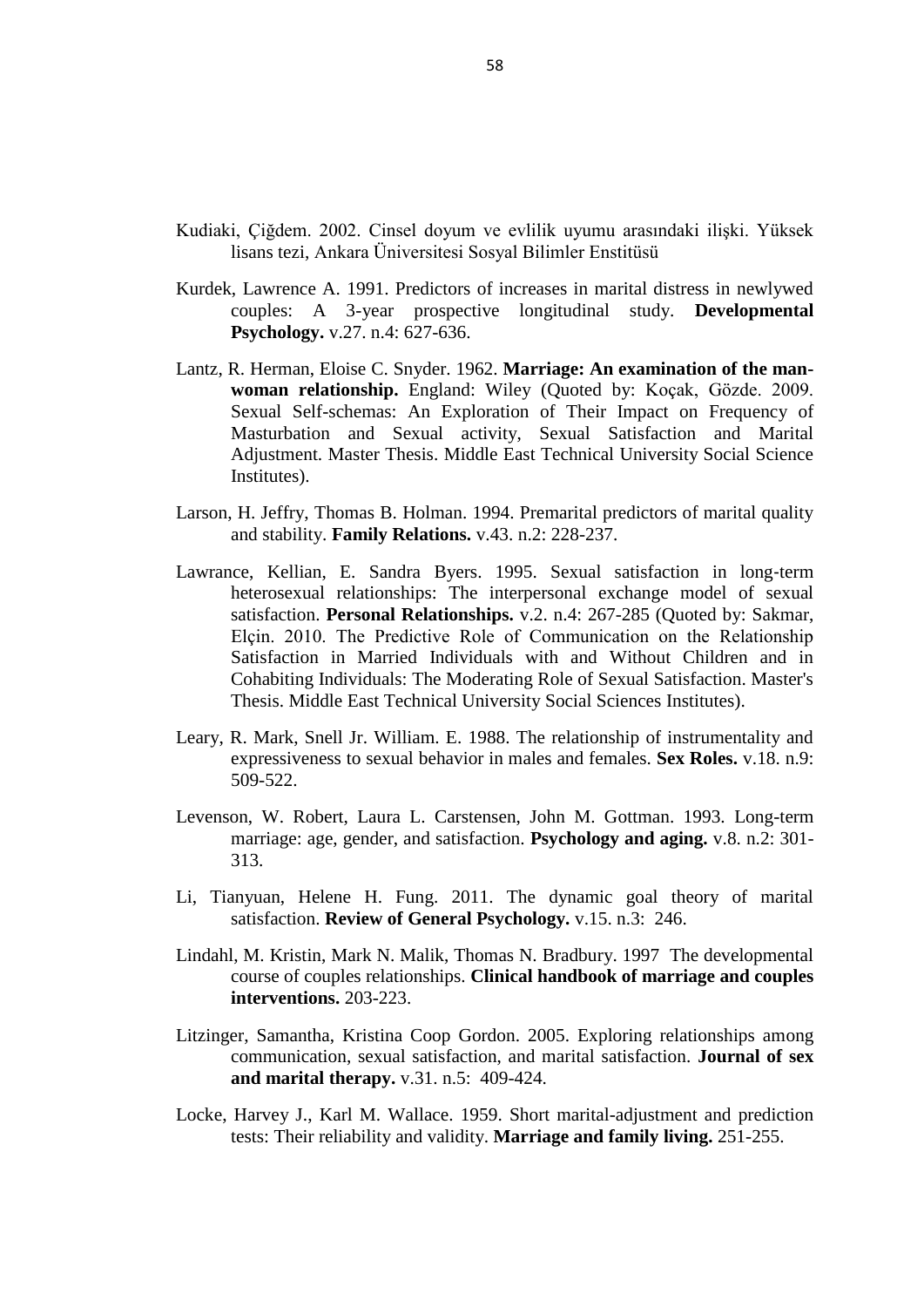- Call, Vaughn, Susan Sprecher, Pepper Schwartz. 1995. The incidence and frequency of marital sex in a national sample. **Journal of Marriage and the Family.** v.57. n.3: 639-652.
- Callan, Victor J. 1983. The voluntarily childless and their perceptions of parenthood and childlessness. **Journal of Comparative Family Studies.** v.14. 87-96.
- Calvert, Emily Zettwoch. 2008. Women's sexual satisfaction: The impact of religious affiliation, religious influence, and the nature of religious messages about sexuality. Doctoral Dissertation. The University of Memphis Social Sciences Institute.
- Canel, A. Nilgün. 2007. Ailede problem çözme, evlilik doyumu ve örnek bir grup çalışmasının sınanması. Doktora Tezi. Marmara Üniversitesi Eğitim Bilimleri Enstitüsü.
- Carpenter, M. Laura, Constance A. Nathanson, Young J. Kim. 2009. Physical women, emotional men: Gender and sexual satisfaction in midlife. **Archives of Sexual Behavior.** v.38. n.1: 87-107.
- Clymer, R. Shelley. 2009. Romantic attachment and sexual satisfaction: Gender role association and exploration of relational domains. Doctoral Dissertation. Purdue University Social Sciences Institute.
- Crowe, Michael. 1995. Couple therapy and sexual dysfunction. **International Review of Psychiatry.** v.7 n.2: 195-204. (Quoted by: Basat, Çağla. 2004. An exploration of marital satisfaction, locus of control, and self-esteem as predictors of sexual satisfaction. Master"s Thesis, Middle East Technical University Social Sciences Institute).
- Colebrook III, J. Seymour. 1998. Sexual satisfaction in marriage during the childbearing years. Master"s Thesis. University of California Social Sciences Institute. (Quoted by: Basat, Çağla. 2004. An exploration of marital satisfaction, locus of control, and self-esteem as predictors of sexual satisfaction. Master's Thesis, Middle East Technical University Social Sciences Institute).
- Conoley, J. Close, Elaine B. Werth. 1995. Assessing marital quality in longitudinal and life course studies. Family Assessment, **Lincoln, NE: Buros Institute of Mental Measurements, University of Nebraska-Lincoln.**
- Cupach, R. William, Jamie Comstock. 1990. Satisfaction with sexual communication in marriage: Links to sexual satisfaction and dyadic adjustment. **Journal of Social and Personal Relationships.** v.7. n.2: 179-186.
- Çelik, Metehan. 2006. Evlilik doyum ölçeği geliştirme çalışması. Yayınlanmamış doktora tezi Çukurova Üniversitesi, Sosyal Bilimler Enstitüsü.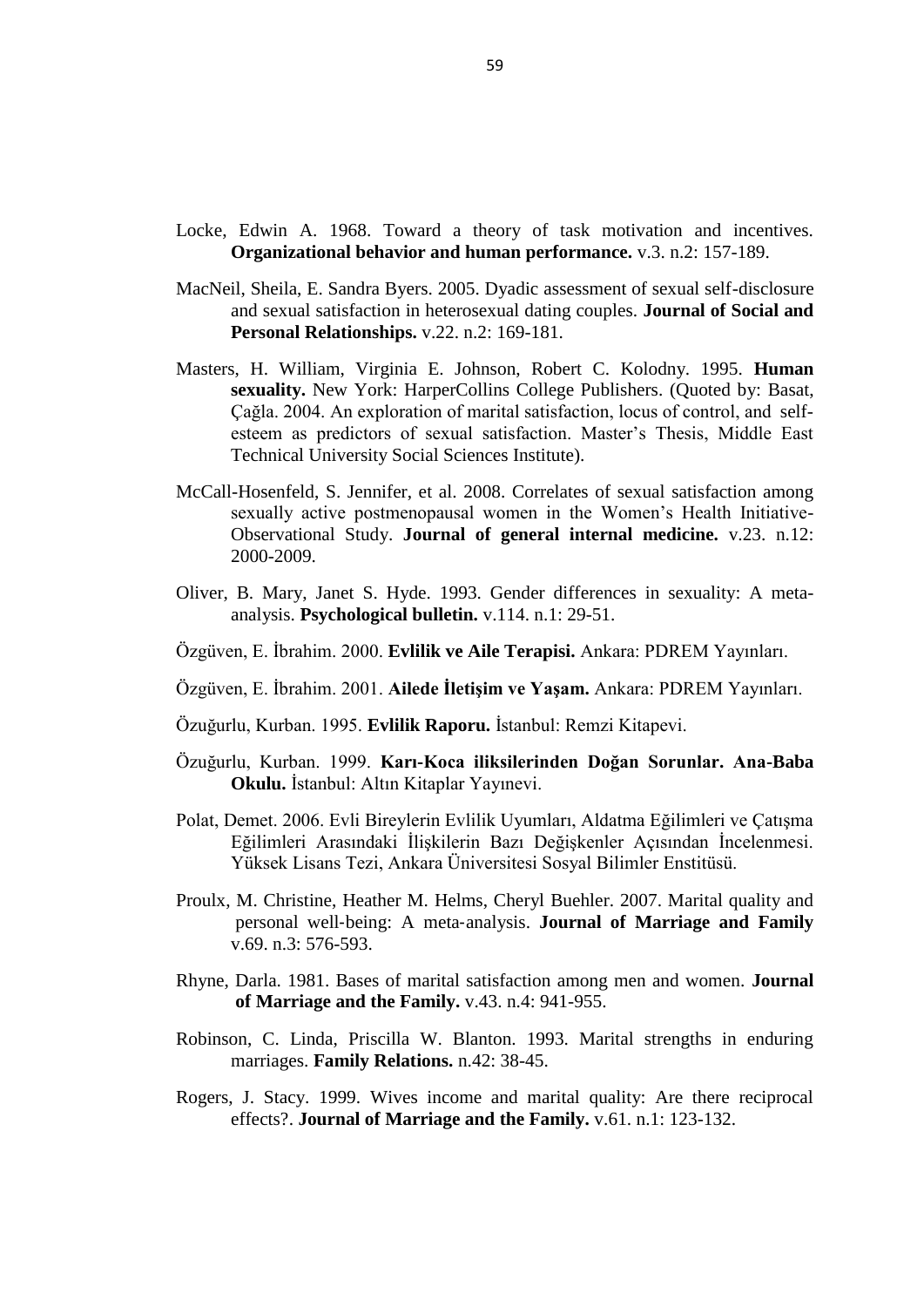- Davis, Sandra Ann. 1986. Personality and psychophysiological factors in marital adjustment and sexual satisfaction. Doctoral Dissertation. The University of Wisconsin Social Sciences Institute.
- Doğan, Ezgi. 2014. Women's General Marital Adjustment and Relationship Style for Marital Adjustment in Relation to Dyadic Trust and Depression. Master"s Thesis. Bahçeşehir University Social Sciences Institute.
- Dökmen, Y. Zehra, Özlem Tokgöz, 2002. Cinsiyet, eğitim, cinsiyet rolü ile evlilik doyumu, eşle algılanan benzerlik arasındaki ilişkiler. XII. Ulusal Psikoloji Kongresi. Ankara: Türk Psikologlar Derneği Yayınları.
- Erbek, Evrim, Emrem Beştepe, Hülya Akar, Nezih Eradamlar, Latif R. Alpkan. 2005. Evlilik Uyumu. **DüĢünen Adam.** c.18. s.1: 39-47.
- Ferenidou, Fotini, et al. 2008. Presence of a sexual problem may not affect women's satisfaction from their sexual function. **The Journal of Sexual Medicine.**  $v.5: 631-639$
- Fışıloğlu, Hürol. 1992. Lisansüstü öğlencilerin evlilik uyumlarının karşılaştırılması. **Türk Psikoloji Dergisi.** c.7. s.28: 16-23.
- Fışıloğlu, Hürol, Ayhan Demir. 2000. Applicability of the Dyadic Adjustment Scale for measurement of marital quality with Turkish couples. **European Journal of Psychological Assessment.** v.16. n.3: 214-218.
- Ficher, V. Ilda, Marvin Zuckerman, Michael Neeb. 1981. Marital compatibility in sensation seeking trait as a factor in marital adjustment. **Journal of sex and marital therapy.** v7. n.1: 60-69.
- Firestone, W. Robert, Joyce Catlett. 1999. **Fear of Intimacy.** Washington, DC: American Psychological Association.
- Fincham, D. Frank 1998. Child development and marital relations. **Child development.** v.69. n.2: 543-574 (Quoted by: Doğan, Ezgi. 2014. Women's General Marital Adjustment and Relationship Style for Marital Adjustment in Relation to Dyadic Trust and Depression. Master's Thesis. Bahçeşehir University Social Sciences Institute).
- Frank, I. Deborah, Elizabeth Downard, Alan R. Lang. 1986. Androgyny, sexual satisfaction, and women. **Journal of psychosocial nursing and mental health services.** v.24: 10-15.
- Garcia, T. Luis, Charlotte Markey. 2007. Matching in sexual experience for married, cohabitating, and dating couples. **Journal of Sex Research.** v.44. n.3: 250- 255.

Gectan, Engin.1984. **İnsan olmak.** 7.bs. İstanbul: Adam Yayıncılık.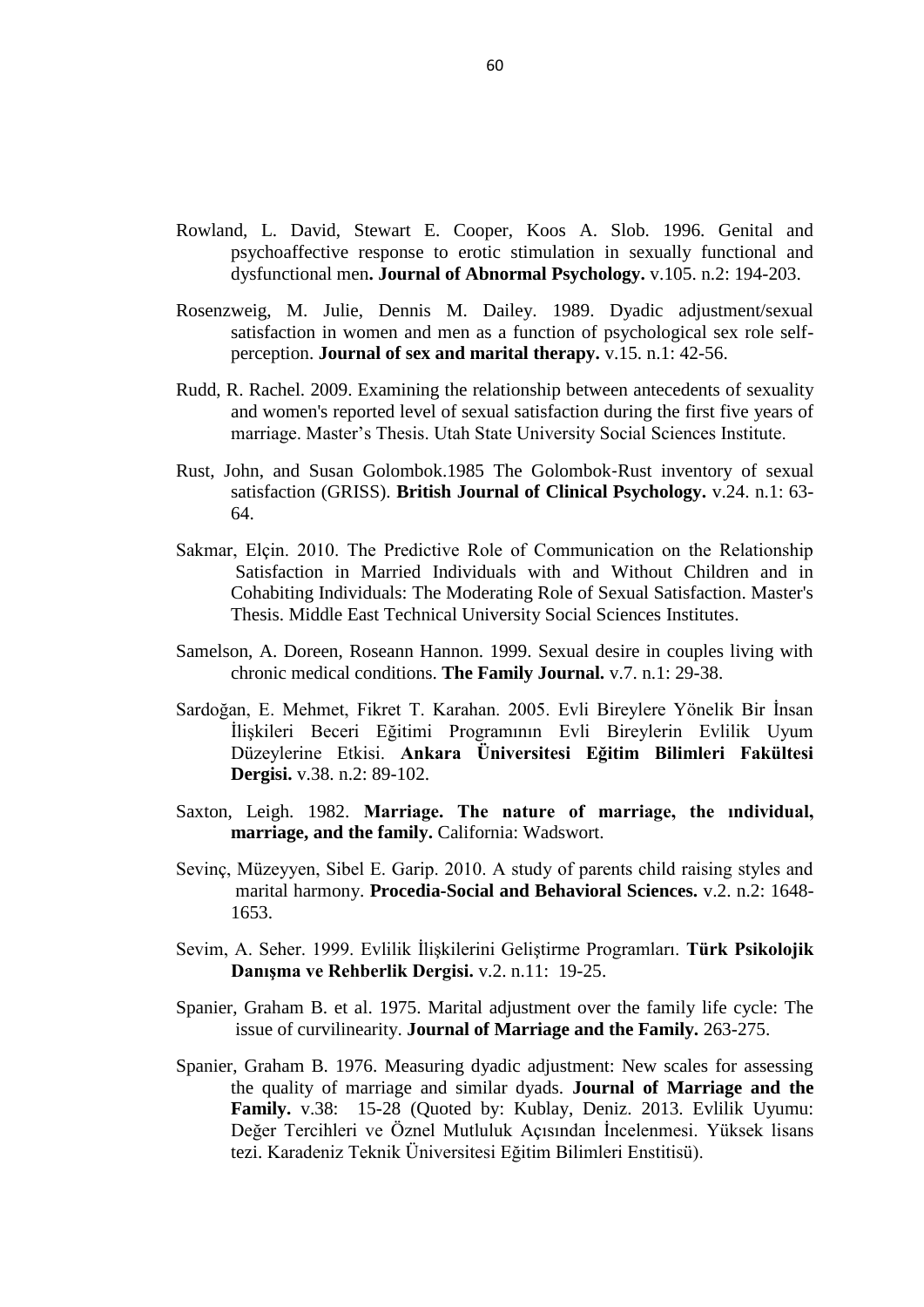- Giddens, Anthony. 2000. **Sosyoloji.** çev. Hüseyin Özel, Cemal Güzel. Ankara: Ayraç Yayınları.
- Gossman, Ilone, et al. 2003. Determinants of sex initiation frequencies and sexual satisfaction in long-term couples relationships. **The Canadian Journal of Human Sexuality.** v.12. n.3: 169-181.
- Gottman, M. John, Lynn Fainsilber Katz, Carole Hooven. 1996. Parental metaemotion philosophy and the emotional life of families: Theoretical models and preliminary data. **Journal of Family Psychology.** v.10. n.3: 243.
- Gottman, John, Nan Silver. 2000. **The seven principles for making marriage work.** Newyork: Three Rivers Press.
- Gülerce, Aydan. 1996. **Türkiye'de ailelerin psikolojik örüntüleri.** İstanbul: Boğaziçi Üniversitesi Yayınları.
- Günay, Serra. 2007. Evlilik çatışması, nedensellik-soruınlulukyüklemeleri, eşlerin evlilik ilişkisinden sağladıkları genel doyuma ilişkin görüşleri ve evliliğe ilişkin değerlendirmeler arasındaki ilişkiler, yayınlanmamış yüksek lisans tezi, Ankara Üniversitesi Sosyal Bilimler Enstitüsü.
- Güvenc, Bozkurt. 1984. **İnsan ve kültür.** 4. bs. İstanbul: Remzi Kitabevi.
- Glenn, Norval, D. 1998. The course of marital success and failure in five American 10-year marriage cohorts. **Journal of Marriage and the Family.** v.60. n.3: 569-576.
- Gralla, Oliver, et al. 2008. Worry, desire, and sexual satisfaction and their association with severity of ED and age. **The journal of sexual medicine.**  v.5. n.11: 2646-2655.
- Haavio-Mannila, Elina, Osmo Kontula. 1997. Correlates of increased sexual satisfaction. **Archives of sexual behavior.** v.26. n.4: 399-419.
- Henderson-King, H. Donna, Joseph Veroff. 1994. Sexual satisfaction and marital well-being in the first years of marriage. **Journal of Social and Personal Relationships.** v.11. n.4: 509-534.
- Heyman, E. Richard, Steven L. Sayers, Alan S. Bellack. 1994. Global marital satisfaction versus marital adjustment: An empirical comparison of three measures**. Journal of Family Psychology.** v.8. n.4: 432-446.
- Hoffman,R. Susan, Ronald F. Levant. 1985. A comparison of childfree and childanticipated married couples. **Family Relations.** v.34. n.2: 197-203.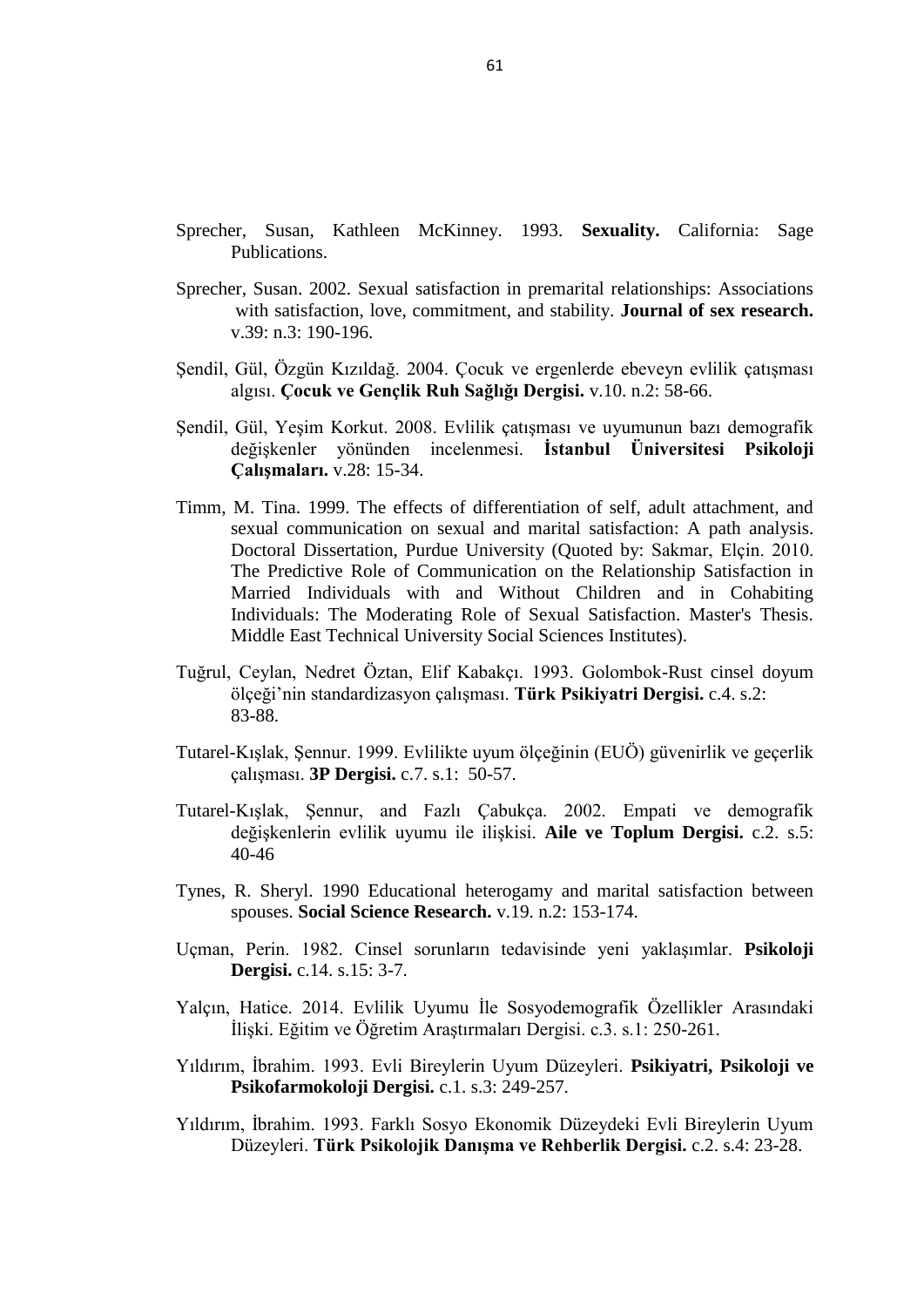- Hurlbert, F. David, Carol Apt, Sarah M. Rabehl. 1993. Key variables to understanding female sexual satisfaction: An examination of women in nondistressed marriages. **Journal of Sex & Marital Therapy.** v.19. n.2: 154- 165.
- Johnson, R. David, et al. 1986. Dimensions of marital quality toward methodological and conceptual refinement. **Journal of Family Issues.** v7. n.1: 31-49. (Quoted by: Sakmar, Elçin. 2010. The Predictive Role of Communication on the Relationship Satisfaction in Married Individuals with and Without Children and in Cohabiting Individuals: The Moderating Role of Sexual Satisfaction. Master's Thesis. Middle East Technical University Social Sciences Institutes).
- Jose, Orathinkal, Vansteenwegen Alfons. 2007. Do demographics affect marital satisfaction?. **Journal of Sex and Marital Therapy.** v.33. n.1: 73-85.
- Kalkan, Melek. 2002. Evlilik ilişkisini geliştirme programının, evlilerin evlilik uyum düzeyine etkisi. Doktora Tezi, On Dokuz Mayıs Üniversitesi Sosyal Bilimler Enstitüsü.
- Kamo, Yoshinori. 1993. Determinants of marital satisfaction: A comparison of the United States and Japan. **Journal of Social and Personal Relationships.** v.10. n.4: 551-568.
- Kansız, Makbule, Haluk Arkar. 2011. Mizaç ve karakter özelliklerinin evlilik doyumu üzerine etkisi. **Anadolu Psikiyatri Dergisi.** c.12. s.1: 24- 29.
- Kastro, M. Ronald. 1998. Evlilik içi uyum ve depresyon: Evlilik ilişkisinin niteliği ve eşlerde semptom oluşumu hakkında bir çalışma. Yüksek Lisans Tezi, İstanbul Üniversitesi Sosyal Bilimler Enstitüsü (Quoted by: Kublay, Deniz. 2013. Evlilik Uyumu: Değer Tercihleri ve Öznel Mutluluk Açısından İncelenmesi. Yüksek lisans tezi. Karadeniz Teknik Üniversitesi Eğitim Bilimleri Enstitisü).
- Kiecolt-Glaser, K. Janice, Tamara L. Newton. 2001 Marriage and health: his and hers. **Psychological bulletin.** v.127. n.4: 472-503.
- Koçak, Gözde. 2009. Sexual Self-schemas: An Exploration of Their Impact on Frequency of Masturbation and Sexual activity, Sexual Satisfaction and Marital Adjustment. Master Thesis. Middle East Technical University Social Science Institutes.
- Köknel, Özcan. (1994). **İnsanı Anlamak.** 5. bs. İstanbul: Altın Kitaplar.
- Kublay, Deniz. 2013. Evlilik Uyumu: Değer Tercihleri ve Öznel Mutluluk Açısından İncelenmesi. Yüksek lisans tezi. Karadeniz Teknik Üniversitesi Eğitim Bilimleri Enstitisü.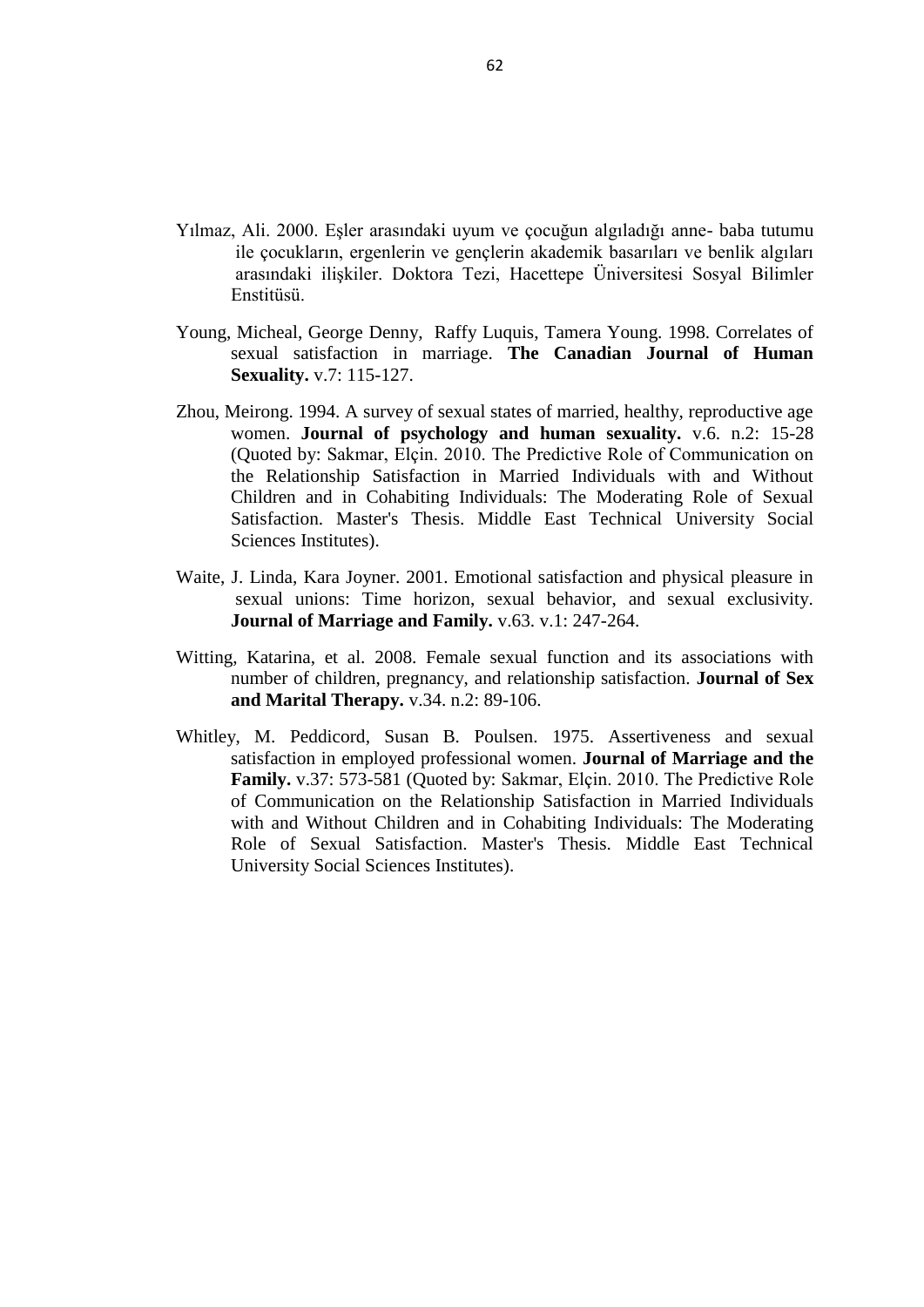- Kudiaki, Çiğdem. 2002. Cinsel doyum ve evlilik uyumu arasındaki ilişki. Yüksek lisans tezi, Ankara Üniversitesi Sosyal Bilimler Enstitüsü
- Kurdek, Lawrence A. 1991. Predictors of increases in marital distress in newlywed couples: A 3-year prospective longitudinal study. **Developmental Psychology.** v.27. n.4: 627-636.
- Lantz, R. Herman, Eloise C. Snyder. 1962. **Marriage: An examination of the manwoman relationship.** England: Wiley (Quoted by: Koçak, Gözde. 2009. Sexual Self-schemas: An Exploration of Their Impact on Frequency of Masturbation and Sexual activity, Sexual Satisfaction and Marital Adjustment. Master Thesis. Middle East Technical University Social Science Institutes).
- Larson, H. Jeffry, Thomas B. Holman. 1994. Premarital predictors of marital quality and stability. **Family Relations.** v.43. n.2: 228-237.
- Lawrance, Kellian, E. Sandra Byers. 1995. Sexual satisfaction in long-term heterosexual relationships: The interpersonal exchange model of sexual satisfaction. **Personal Relationships.** v.2. n.4: 267-285 (Quoted by: Sakmar, Elçin. 2010. The Predictive Role of Communication on the Relationship Satisfaction in Married Individuals with and Without Children and in Cohabiting Individuals: The Moderating Role of Sexual Satisfaction. Master's Thesis. Middle East Technical University Social Sciences Institutes).
- Leary, R. Mark, Snell Jr. William. E. 1988. The relationship of instrumentality and expressiveness to sexual behavior in males and females. **Sex Roles.** v.18. n.9: 509-522.
- Levenson, W. Robert, Laura L. Carstensen, John M. Gottman. 1993. Long-term marriage: age, gender, and satisfaction. **Psychology and aging.** v.8. n.2: 301- 313.
- Li, Tianyuan, Helene H. Fung. 2011. The dynamic goal theory of marital satisfaction. **Review of General Psychology.** v.15. n.3: 246.
- Lindahl, M. Kristin, Mark N. Malik, Thomas N. Bradbury. 1997 The developmental course of couples relationships. **Clinical handbook of marriage and couples interventions.** 203-223.
- Litzinger, Samantha, Kristina Coop Gordon. 2005. Exploring relationships among communication, sexual satisfaction, and marital satisfaction. **Journal of sex and marital therapy.** v.31. n.5: 409-424.
- Locke, Harvey J., Karl M. Wallace. 1959. Short marital-adjustment and prediction tests: Their reliability and validity. **Marriage and family living.** 251-255.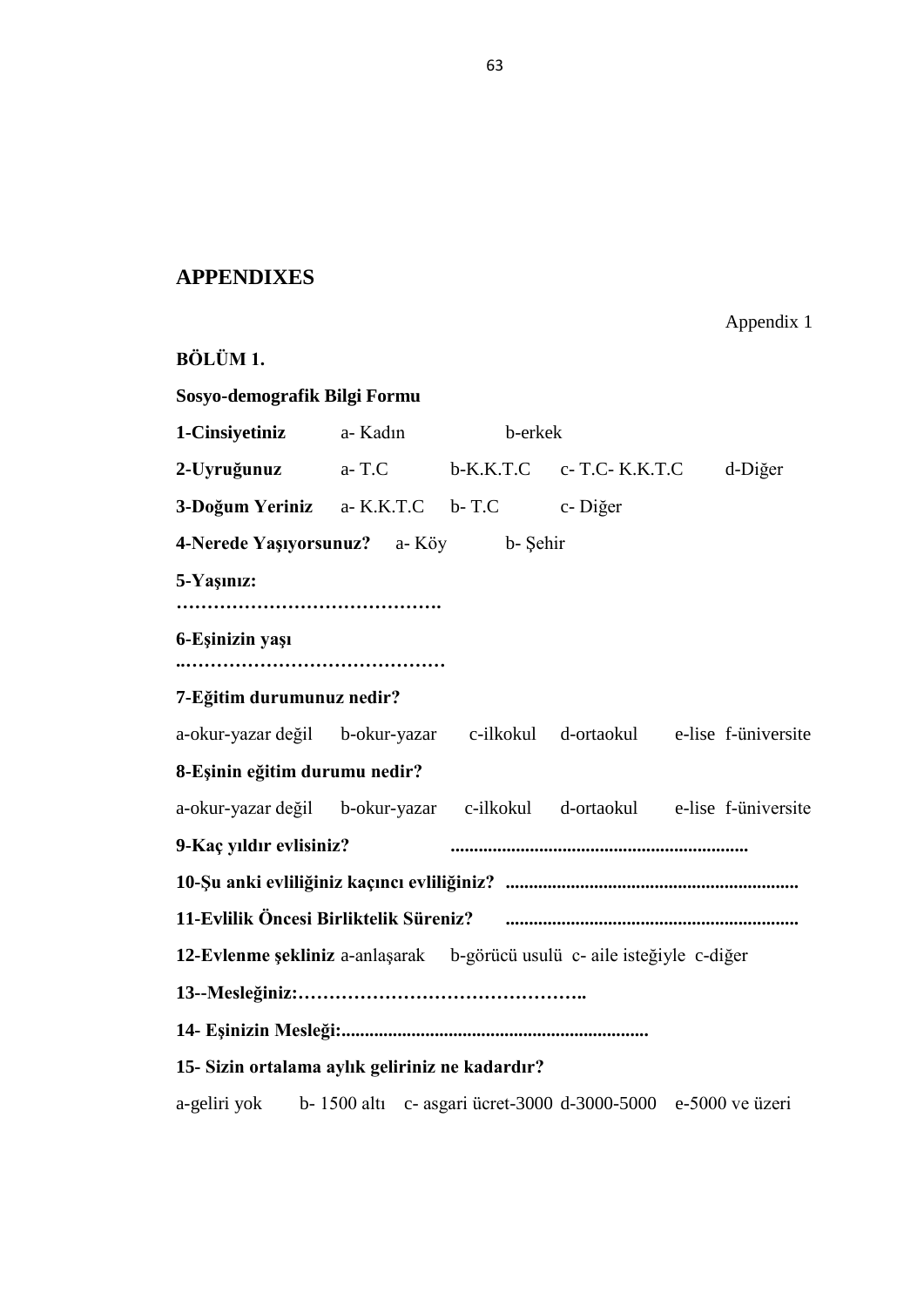- Locke, Edwin A. 1968. Toward a theory of task motivation and incentives. **Organizational behavior and human performance.** v.3. n.2: 157-189.
- MacNeil, Sheila, E. Sandra Byers. 2005. Dyadic assessment of sexual self-disclosure and sexual satisfaction in heterosexual dating couples. **Journal of Social and Personal Relationships.** v.22. n.2: 169-181.
- Masters, H. William, Virginia E. Johnson, Robert C. Kolodny. 1995. **Human** sexuality. New York: HarperCollins College Publishers. (Quoted by: Basat, Çağla. 2004. An exploration of marital satisfaction, locus of control, and selfesteem as predictors of sexual satisfaction. Master's Thesis, Middle East Technical University Social Sciences Institute).
- McCall-Hosenfeld, S. Jennifer, et al. 2008. Correlates of sexual satisfaction among sexually active postmenopausal women in the Women"s Health Initiative-Observational Study. **Journal of general internal medicine.** v.23. n.12: 2000-2009.
- Oliver, B. Mary, Janet S. Hyde. 1993. Gender differences in sexuality: A metaanalysis. **Psychological bulletin.** v.114. n.1: 29-51.
- Özgüven, E. İbrahim. 2000. **Evlilik ve Aile Terapisi.** Ankara: PDREM Yayınları.
- Özgüven, E. İbrahim. 2001. **Ailede İletişim ve Yaşam.** Ankara: PDREM Yayınları.
- Özuğurlu, Kurban. 1995. **Evlilik Raporu.** İstanbul: Remzi Kitapevi.
- Özuğurlu, Kurban. 1999. **Karı-Koca iliksilerinden Doğan Sorunlar. Ana-Baba Okulu.** İstanbul: Altın Kitaplar Yayınevi.
- Polat, Demet. 2006. Evli Bireylerin Evlilik Uyumları, Aldatma Eğilimleri ve Çatışma Eğilimleri Arasındaki İlişkilerin Bazı Değişkenler Açısından İncelenmesi. Yüksek Lisans Tezi, Ankara Üniversitesi Sosyal Bilimler Enstitüsü.
- Proulx, M. Christine, Heather M. Helms, Cheryl Buehler. 2007. Marital quality and personal well‐being: A meta‐analysis. **Journal of Marriage and Family** v.69. n.3: 576-593.
- Rhyne, Darla. 1981. Bases of marital satisfaction among men and women. **Journal of Marriage and the Family.** v.43. n.4: 941-955.
- Robinson, C. Linda, Priscilla W. Blanton. 1993. Marital strengths in enduring marriages. **Family Relations.** n.42: 38-45.
- Rogers, J. Stacy. 1999. Wives income and marital quality: Are there reciprocal effects?. **Journal of Marriage and the Family.** v.61. n.1: 123-132.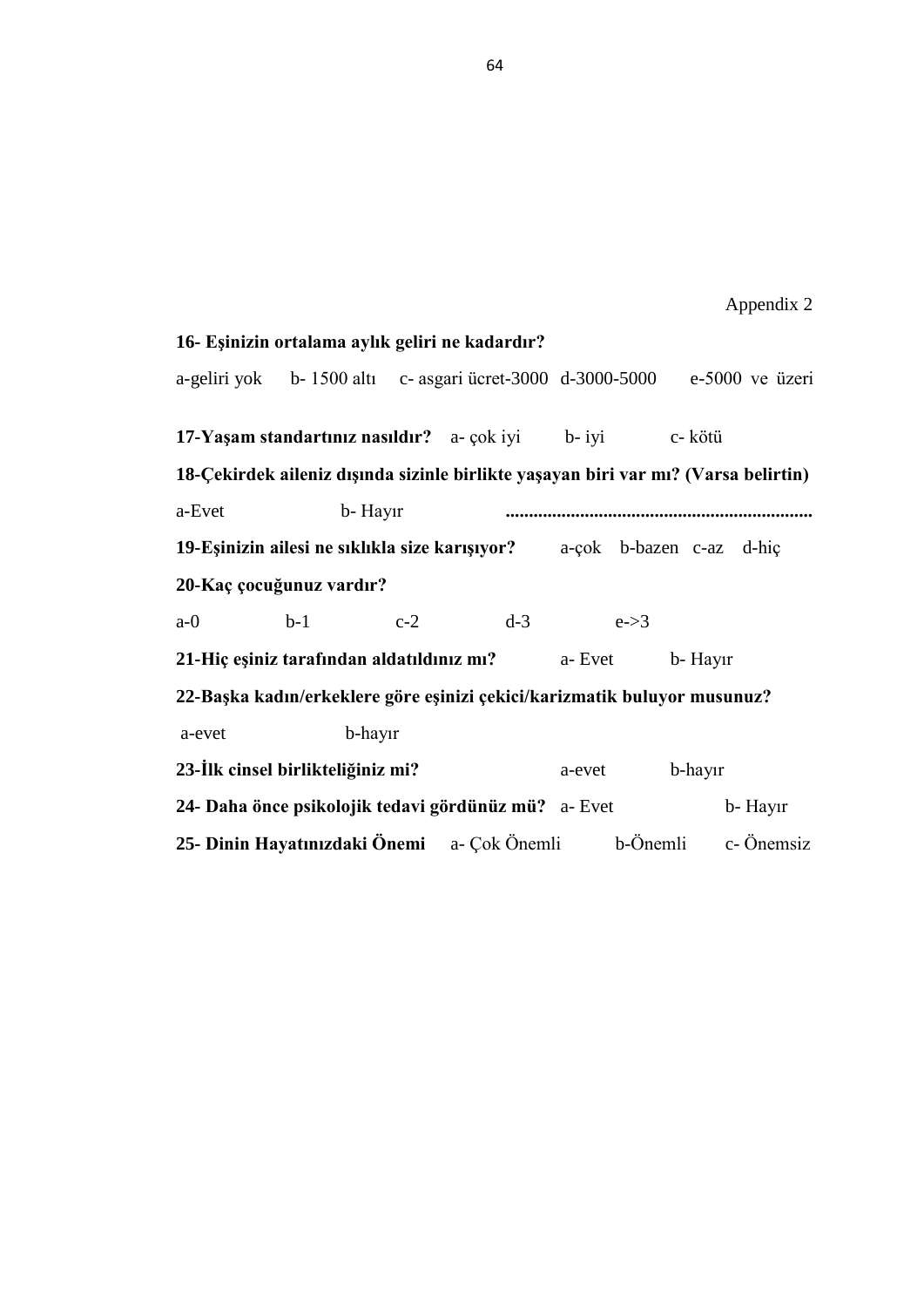- Rowland, L. David, Stewart E. Cooper, Koos A. Slob. 1996. Genital and psychoaffective response to erotic stimulation in sexually functional and dysfunctional men**. Journal of Abnormal Psychology.** v.105. n.2: 194-203.
- Rosenzweig, M. Julie, Dennis M. Dailey. 1989. Dyadic adjustment/sexual satisfaction in women and men as a function of psychological sex role selfperception. **Journal of sex and marital therapy.** v.15. n.1: 42-56.
- Rudd, R. Rachel. 2009. Examining the relationship between antecedents of sexuality and women's reported level of sexual satisfaction during the first five years of marriage. Master"s Thesis. Utah State University Social Sciences Institute.
- Rust, John, and Susan Golombok.1985 The Golombok‐Rust inventory of sexual satisfaction (GRISS). **British Journal of Clinical Psychology.** v.24. n.1: 63- 64.
- Sakmar, Elçin. 2010. The Predictive Role of Communication on the Relationship Satisfaction in Married Individuals with and Without Children and in Cohabiting Individuals: The Moderating Role of Sexual Satisfaction. Master's Thesis. Middle East Technical University Social Sciences Institutes.
- Samelson, A. Doreen, Roseann Hannon. 1999. Sexual desire in couples living with chronic medical conditions. **The Family Journal.** v.7. n.1: 29-38.
- Sardoğan, E. Mehmet, Fikret T. Karahan. 2005. Evli Bireylere Yönelik Bir İnsan İlişkileri Beceri Eğitimi Programının Evli Bireylerin Evlilik Uyum Düzeylerine Etkisi. **Ankara Üniversitesi Eğitim Bilimleri Fakültesi Dergisi.** v.38. n.2: 89-102.
- Saxton, Leigh. 1982. **Marriage. The nature of marriage, the ındividual, marriage, and the family.** California: Wadswort.
- Sevinç, Müzeyyen, Sibel E. Garip. 2010. A study of parents child raising styles and marital harmony. **Procedia-Social and Behavioral Sciences.** v.2. n.2: 1648- 1653.
- Sevim, A. Seher. 1999. Evlilik İlişkilerini Geliştirme Programları. **Türk Psikolojik DanıĢma ve Rehberlik Dergisi.** v.2. n.11: 19-25.
- Spanier, Graham B. et al. 1975. Marital adjustment over the family life cycle: The issue of curvilinearity. **Journal of Marriage and the Family.** 263-275.
- Spanier, Graham B. 1976. Measuring dyadic adjustment: New scales for assessing the quality of marriage and similar dyads. **Journal of Marriage and the** Family. v.38: 15-28 (Quoted by: Kublay, Deniz. 2013. Evlilik Uyumu: Değer Tercihleri ve Öznel Mutluluk Açısından İncelenmesi. Yüksek lisans tezi. Karadeniz Teknik Üniversitesi Eğitim Bilimleri Enstitisü).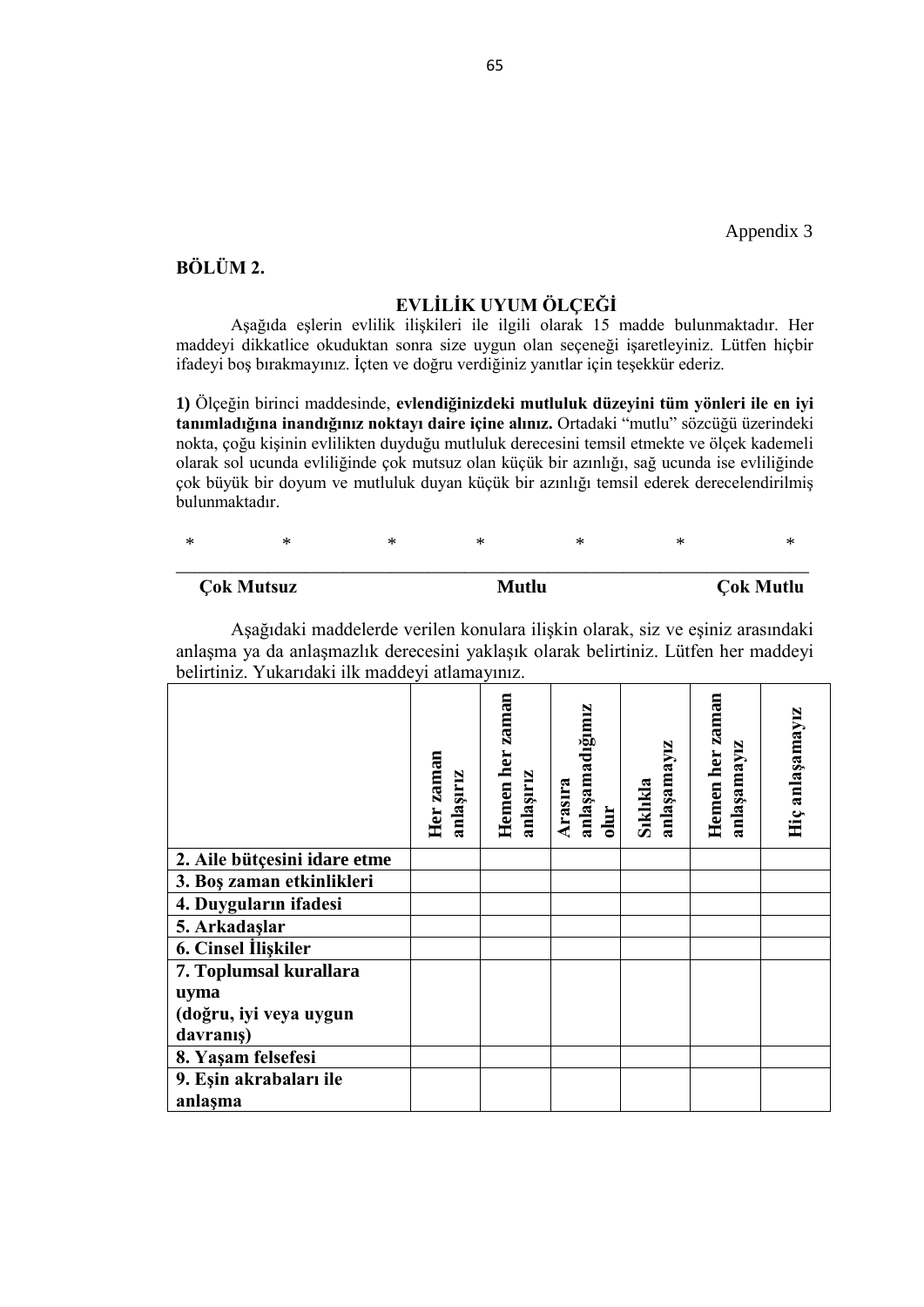- Sprecher, Susan, Kathleen McKinney. 1993. **Sexuality.** California: Sage Publications.
- Sprecher, Susan. 2002. Sexual satisfaction in premarital relationships: Associations with satisfaction, love, commitment, and stability. **Journal of sex research.** v.39: n.3: 190-196.
- Şendil, Gül, Özgün Kızıldağ. 2004. Çocuk ve ergenlerde ebeveyn evlilik çatışması algısı. **Çocuk ve Gençlik Ruh Sağlığı Dergisi.** v.10. n.2: 58-66.
- Şendil, Gül, Yeşim Korkut. 2008. Evlilik çatışması ve uyumunun bazı demografik değişkenler yönünden incelenmesi. **Ġstanbul Üniversitesi Psikoloji ÇalıĢmaları.** v.28: 15-34.
- Timm, M. Tina. 1999. The effects of differentiation of self, adult attachment, and sexual communication on sexual and marital satisfaction: A path analysis. Doctoral Dissertation, Purdue University (Quoted by: Sakmar, Elçin. 2010. The Predictive Role of Communication on the Relationship Satisfaction in Married Individuals with and Without Children and in Cohabiting Individuals: The Moderating Role of Sexual Satisfaction. Master's Thesis. Middle East Technical University Social Sciences Institutes).
- Tuğrul, Ceylan, Nedret Öztan, Elif Kabakçı. 1993. Golombok-Rust cinsel doyum ölçeği"nin standardizasyon çalışması. **Türk Psikiyatri Dergisi.** c.4. s.2: 83-88.
- Tutarel-Kışlak, Şennur. 1999. Evlilikte uyum ölçeğinin (EUÖ) güvenirlik ve geçerlik çalışması. **3P Dergisi.** c.7. s.1: 50-57.
- Tutarel-Kışlak, Şennur, and Fazlı Çabukça. 2002. Empati ve demografik değişkenlerin evlilik uyumu ile ilişkisi. **Aile ve Toplum Dergisi.** c.2. s.5: 40-46
- Tynes, R. Sheryl. 1990 Educational heterogamy and marital satisfaction between spouses. **Social Science Research.** v.19. n.2: 153-174.
- Uçman, Perin. 1982. Cinsel sorunların tedavisinde yeni yaklaşımlar. **Psikoloji Dergisi.** c.14. s.15: 3-7.
- Yalçın, Hatice. 2014. Evlilik Uyumu İle Sosyodemografik Özellikler Arasındaki İlişki. Eğitim ve Öğretim Araştırmaları Dergisi. c.3. s.1: 250-261.
- Yıldırım, İbrahim. 1993. Evli Bireylerin Uyum Düzeyleri. **Psikiyatri, Psikoloji ve Psikofarmokoloji Dergisi.** c.1. s.3: 249-257.
- Yıldırım, İbrahim. 1993. Farklı Sosyo Ekonomik Düzeydeki Evli Bireylerin Uyum Düzeyleri. **Türk Psikolojik DanıĢma ve Rehberlik Dergisi.** c.2. s.4: 23-28.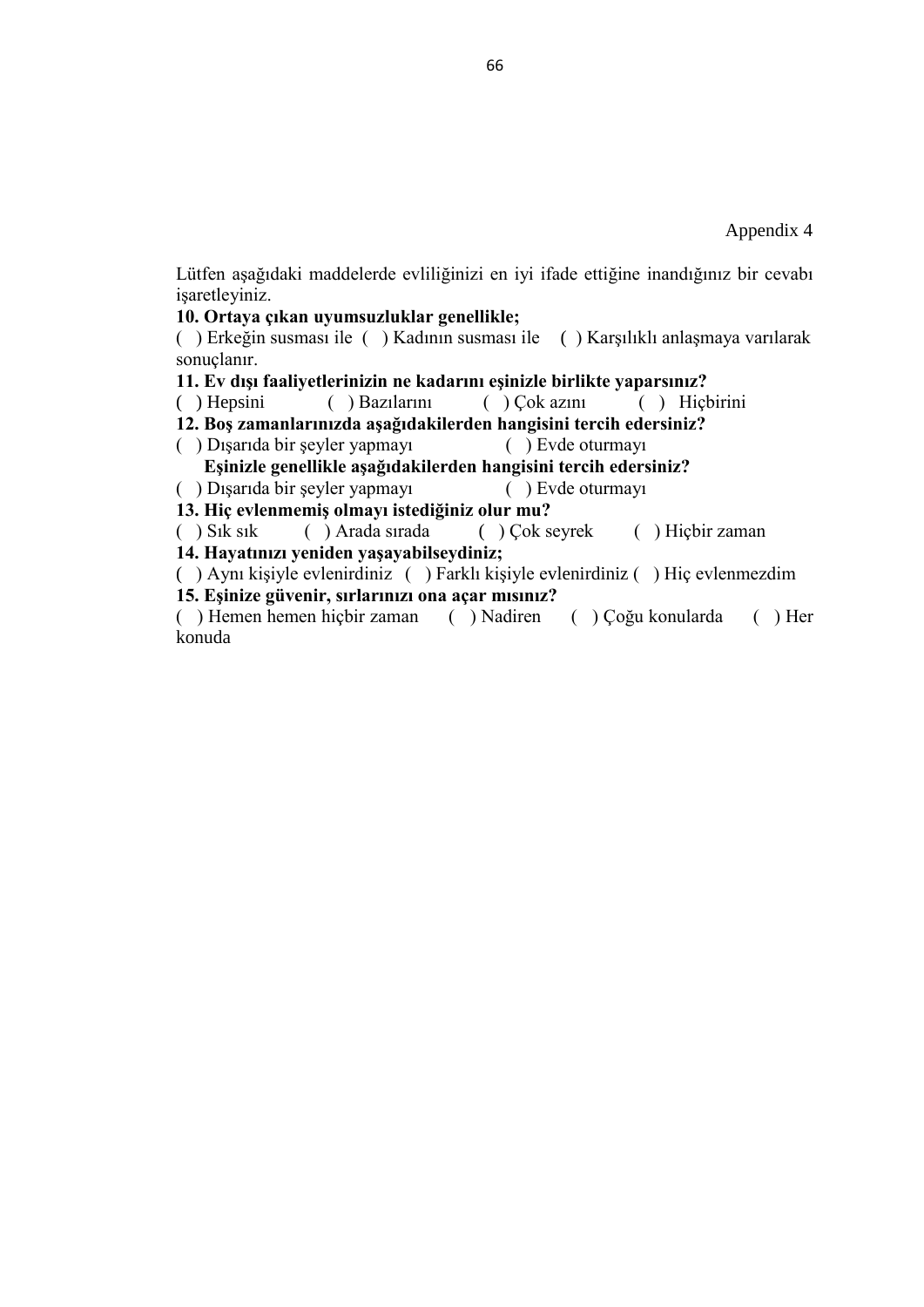- Yılmaz, Ali. 2000. Eşler arasındaki uyum ve çocuğun algıladığı anne- baba tutumu ile çocukların, ergenlerin ve gençlerin akademik basarıları ve benlik algıları arasındaki ilişkiler. Doktora Tezi, Hacettepe Üniversitesi Sosyal Bilimler Enstitüsü.
- Young, Micheal, George Denny, Raffy Luquis, Tamera Young. 1998. Correlates of sexual satisfaction in marriage. **The Canadian Journal of Human Sexuality.** v.7: 115-127.
- Zhou, Meirong. 1994. A survey of sexual states of married, healthy, reproductive age women. **Journal of psychology and human sexuality.** v.6. n.2: 15-28 (Quoted by: Sakmar, Elçin. 2010. The Predictive Role of Communication on the Relationship Satisfaction in Married Individuals with and Without Children and in Cohabiting Individuals: The Moderating Role of Sexual Satisfaction. Master's Thesis. Middle East Technical University Social Sciences Institutes).
- Waite, J. Linda, Kara Joyner. 2001. Emotional satisfaction and physical pleasure in sexual unions: Time horizon, sexual behavior, and sexual exclusivity. **Journal of Marriage and Family.** v.63. v.1: 247-264.
- Witting, Katarina, et al. 2008. Female sexual function and its associations with number of children, pregnancy, and relationship satisfaction. **Journal of Sex and Marital Therapy.** v.34. n.2: 89-106.
- Whitley, M. Peddicord, Susan B. Poulsen. 1975. Assertiveness and sexual satisfaction in employed professional women. **Journal of Marriage and the Family.** v.37: 573-581 (Quoted by: Sakmar, Elçin. 2010. The Predictive Role of Communication on the Relationship Satisfaction in Married Individuals with and Without Children and in Cohabiting Individuals: The Moderating Role of Sexual Satisfaction. Master's Thesis. Middle East Technical University Social Sciences Institutes).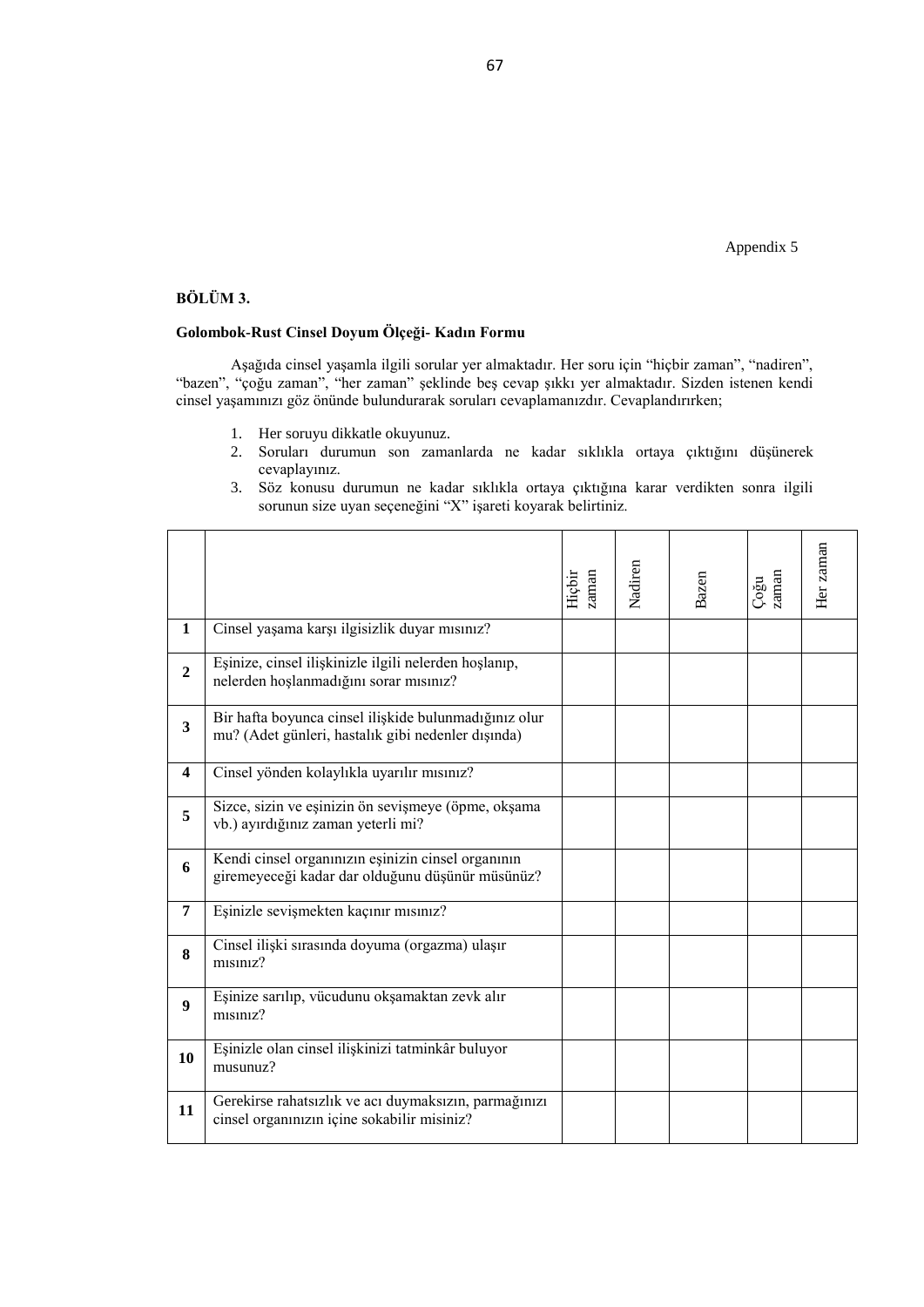## **APPENDIXES**

**BÖLÜM 1.** 

**Sosyo-demografik Bilgi Formu 1-Cinsiyetiniz** a- Kadın b-erkek **2-Uyruğunuz** a- T.C b-K.K.T.C c- T.C- K.K.T.C d-Diğer **3-Doğum Yeriniz** a- K.K.T.C b- T.C c- Diğer **4-Nerede YaĢıyorsunuz?** a- Köy b- Şehir **5-YaĢınız: ……………………………………. 6-EĢinizin yaĢı ..…………………………………… 7-Eğitim durumunuz nedir?**  a-okur-yazar değil b-okur-yazar c-ilkokul d-ortaokul e-lise f-üniversite **8-EĢinin eğitim durumu nedir?**  a-okur-yazar değil b-okur-yazar c-ilkokul d-ortaokul e-lise f-üniversite **9-Kaç yıldır evlisiniz? ................................................................ 10-ġu anki evliliğiniz kaçıncı evliliğiniz? ............................................................... 11-Evlilik Öncesi Birliktelik Süreniz? ............................................................... 12-Evlenme Ģekliniz** a-anlaşarak b-görücü usulü c- aile isteğiyle c-diğer **13--Mesleğiniz:……………………………………….. 14- EĢinizin Mesleği:.................................................................. 15- Sizin ortalama aylık geliriniz ne kadardır?**  a-geliri yok b- 1500 altı c- asgari ücret-3000 d-3000-5000 e-5000 ve üzeri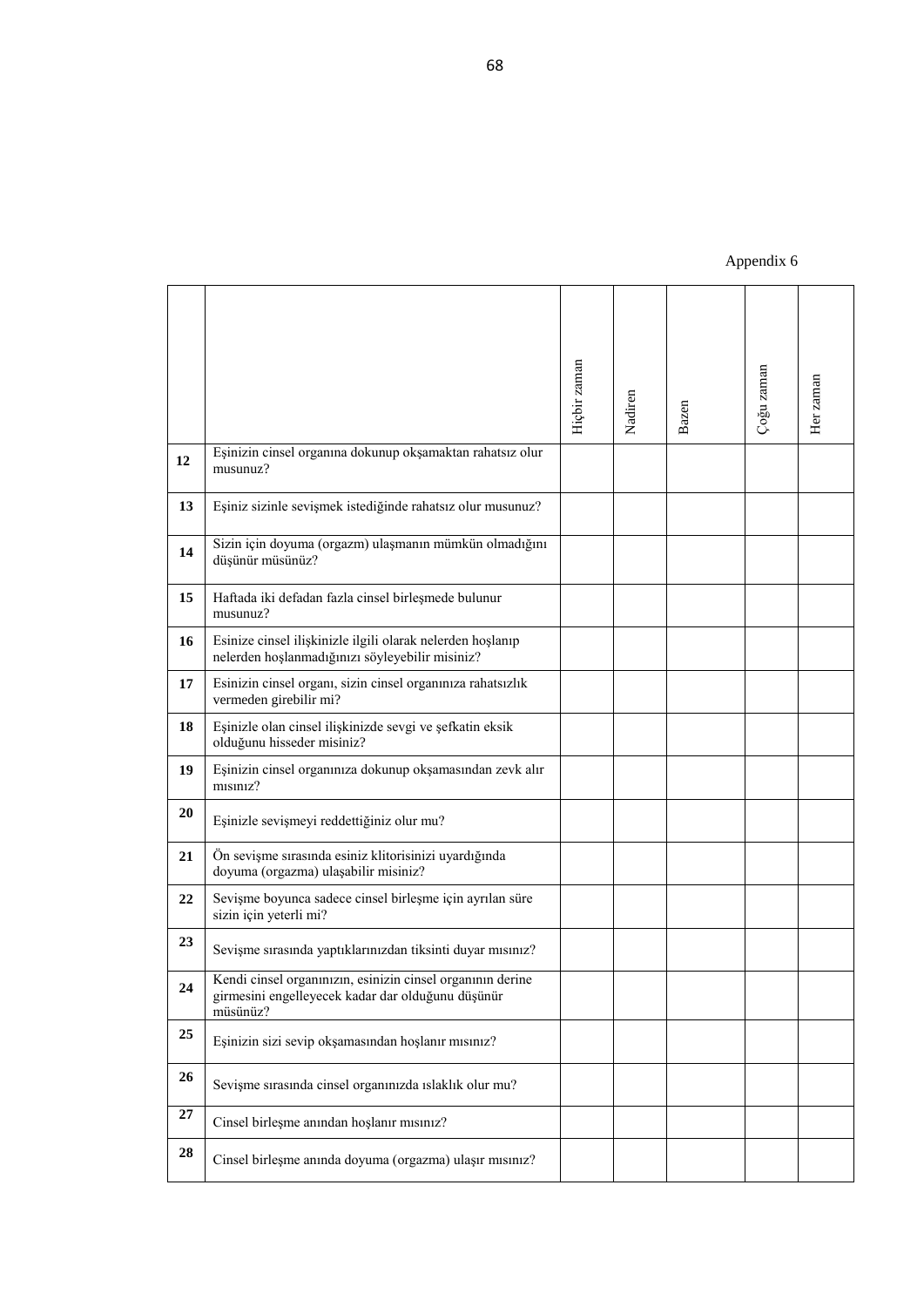# **16- EĢinizin ortalama aylık geliri ne kadardır?** a-geliri yok b- 1500 altı c- asgari ücret-3000 d-3000-5000 e-5000 ve üzeri **17-Yaşam standartınız nasıldır?** a- çok iyi b- iyi c- kötü **18-Çekirdek aileniz dıĢında sizinle birlikte yaĢayan biri var mı? (Varsa belirtin)** a-Evet b- Hayır **.................................................................. 19-EĢinizin ailesi ne sıklıkla size karıĢıyor?** a-çok b-bazen c-az d-hiç **20-Kaç çocuğunuz vardır?**  a-0 b-1 c-2 d-3 e->3 **21-Hiç eĢiniz tarafından aldatıldınız mı?** a- Evet b- Hayır **22-BaĢka kadın/erkeklere göre eĢinizi çekici/karizmatik buluyor musunuz?**  a-evet b-hayır **23-İlk cinsel birlikteliğiniz mi?** a-evet b-hayır **24- Daha önce psikolojik tedavi gördünüz mü?** a- Evet b- Hayır **25- Dinin Hayatınızdaki Önemi** a- Çok Önemli b-Önemli c- Önemsiz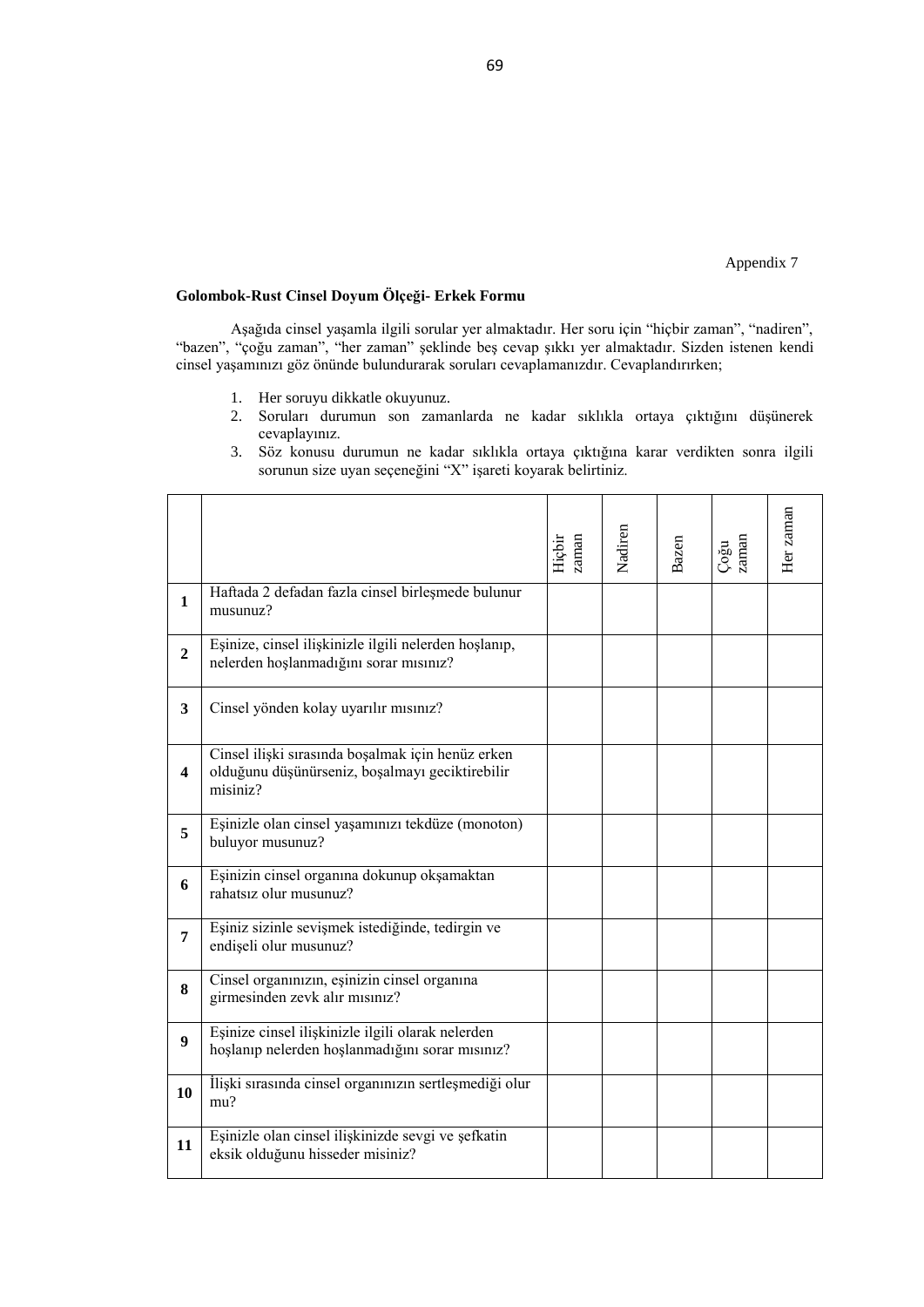# **BÖLÜM 2.**

# EVLİLİK UYUM ÖLCEĞİ

Aşağıda eşlerin evlilik ilişkileri ile ilgili olarak 15 madde bulunmaktadır. Her maddeyi dikkatlice okuduktan sonra size uygun olan seçeneği işaretleyiniz. Lütfen hiçbir ifadeyi boş bırakmayınız. İçten ve doğru verdiğiniz yanıtlar için teşekkür ederiz.

**1)** Ölçeğin birinci maddesinde, **evlendiğinizdeki mutluluk düzeyini tüm yönleri ile en iyi tanımladığına inandığınız noktayı daire içine alınız.** Ortadaki "mutlu" sözcüğü üzerindeki nokta, çoğu kişinin evlilikten duyduğu mutluluk derecesini temsil etmekte ve ölçek kademeli olarak sol ucunda evliliğinde çok mutsuz olan küçük bir azınlığı, sağ ucunda ise evliliğinde çok büyük bir doyum ve mutluluk duyan küçük bir azınlığı temsil ederek derecelendirilmiş bulunmaktadır.

| <b>Cok Mutsuz</b> | Mutlu | <b>Cok Mutlu</b> |
|-------------------|-------|------------------|

\* \* \* \* \* \* \*

Aşağıdaki maddelerde verilen konulara ilişkin olarak, siz ve eşiniz arasındaki anlaşma ya da anlaşmazlık derecesini yaklaşık olarak belirtiniz. Lütfen her maddeyi belirtiniz. Yukarıdaki ilk maddeyi atlamayınız.

|                              | Her zaman<br>anlaşırız | Hemen her zaman<br>anlaşırız | anlaşamadığımız<br>Arasıra<br>olur | anlaşamayız<br>Sıklıkla | Hemen her zaman<br>anlaşamayız | Hiç anlaşamayız |
|------------------------------|------------------------|------------------------------|------------------------------------|-------------------------|--------------------------------|-----------------|
| 2. Aile bütçesini idare etme |                        |                              |                                    |                         |                                |                 |
| 3. Boş zaman etkinlikleri    |                        |                              |                                    |                         |                                |                 |
| 4. Duyguların ifadesi        |                        |                              |                                    |                         |                                |                 |
| 5. Arkadaşlar                |                        |                              |                                    |                         |                                |                 |
| 6. Cinsel İlişkiler          |                        |                              |                                    |                         |                                |                 |
| 7. Toplumsal kurallara       |                        |                              |                                    |                         |                                |                 |
| uyma                         |                        |                              |                                    |                         |                                |                 |
| (doğru, iyi veya uygun       |                        |                              |                                    |                         |                                |                 |
| davranış)                    |                        |                              |                                    |                         |                                |                 |
| 8. Yaşam felsefesi           |                        |                              |                                    |                         |                                |                 |
| 9. Eşin akrabaları ile       |                        |                              |                                    |                         |                                |                 |
| anlaşma                      |                        |                              |                                    |                         |                                |                 |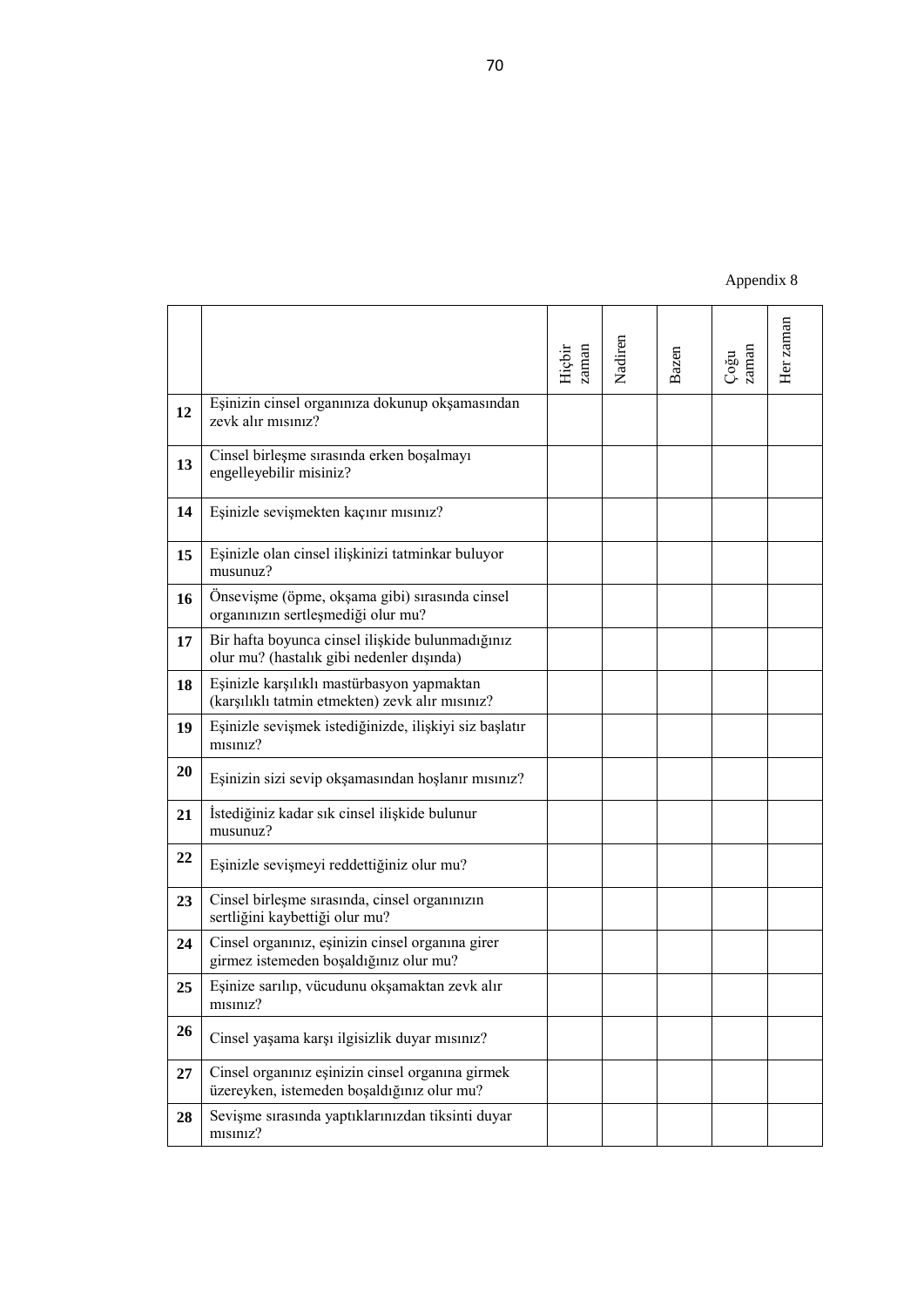Lütfen aşağıdaki maddelerde evliliğinizi en iyi ifade ettiğine inandığınız bir cevabı işaretleyiniz.

## **10. Ortaya çıkan uyumsuzluklar genellikle;**

( ) Erkeğin susması ile ( ) Kadının susması ile ( ) Karşılıklı anlaşmaya varılarak sonuçlanır.

**11. Ev dıĢı faaliyetlerinizin ne kadarını eĢinizle birlikte yaparsınız?**

( ) Hepsini ( ) Bazılarını ( ) Çok azını ( ) Hiçbirini

**12. BoĢ zamanlarınızda aĢağıdakilerden hangisini tercih edersiniz?**

( ) Dışarıda bir şeyler yapmayı ( ) Evde oturmayı

 **EĢinizle genellikle aĢağıdakilerden hangisini tercih edersiniz?**

( ) Dışarıda bir şeyler yapmayı ( ) Evde oturmayı

13. Hiç evlenmemiş olmayı istediğiniz olur mu?

( ) Sık sık ( ) Arada sırada ( ) Çok seyrek ( ) Hiçbir zaman

**14. Hayatınızı yeniden yaĢayabilseydiniz;**

( ) Aynı kişiyle evlenirdiniz ( ) Farklı kişiyle evlenirdiniz ( ) Hiç evlenmezdim

**15. EĢinize güvenir, sırlarınızı ona açar mısınız?**

( ) Hemen hemen hiçbir zaman ( ) Nadiren ( ) Çoğu konularda ( ) Her konuda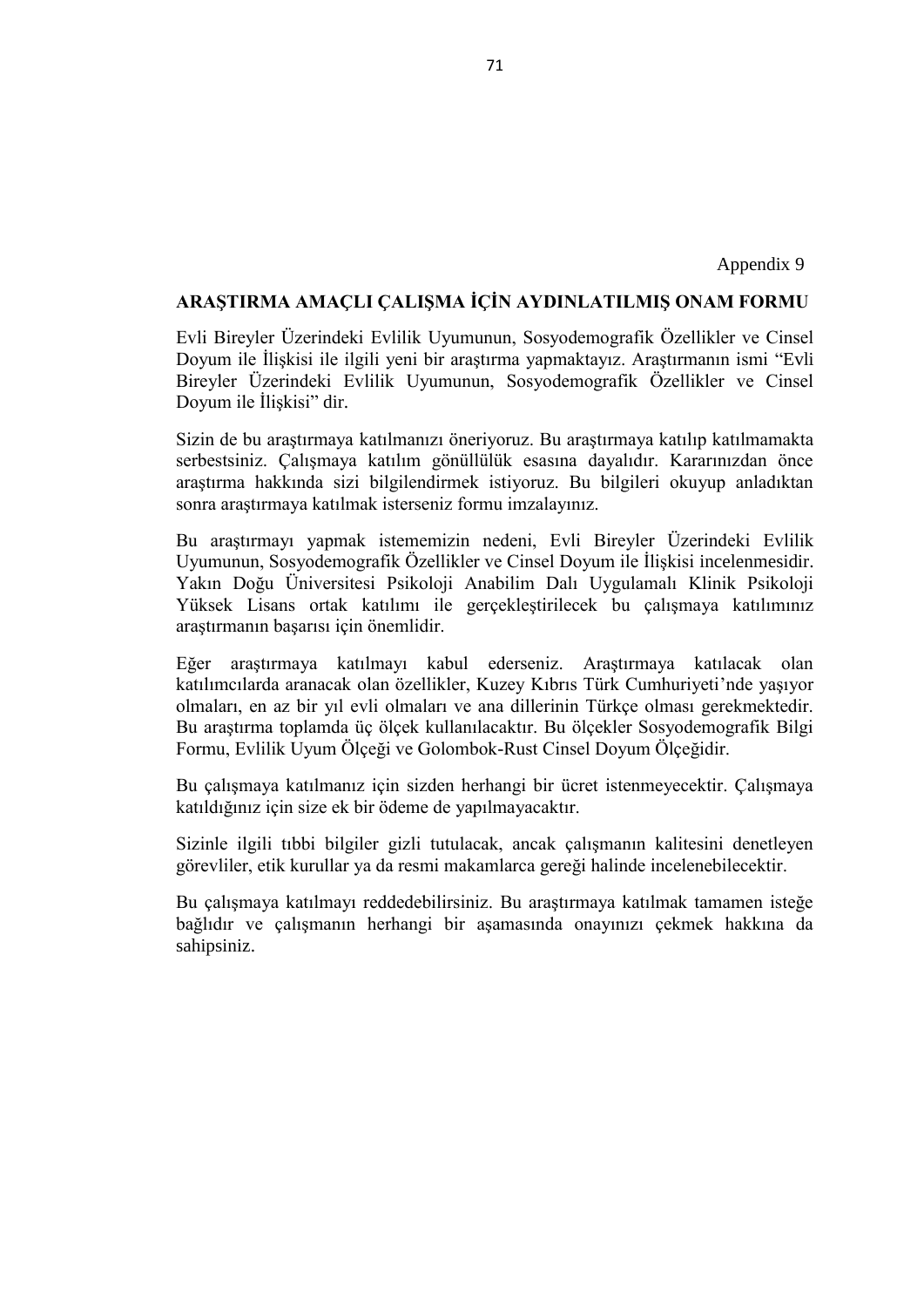## **BÖLÜM 3.**

#### **Golombok-Rust Cinsel Doyum Ölçeği- Kadın Formu**

Aşağıda cinsel yaşamla ilgili sorular yer almaktadır. Her soru için "hiçbir zaman", "nadiren", "bazen", "çoğu zaman", "her zaman" şeklinde beş cevap şıkkı yer almaktadır. Sizden istenen kendi cinsel yaşamınızı göz önünde bulundurarak soruları cevaplamanızdır. Cevaplandırırken;

- 1. Her soruyu dikkatle okuyunuz.
- 2. Soruları durumun son zamanlarda ne kadar sıklıkla ortaya çıktığını düşünerek cevaplayınız.
- 3. Söz konusu durumun ne kadar sıklıkla ortaya çıktığına karar verdikten sonra ilgili sorunun size uyan seçeneğini "X" işareti koyarak belirtiniz.

|                         |                                                                                                             | zaman<br>Hiçbir | Nadiren | Bazen | zaman<br>Coğu | Her zaman |
|-------------------------|-------------------------------------------------------------------------------------------------------------|-----------------|---------|-------|---------------|-----------|
| $\mathbf{1}$            | Cinsel yaşama karşı ilgisizlik duyar mısınız?                                                               |                 |         |       |               |           |
| $\overline{2}$          | Eşinize, cinsel ilişkinizle ilgili nelerden hoşlanıp,<br>nelerden hoşlanmadığını sorar mısınız?             |                 |         |       |               |           |
| $\overline{\mathbf{3}}$ | Bir hafta boyunca cinsel ilişkide bulunmadığınız olur<br>mu? (Adet günleri, hastalık gibi nedenler dışında) |                 |         |       |               |           |
| $\overline{\mathbf{4}}$ | Cinsel yönden kolaylıkla uyarılır mısınız?                                                                  |                 |         |       |               |           |
| 5                       | Sizce, sizin ve eşinizin ön sevişmeye (öpme, okşama<br>vb.) ayırdığınız zaman yeterli mi?                   |                 |         |       |               |           |
| 6                       | Kendi cinsel organinizin eşinizin cinsel organinin<br>giremeyeceği kadar dar olduğunu düşünür müsünüz?      |                 |         |       |               |           |
| 7                       | Eşinizle sevişmekten kaçınır mısınız?                                                                       |                 |         |       |               |           |
| 8                       | Cinsel ilişki sırasında doyuma (orgazma) ulaşır<br>musiniz?                                                 |                 |         |       |               |           |
| $\boldsymbol{9}$        | Eşinize sarılıp, vücudunu okşamaktan zevk alır<br>musimz?                                                   |                 |         |       |               |           |
| 10                      | Eşinizle olan cinsel ilişkinizi tatminkâr buluyor<br>musunuz?                                               |                 |         |       |               |           |
| 11                      | Gerekirse rahatsızlık ve acı duymaksızın, parmağınızı<br>cinsel organinizin içine sokabilir misiniz?        |                 |         |       |               |           |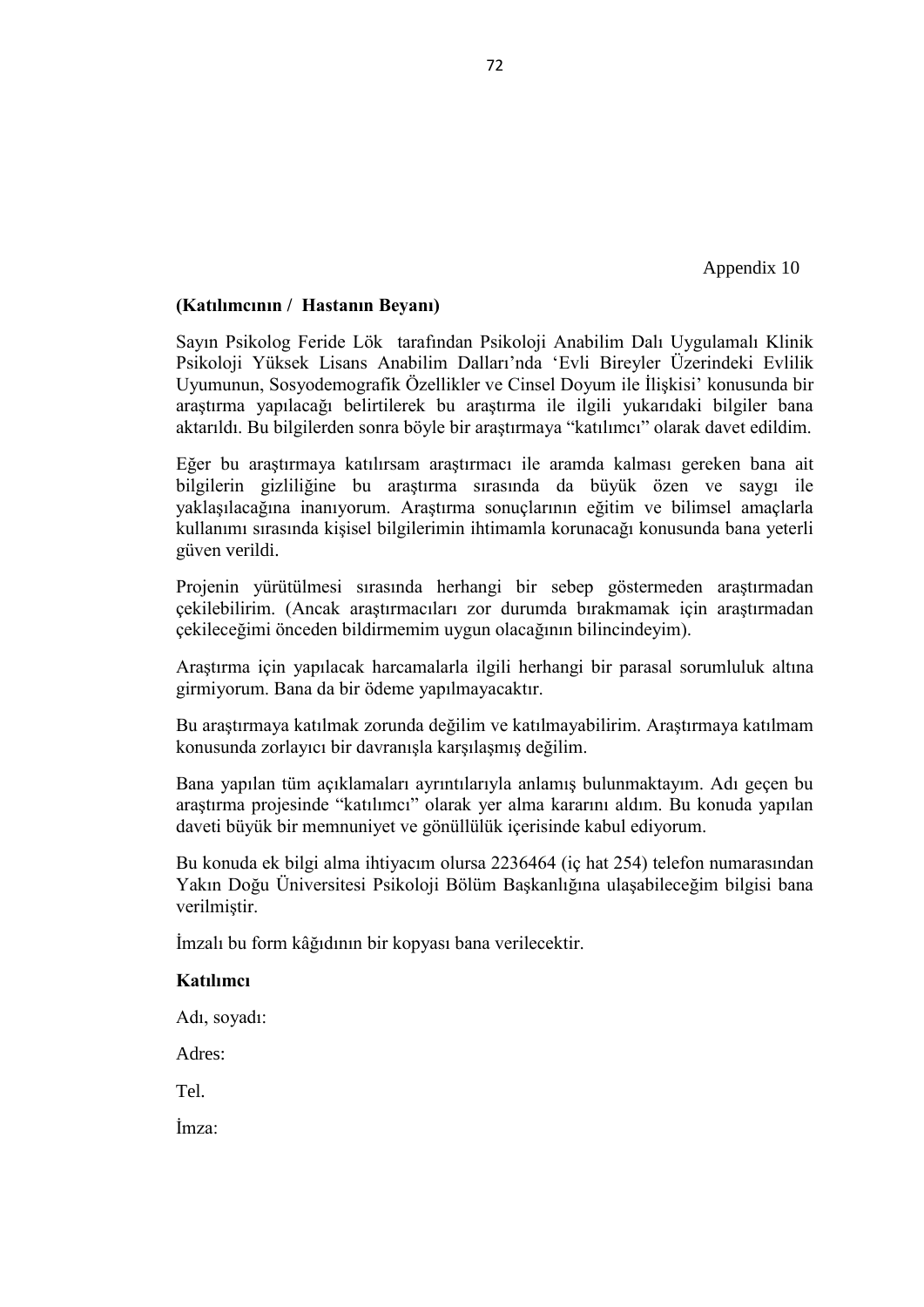|          |    |                                                                                                                             | Hiçbir zaman | Nadiren | Bazen | Çoğu zaman | Her zaman |
|----------|----|-----------------------------------------------------------------------------------------------------------------------------|--------------|---------|-------|------------|-----------|
| 12       |    | Eşinizin cinsel organına dokunup okşamaktan rahatsız olur<br>musunuz?                                                       |              |         |       |            |           |
| 13       |    | Eşiniz sizinle sevişmek istediğinde rahatsız olur musunuz?                                                                  |              |         |       |            |           |
|          | 14 | Sizin için doyuma (orgazm) ulaşmanın mümkün olmadığını<br>düşünür müsünüz?                                                  |              |         |       |            |           |
|          | 15 | Haftada iki defadan fazla cinsel birleşmede bulunur<br>musunuz?                                                             |              |         |       |            |           |
|          | 16 | Esinize cinsel ilişkinizle ilgili olarak nelerden hoşlanıp<br>nelerden hoşlanmadığınızı söyleyebilir misiniz?               |              |         |       |            |           |
|          | 17 | Esinizin cinsel organı, sizin cinsel organınıza rahatsızlık<br>vermeden girebilir mi?                                       |              |         |       |            |           |
|          | 18 | Eşinizle olan cinsel ilişkinizde sevgi ve şefkatin eksik<br>olduğunu hisseder misiniz?                                      |              |         |       |            |           |
| 19       |    | Eşinizin cinsel organınıza dokunup okşamasından zevk alır<br>musiniz?                                                       |              |         |       |            |           |
|          | 20 | Eşinizle sevişmeyi reddettiğiniz olur mu?                                                                                   |              |         |       |            |           |
|          | 21 | Ön sevişme sırasında esiniz klitorisinizi uyardığında<br>doyuma (orgazma) ulaşabilir misiniz?                               |              |         |       |            |           |
| 22       |    | Sevișme boyunca sadece cinsel birleșme için ayrılan süre<br>sizin için yeterli mi?                                          |              |         |       |            |           |
|          | 23 | Sevişme sırasında yaptıklarınızdan tiksinti duyar mısınız?                                                                  |              |         |       |            |           |
| 24       |    | Kendi cinsel organinizin, esinizin cinsel organinin derine<br>girmesini engelleyecek kadar dar olduğunu düşünür<br>müsünüz? |              |         |       |            |           |
|          | 25 | Eşinizin sizi sevip okşamasından hoşlanır mısınız?                                                                          |              |         |       |            |           |
|          | 26 | Sevişme sırasında cinsel organınızda ıslaklık olur mu?                                                                      |              |         |       |            |           |
| $\bf 27$ |    | Cinsel birleşme anından hoşlanır mısınız?                                                                                   |              |         |       |            |           |
|          | 28 | Cinsel birleşme anında doyuma (orgazma) ulaşır mısınız?                                                                     |              |         |       |            |           |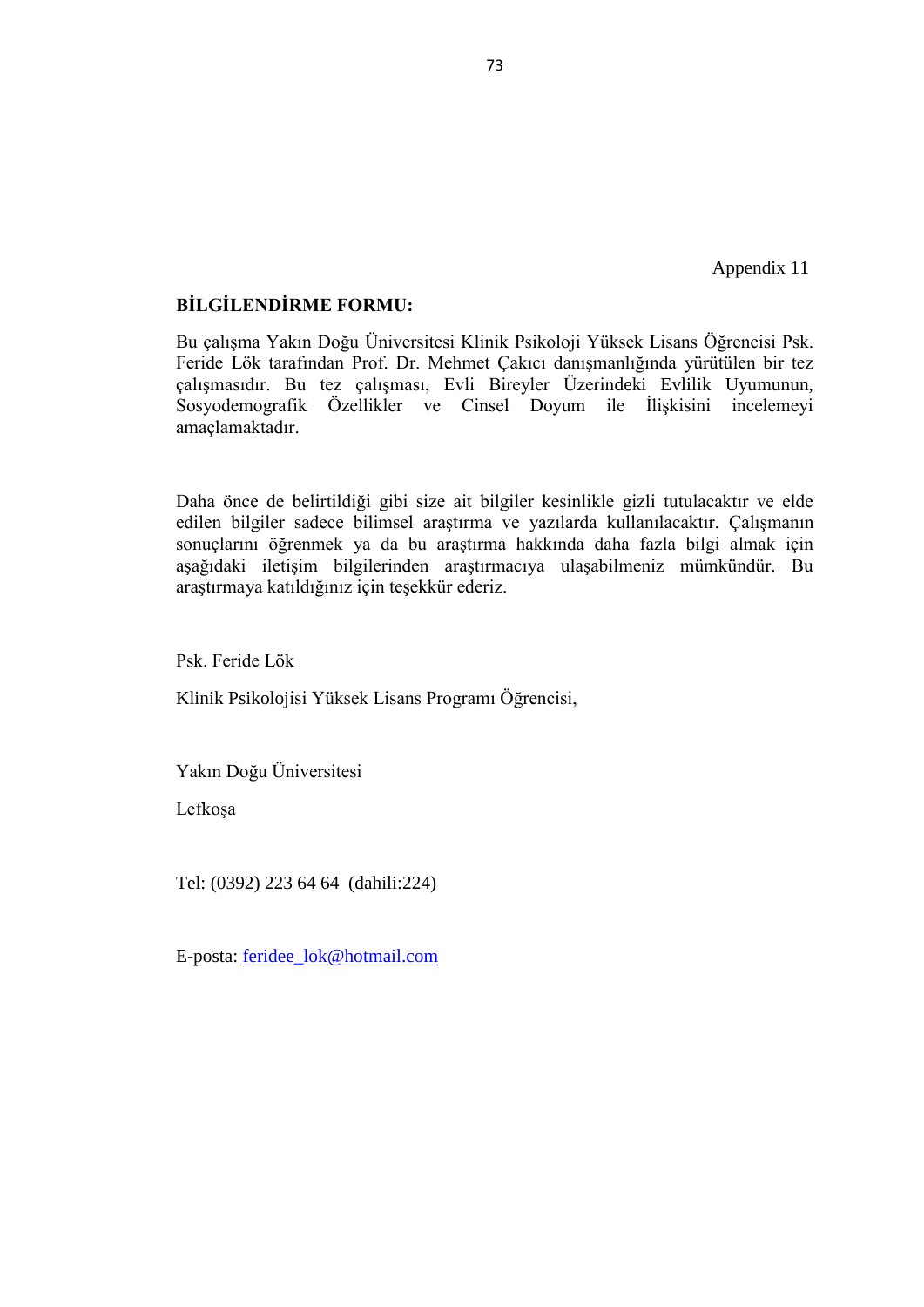#### **Golombok-Rust Cinsel Doyum Ölçeği- Erkek Formu**

Aşağıda cinsel yaşamla ilgili sorular yer almaktadır. Her soru için "hiçbir zaman", "nadiren", "bazen", "çoğu zaman", "her zaman" şeklinde beş cevap şıkkı yer almaktadır. Sizden istenen kendi cinsel yaşamınızı göz önünde bulundurarak soruları cevaplamanızdır. Cevaplandırırken;

- 1. Her soruyu dikkatle okuyunuz.
- 2. Soruları durumun son zamanlarda ne kadar sıklıkla ortaya çıktığını düşünerek cevaplayınız.
- 3. Söz konusu durumun ne kadar sıklıkla ortaya çıktığına karar verdikten sonra ilgili sorunun size uyan seçeneğini "X" işareti koyarak belirtiniz.

|                         |                                                                                                                  | zaman<br>Hiçbir | Nadiren | Bazen | Çoğu<br>zaman | Her zaman |
|-------------------------|------------------------------------------------------------------------------------------------------------------|-----------------|---------|-------|---------------|-----------|
| $\mathbf{1}$            | Haftada 2 defadan fazla cinsel birleşmede bulunur<br>musunuz?                                                    |                 |         |       |               |           |
| $\overline{2}$          | Eşinize, cinsel ilişkinizle ilgili nelerden hoşlanıp,<br>nelerden hoşlanmadığını sorar mısınız?                  |                 |         |       |               |           |
| $\overline{\mathbf{3}}$ | Cinsel yönden kolay uyarılır mısınız?                                                                            |                 |         |       |               |           |
| 4                       | Cinsel ilişki sırasında boşalmak için henüz erken<br>olduğunu düşünürseniz, boşalmayı geciktirebilir<br>misiniz? |                 |         |       |               |           |
| 5                       | Eşinizle olan cinsel yaşamınızı tekdüze (monoton)<br>buluyor musunuz?                                            |                 |         |       |               |           |
| 6                       | Eşinizin cinsel organına dokunup okşamaktan<br>rahatsız olur musunuz?                                            |                 |         |       |               |           |
| 7                       | Eşiniz sizinle sevişmek istediğinde, tedirgin ve<br>endişeli olur musunuz?                                       |                 |         |       |               |           |
| 8                       | Cinsel organınızın, eşinizin cinsel organına<br>girmesinden zevk alır mısınız?                                   |                 |         |       |               |           |
| $\boldsymbol{9}$        | Eşinize cinsel ilişkinizle ilgili olarak nelerden<br>hoşlanıp nelerden hoşlanmadığını sorar mısınız?             |                 |         |       |               |           |
| 10                      | İlişki sırasında cinsel organınızın sertleşmediği olur<br>mu?                                                    |                 |         |       |               |           |
| 11                      | Eşinizle olan cinsel ilişkinizde sevgi ve şefkatin<br>eksik olduğunu hisseder misiniz?                           |                 |         |       |               |           |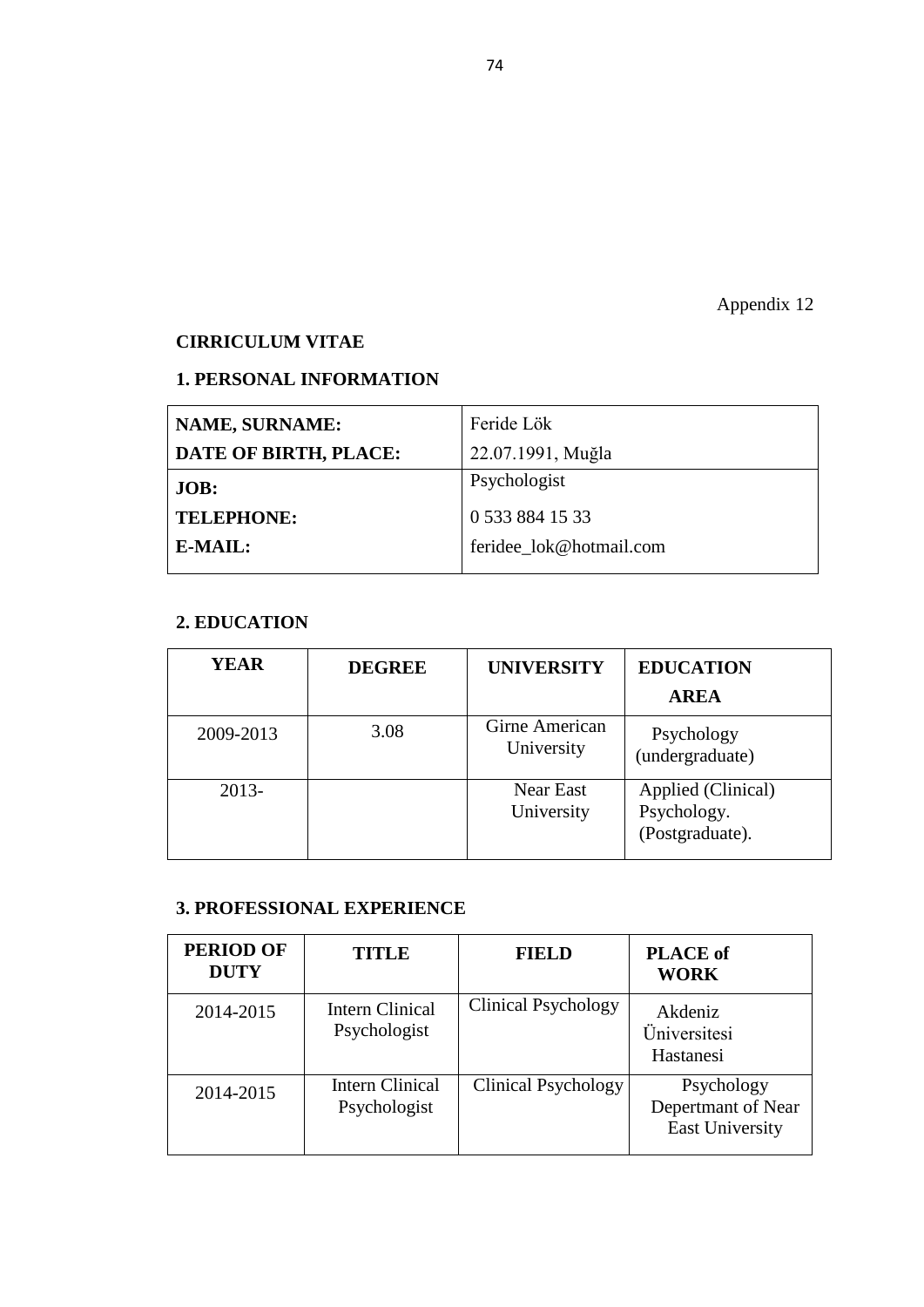|    |                                                                                                |                 | Nadirer |       |               | Her zaman |
|----|------------------------------------------------------------------------------------------------|-----------------|---------|-------|---------------|-----------|
|    |                                                                                                | zaman<br>Hiçbir |         | Bazen | Çoğu<br>zaman |           |
| 12 | Eşinizin cinsel organınıza dokunup okşamasından<br>zevk alır mısınız?                          |                 |         |       |               |           |
| 13 | Cinsel birleşme sırasında erken boşalmayı<br>engelleyebilir misiniz?                           |                 |         |       |               |           |
| 14 | Eşinizle sevişmekten kaçınır mısınız?                                                          |                 |         |       |               |           |
| 15 | Eşinizle olan cinsel ilişkinizi tatminkar buluyor<br>musunuz?                                  |                 |         |       |               |           |
| 16 | Önsevişme (öpme, okşama gibi) sırasında cinsel<br>organınızın sertleşmediği olur mu?           |                 |         |       |               |           |
| 17 | Bir hafta boyunca cinsel ilişkide bulunmadığınız<br>olur mu? (hastalık gibi nedenler dışında)  |                 |         |       |               |           |
| 18 | Eşinizle karşılıklı mastürbasyon yapmaktan<br>(karşılıklı tatmin etmekten) zevk alır mısınız?  |                 |         |       |               |           |
| 19 | Eşinizle sevişmek istediğinizde, ilişkiyi siz başlatır<br>misiniz?                             |                 |         |       |               |           |
| 20 | Eşinizin sizi sevip okşamasından hoşlanır mısınız?                                             |                 |         |       |               |           |
| 21 | İstediğiniz kadar sık cinsel ilişkide bulunur<br>musunuz?                                      |                 |         |       |               |           |
| 22 | Eşinizle sevişmeyi reddettiğiniz olur mu?                                                      |                 |         |       |               |           |
| 23 | Cinsel birleşme sırasında, cinsel organınızın<br>sertliğini kaybettiği olur mu?                |                 |         |       |               |           |
| 24 | Cinsel organiniz, eşinizin cinsel organina girer<br>girmez istemeden boşaldığınız olur mu?     |                 |         |       |               |           |
| 25 | Eşinize sarılıp, vücudunu okşamaktan zevk alır<br>misiniz?                                     |                 |         |       |               |           |
| 26 | Cinsel yaşama karşı ilgisizlik duyar mısınız?                                                  |                 |         |       |               |           |
| 27 | Cinsel organiniz eşinizin cinsel organina girmek<br>üzereyken, istemeden boşaldığınız olur mu? |                 |         |       |               |           |
| 28 | Sevişme sırasında yaptıklarınızdan tiksinti duyar<br>misiniz?                                  |                 |         |       |               |           |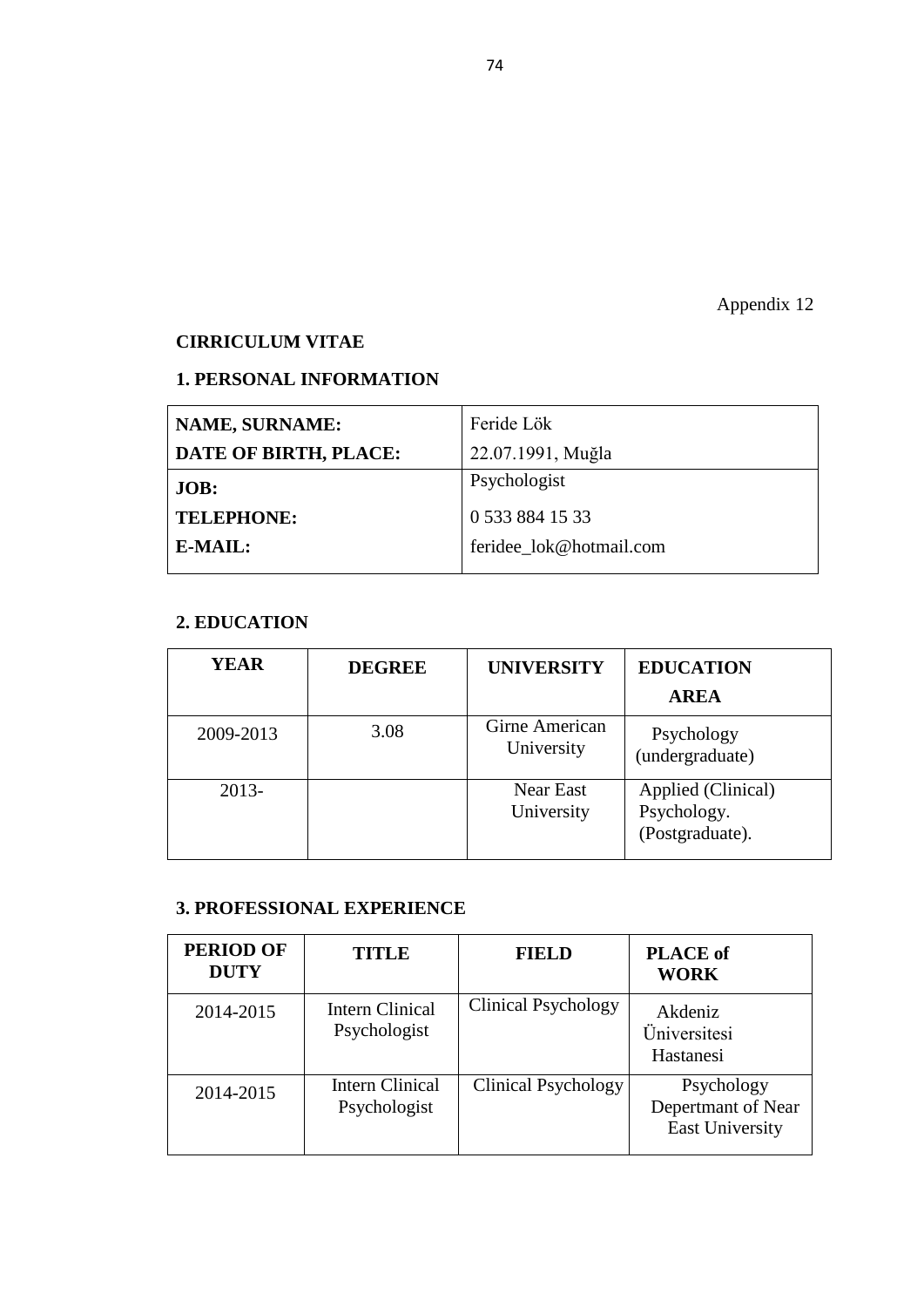### **ARASTIRMA AMACLI CALISMA İCİN AYDINLATILMIŞ ONAM FORMU**

Evli Bireyler Üzerindeki Evlilik Uyumunun, Sosyodemografik Özellikler ve Cinsel Doyum ile İlişkisi ile ilgili yeni bir araştırma yapmaktayız. Araştırmanın ismi "Evli Bireyler Üzerindeki Evlilik Uyumunun, Sosyodemografik Özellikler ve Cinsel Doyum ile İlişkisi" dir.

Sizin de bu araştırmaya katılmanızı öneriyoruz. Bu araştırmaya katılıp katılmamakta serbestsiniz. Çalışmaya katılım gönüllülük esasına dayalıdır. Kararınızdan önce araştırma hakkında sizi bilgilendirmek istiyoruz. Bu bilgileri okuyup anladıktan sonra araştırmaya katılmak isterseniz formu imzalayınız.

Bu araştırmayı yapmak istememizin nedeni, Evli Bireyler Üzerindeki Evlilik Uyumunun, Sosyodemografik Özellikler ve Cinsel Doyum ile İlişkisi incelenmesidir. Yakın Doğu Üniversitesi Psikoloji Anabilim Dalı Uygulamalı Klinik Psikoloji Yüksek Lisans ortak katılımı ile gerçekleştirilecek bu çalışmaya katılımınız araştırmanın başarısı için önemlidir.

Eğer araştırmaya katılmayı kabul ederseniz. Araştırmaya katılacak olan katılımcılarda aranacak olan özellikler, Kuzey Kıbrıs Türk Cumhuriyeti'nde yaşıyor olmaları, en az bir yıl evli olmaları ve ana dillerinin Türkçe olması gerekmektedir. Bu araştırma toplamda üç ölçek kullanılacaktır. Bu ölçekler Sosyodemografik Bilgi Formu, Evlilik Uyum Ölçeği ve Golombok-Rust Cinsel Doyum Ölçeğidir.

Bu çalışmaya katılmanız için sizden herhangi bir ücret istenmeyecektir. Çalışmaya katıldığınız için size ek bir ödeme de yapılmayacaktır.

Sizinle ilgili tıbbi bilgiler gizli tutulacak, ancak çalışmanın kalitesini denetleyen görevliler, etik kurullar ya da resmi makamlarca gereği halinde incelenebilecektir.

Bu çalışmaya katılmayı reddedebilirsiniz. Bu araştırmaya katılmak tamamen isteğe bağlıdır ve çalışmanın herhangi bir aşamasında onayınızı çekmek hakkına da sahipsiniz.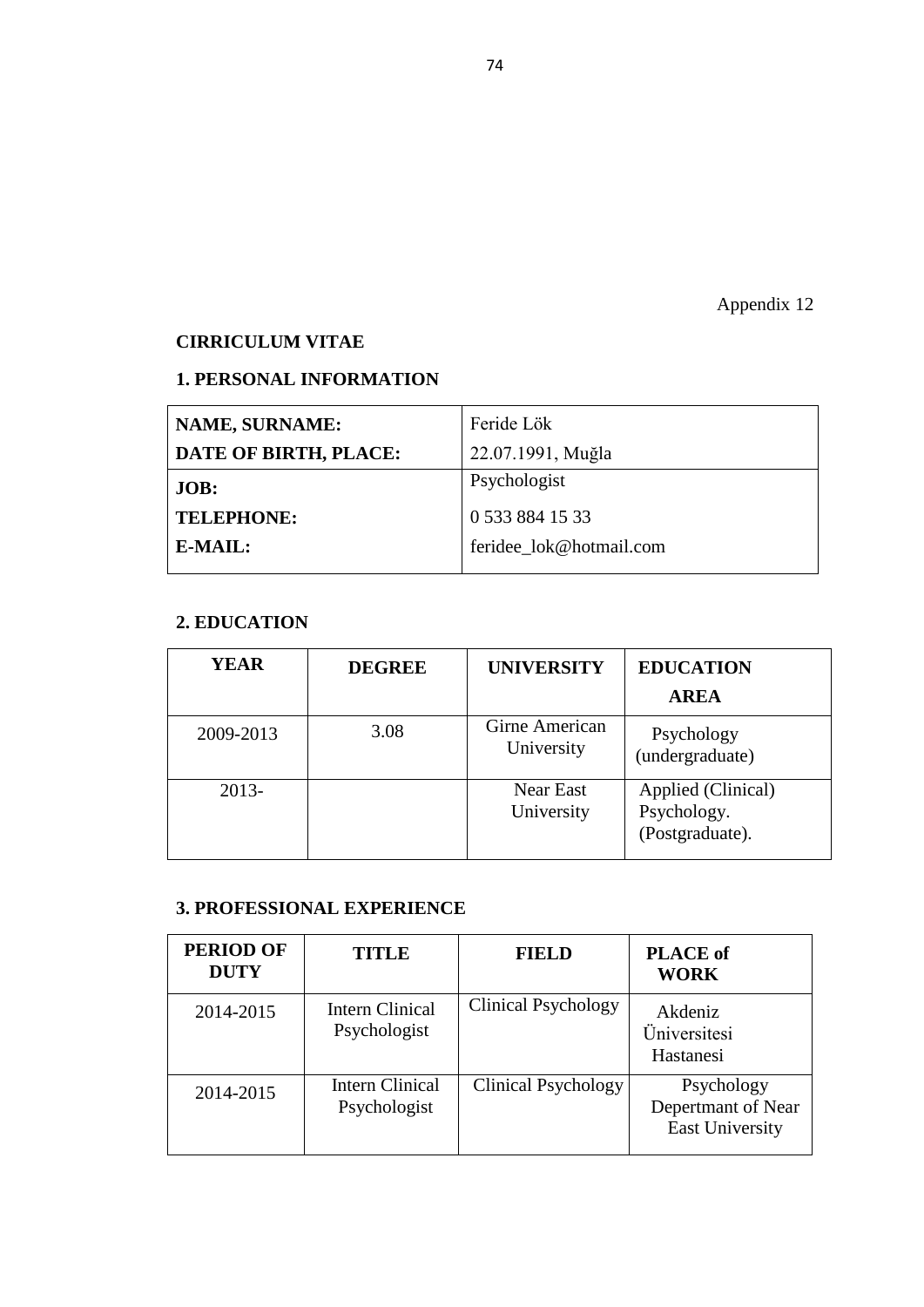### **(Katılımcının / Hastanın Beyanı)**

Sayın Psikolog Feride Lök tarafından Psikoloji Anabilim Dalı Uygulamalı Klinik Psikoloji Yüksek Lisans Anabilim Dalları"nda "Evli Bireyler Üzerindeki Evlilik Uyumunun, Sosyodemografik Özellikler ve Cinsel Doyum ile İlişkisi" konusunda bir araştırma yapılacağı belirtilerek bu araştırma ile ilgili yukarıdaki bilgiler bana aktarıldı. Bu bilgilerden sonra böyle bir araştırmaya "katılımcı" olarak davet edildim.

Eğer bu araştırmaya katılırsam araştırmacı ile aramda kalması gereken bana ait bilgilerin gizliliğine bu araştırma sırasında da büyük özen ve saygı ile yaklaşılacağına inanıyorum. Araştırma sonuçlarının eğitim ve bilimsel amaçlarla kullanımı sırasında kişisel bilgilerimin ihtimamla korunacağı konusunda bana yeterli güven verildi.

Projenin yürütülmesi sırasında herhangi bir sebep göstermeden araştırmadan çekilebilirim. (Ancak araştırmacıları zor durumda bırakmamak için araştırmadan çekileceğimi önceden bildirmemim uygun olacağının bilincindeyim).

Araştırma için yapılacak harcamalarla ilgili herhangi bir parasal sorumluluk altına girmiyorum. Bana da bir ödeme yapılmayacaktır.

Bu araştırmaya katılmak zorunda değilim ve katılmayabilirim. Araştırmaya katılmam konusunda zorlayıcı bir davranışla karşılaşmış değilim.

Bana yapılan tüm açıklamaları ayrıntılarıyla anlamış bulunmaktayım. Adı geçen bu araştırma projesinde "katılımcı" olarak yer alma kararını aldım. Bu konuda yapılan daveti büyük bir memnuniyet ve gönüllülük içerisinde kabul ediyorum.

Bu konuda ek bilgi alma ihtiyacım olursa 2236464 (iç hat 254) telefon numarasından Yakın Doğu Üniversitesi Psikoloji Bölüm Başkanlığına ulaşabileceğim bilgisi bana verilmiştir.

İmzalı bu form kâğıdının bir kopyası bana verilecektir.

#### **Katılımcı**

Adı, soyadı:

Adres:

Tel.

İmza: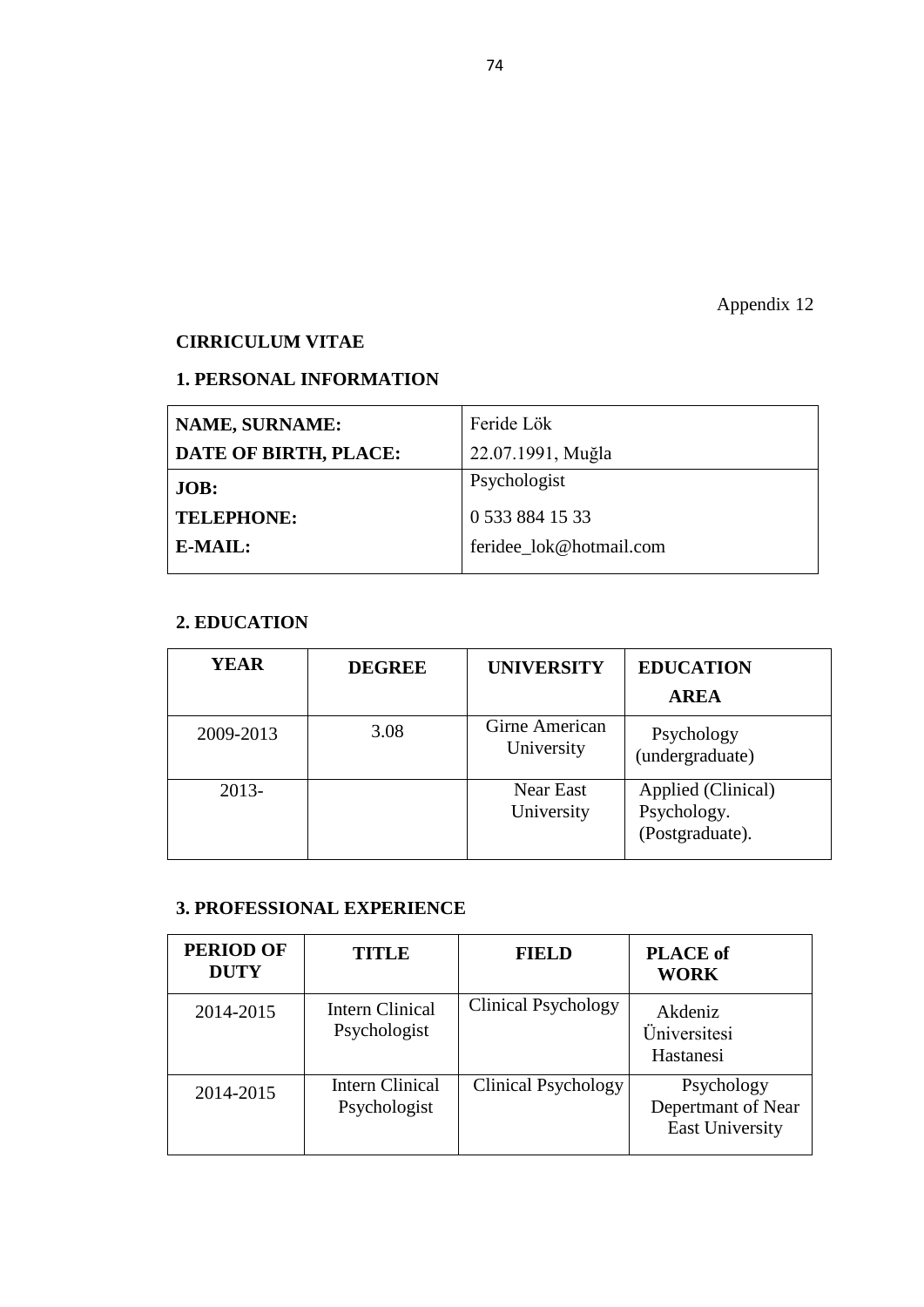Appendix 11

### **BİLGİLENDİRME FORMU:**

Bu çalışma Yakın Doğu Üniversitesi Klinik Psikoloji Yüksek Lisans Öğrencisi Psk. Feride Lök tarafından Prof. Dr. Mehmet Çakıcı danışmanlığında yürütülen bir tez çalışmasıdır. Bu tez çalışması, Evli Bireyler Üzerindeki Evlilik Uyumunun, Sosyodemografik Özellikler ve Cinsel Doyum ile İlişkisini incelemeyi amaçlamaktadır.

Daha önce de belirtildiği gibi size ait bilgiler kesinlikle gizli tutulacaktır ve elde edilen bilgiler sadece bilimsel araştırma ve yazılarda kullanılacaktır. Çalışmanın sonuçlarını öğrenmek ya da bu araştırma hakkında daha fazla bilgi almak için aşağıdaki iletişim bilgilerinden araştırmacıya ulaşabilmeniz mümkündür. Bu araştırmaya katıldığınız için teşekkür ederiz.

Psk. Feride Lök

Klinik Psikolojisi Yüksek Lisans Programı Öğrencisi,

Yakın Doğu Üniversitesi

Lefkoşa

Tel: (0392) 223 64 64 (dahili:224)

E-posta: [feridee\\_lok@hotmail.com](mailto:feridee_lok@hotmail.com)